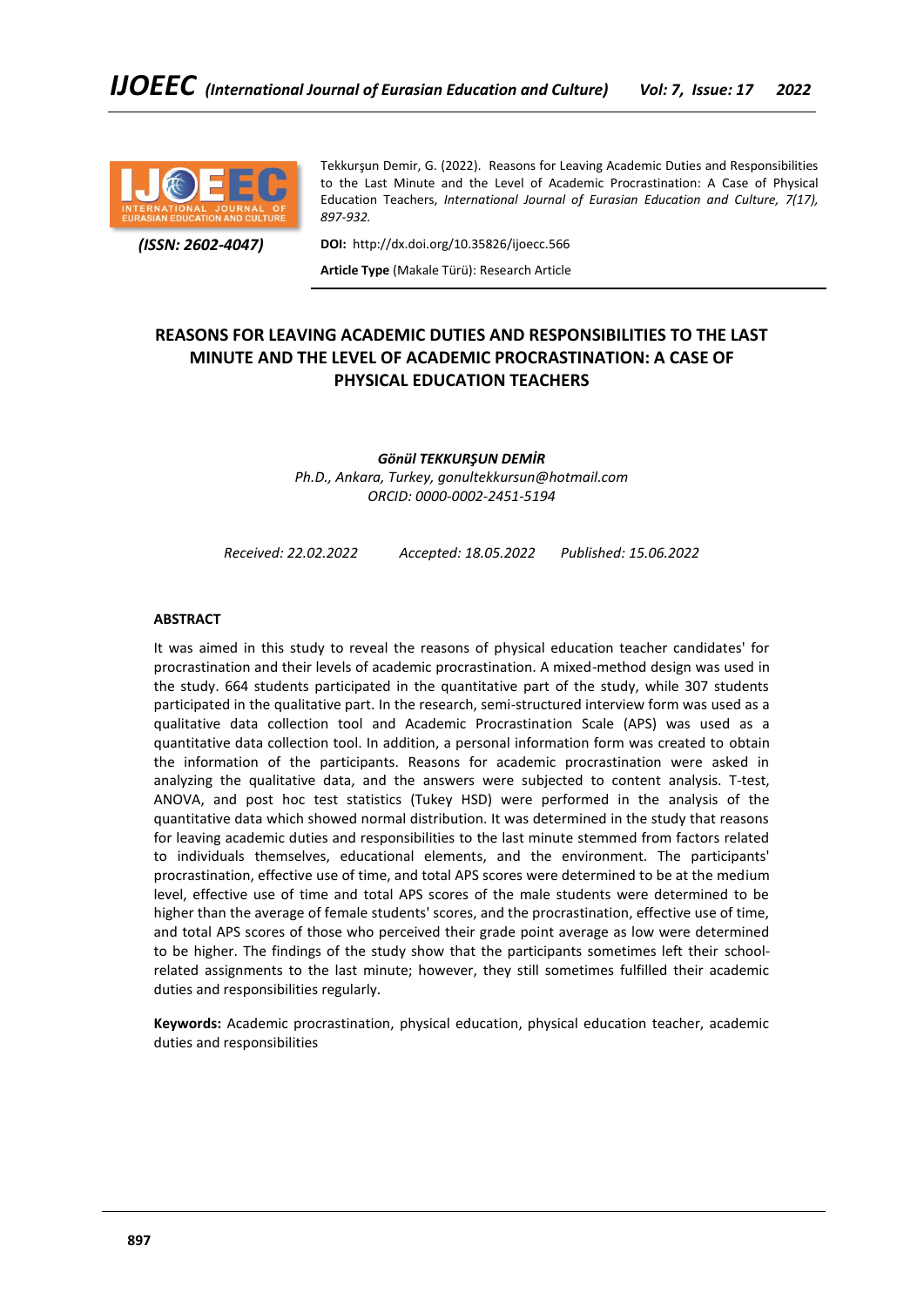#### **INTRODUCTION**

No doubt the most important reason why students want to get into university is because they believe it is the first step towards the job they want to do in the future. After getting in, the biggest responsibility each student assumes is fulfilling their academic assignments and responsibilities. This is because performing academic duties and responsibilities regularly brings academic success and also reduces the risk of repeating classes. Sometimes, it may be observed that students delay these assignments, responsibilities, and duties, leave them to the last minute; in other words, they procrastinate. Academic procrastination starts with students experiencing reluctance to perform their duties and responsibilities, and may be caused by cognitive, emotional, and behavioral reasons such as leaving assignments to the last minute, not studying regularly, poor time management, feeling exhausted or tired, and not preparing for classes on time.

Academic procrastination is a motivation deficiency problem (Lekich, 2006), experienced as delaying to begin academic assignments and responsibilities or leaving completing an assignment to a future time for various reasons (Senecal at al., 2003). Academic procrastination is defined as a situation "experienced by students at schools about issues such as preparing for exams, submitting assignments or projects on time, and preparing for classes" (Kağan, 2010). Among definitions of academic procrastination are delaying assignments until one feels an internal uneasiness (Hessat.al., 2000), prioritizing less important work over a significant academic task (Ferrari & Patel, 2004), and avoiding unpleasant responsibilities (Blunt & Pychyl, 2000). Sokolowska (2009) reported that academic procrastination behavior reached 77.4%, and Uzun Özer at al. (2009) stated that approximately 50% of university students in Turkey engaged in academic procrastination. Johnson and Bloom (1995) tied the causes of academic procrastination to the individual's personality traits with cognitive, emotional, and behavioral issues. Whereas Vestervelt (2000) believes that it would not be appropriate to tie the causes of procrastination only to a personality trait.

The causes of academic procrastination in the literature exhibit a similar variety to the definitions of academic procrastination. Various theories approach the causes of academic procrastination from different angles. According to the behaviorist theory, the cause of academic procrastination is the behavior that gives shortterm pleasure (Lamba, 1999). Eysenk's hierarchical personality model explains academic procrastination's cause as people with lower level of personality being influenced by people with higher level of personality (Smith, 1988). Psychoanalytic theory puts anxiety at the root of why people engage in academic procrastination. People engage in academic procrastination in order to avoid anxiety (Ferrari at al., 1995). Trait theory suggests that this is caused by the various traits of a personality which can perform more than one behavior at once (McCrae & Costa, 1999). According to Maslow's hierarchy of needs, academic procrastination occurs because individuals delay higher level needs in order to meet lower level needs (Saddler & Sacks, 1993). Cognitive behavioral theory argues that the reasons for academic procrastination are based on non-logical behaviors and beliefs of the individuals (Ellis & Knaus, 1977) According to rational emotive behavior theory, the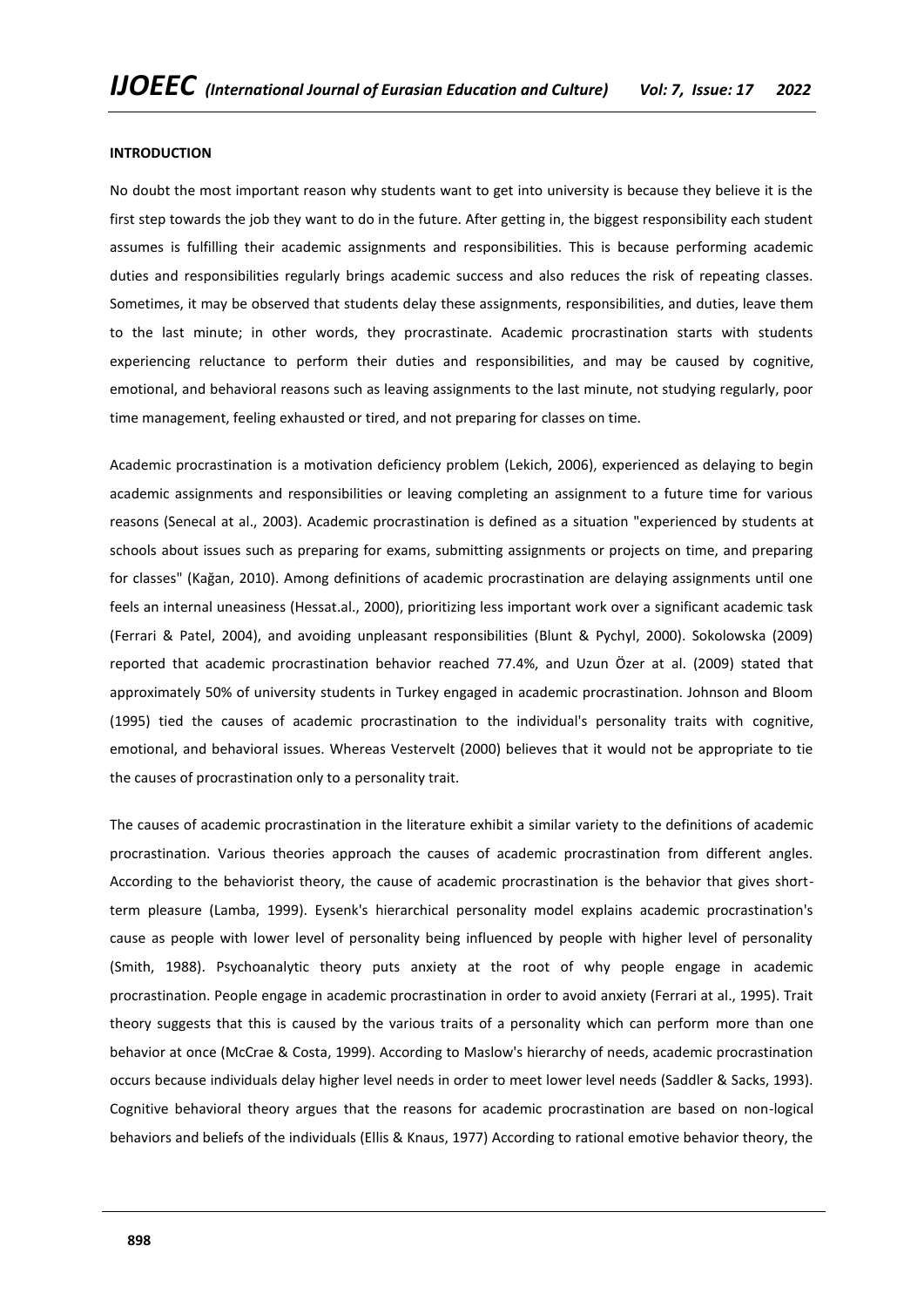reason for academic procrastination is "the transformation of irrational beliefs into behavior" (Sriois & Tosti, 2012).

It is included in the literature that academic procrastination behavior displays a negative correlation with academic success (Steel, 2007), hope (Alexander & Onwuegbuzie, 2007), external supervision focus, perfectionism (Deniz at al., 2009), motivation (Kandemir at al., 2017), and responsibility (Balkis & Duru, 2009). At the same time, academic procrastination behavior displays a positive correlation with internal evasion, fear of failure (van Eerde, 2003), doubt of behaviors (Bulut, 2015), avoidance of performance, laziness, aversion to control, academic self-sufficiency (Özer & Altun, 2011). Dewitte and Schouwenburg (2002) indicate that "academic procrastination is observed more among college students", while academic procrastination is observed at all educational levels. In this regard, if psychological counselors and academicians are tasked more actively in accomplishing the purpose of education, students might gain the ability to cope with the problem of procrastinating academic duties and responsibilities.

Examination of levels and causes of academic procrastination, which is an obstacle to future teachers' academic success, might help reveal this problem and prevent procrastination. At the same time, when physical education teacher candidates realize that they are suffering from academic procrastination, it becomes easier for them to perceive the psychological state they are experiencing, and they might develop a wish to consult a psychological counselor. In this regard, uncovering the reasons why university students with a tendency for academic procrastination do not perform their academic duties and responsibilities on time and their levels of academic procrastination in order to realize the purpose of education and ensuring continuity. The aim of this study is to investigate the reasons of physical education teacher candidates leaving their academic duties and responsibilities to the last minute and their academic procrastination levels.

# **METHOD**

This section contains information regarding the methodology of this study, its research model, study group, data collection tools, and data analysis. Before the study, the permission was obtained from Atatürk University Ethics Committee (Number: E-70400699-000-2200059420).

#### **Research Model**

This study was conducted as a mixed-method research, using quantitative and qualitative research methods together. In terms of quantitative method, survey method was performed. The survey method reveals an existing situation (Karasar, 2012). Greene (2007) defines mixed-method as "more than one way of seeing". On the other hand, Creswell and Clark (2015) describe it as a method that "actively invites a dialogue on various perspectives about various ways to perceive the social world and the reasons why something is valued". In the qualitative step of the study, semi-structured interview method was used. Semi-structured interview technique, one of the interview techniques, has benefits such as providing flexibility to the researcher, high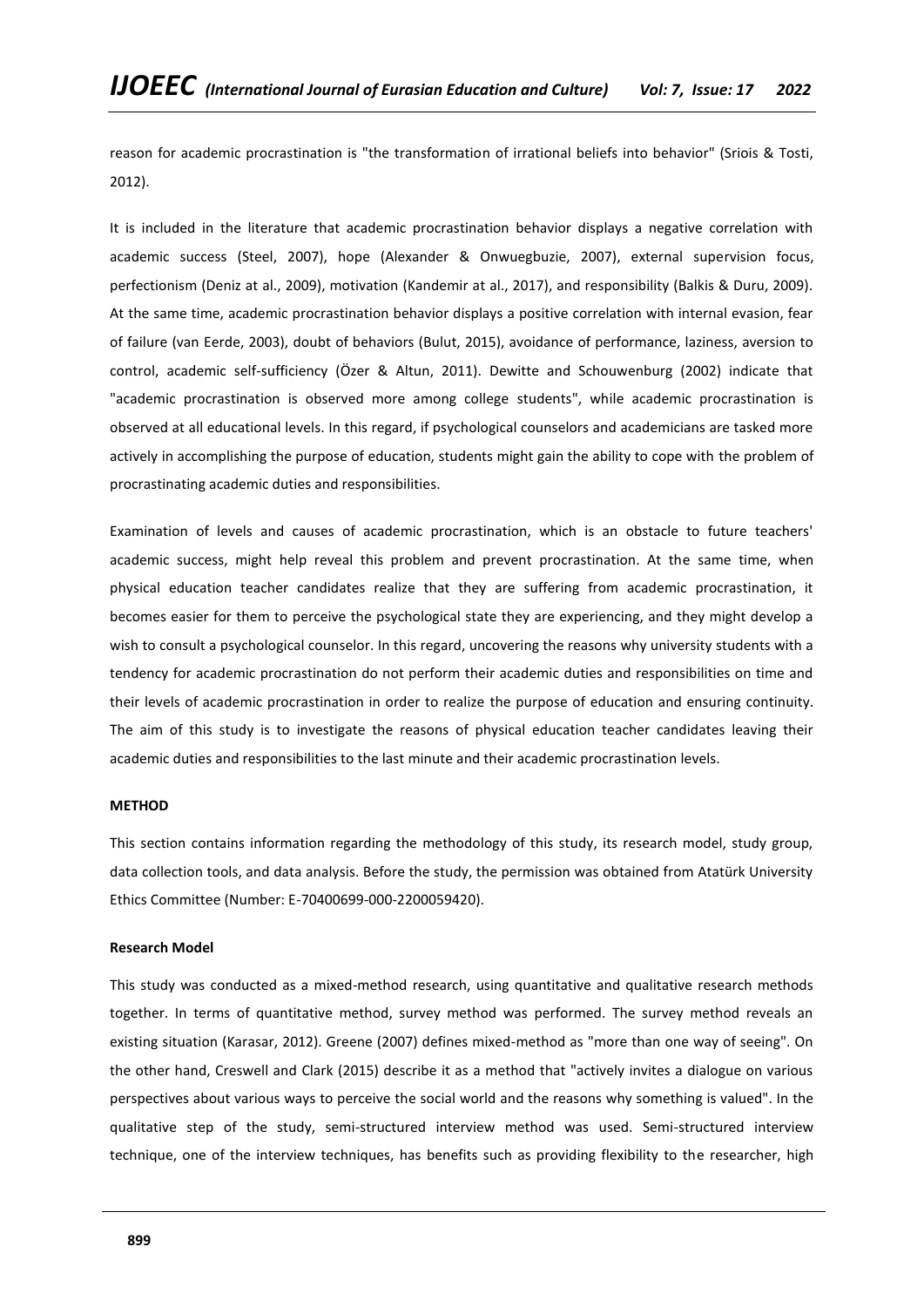response ratio, allowing observation of participants' non-verbal behaviors, giving the researcher control over the environment, and allowing the researcher to gain in-depth knowledge (Neuman, 2000).

### **Study Group**

The quantitative study group of this study consisted of 664 students (347 male, 317 female), and the qualitative study group consisted of 307 (114 male, 193 female) students. Both study groups consisted of students studying physical education and sports teaching at Gazi University, Atatürk University, Akdeniz University, Kirikkale University, and Erciyes University's sports sciences departments. "G.Power-3.1.9.2" analysis was performed in order to determine the effect size. Accordingly, when power analysis of effect size of thestudy group was considered .25and its significance limit was considered .05, effect power of the total 664 participants was estimated as 98 % (Cohen, 2013).

### **Data Collection Tools**

In the study, semi-structured interview form was used as a qualitative data collection tool, and Academic Procrastination Scale (APS) as quantitative data collection tools and personal information form prepared to obtain information such as participants' gender and perceived grade point average were used. Some of the data were collected through Google Forms, and some of them were gathered face-to-face.

*Qualitative Data Collection Tool:* Semi-structured interview form was prepared by the researcher in accordance with the purpose of the study, and three experts in the field were consulted in order to ensure the validity of the form. The interview form was finalized in line with the feedback of the experts and presented to the participants. Informative statement on participants not being obligated to complete the open-ended questionnaire was provided under the items of the scale and above the open-ended question. The statement also indicated that the participants' participation in the open-ended question was highly valuable. In this regard, this open-ended question was directed at the participants: "Do you ever not complete your academic responsibilities, such as studying and preparing assignments, on time, postpone at a later time or the last minute? If your answer is yes, could you explain why you postpone your academic responsibilities, such as studying and preparing assignments?"

*Academic Procrastination Scale (APS):* Academic Procrastination scale was developed by Çakıcı (2003) in order to determine procrastination levels of students on academic matters such as studying, preparing for exams, and preparing projects. The scale consists of 19 statements on tasks the individuals are responsible for; 12 of them are negative statements, and 7 are positive. Developed as a 5-point Likert scale, the highest possible score that can be obtained is 95, and the lowest possible score is 19. A high score on the scale indicates that the students exhibit academic procrastination behavior (Çakıcı, 2003).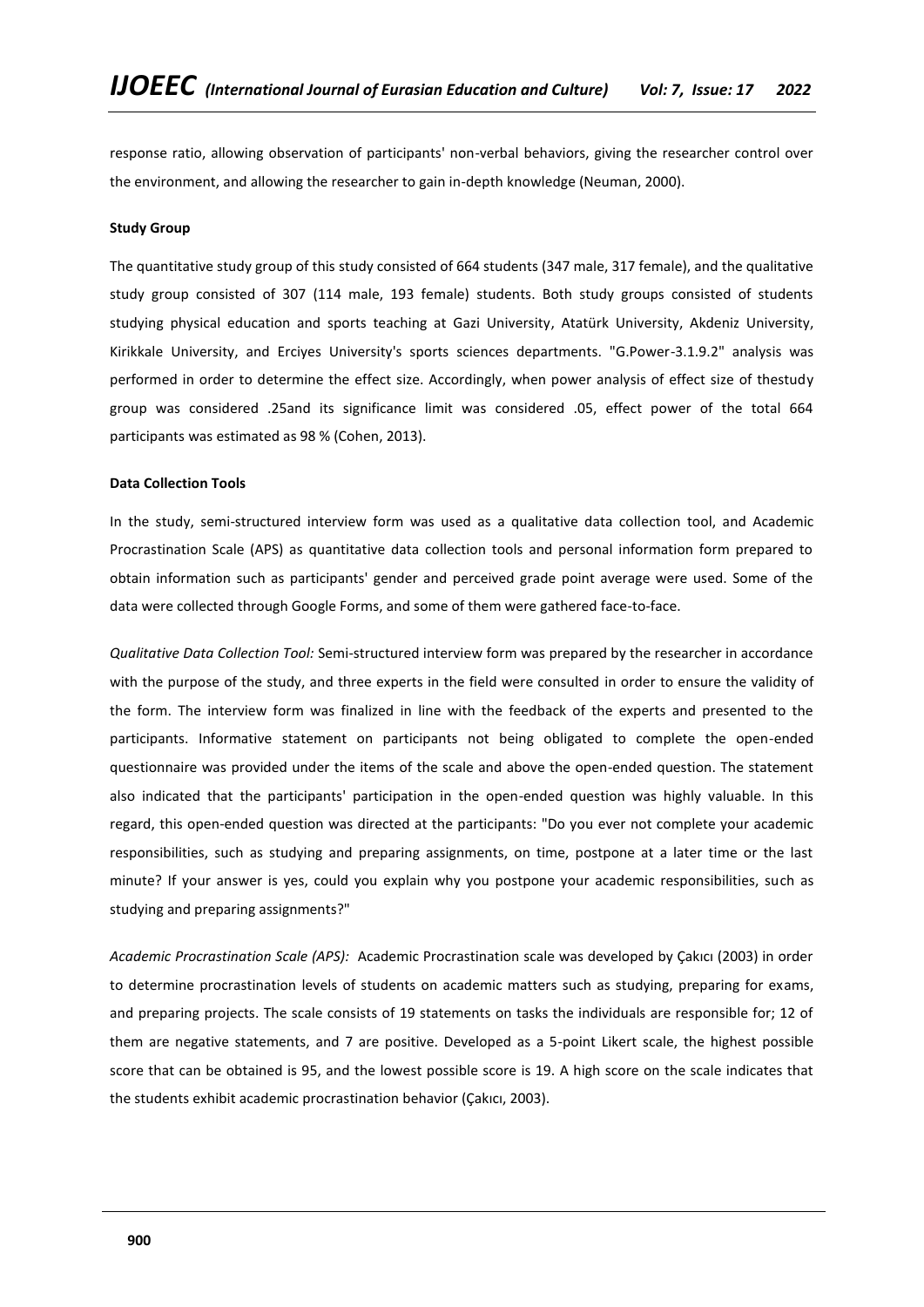|                       | α   | Maddeler | $\overline{x}$ <sup>±ss</sup> |
|-----------------------|-----|----------|-------------------------------|
| Procrastination       | .70 | . .      | 34.85± 7.24                   |
| Effective use of time |     |          | 35.00±20.21                   |
| APS total score       | .81 | 19       | 58.50±12.20                   |

**Table 1.** APS Cronbach's Alpha Coefficient and Descriptive Statistics

Cronbach's alpha coefficient of the procrastination factor of APS was calculated as .70, Cronbach's alpha coefficient of effective use of time factor was calculated as .77, and the total scale Cronbach's alpha reliability coefficient wascalculated as .81. Cronbach's alpha coefficient indicates that the scale is reliable (Büyüköztürk, 2014). Procrastination (34.85±7.24), effective use of time (35.00±20.21), and APS total (58.50±12.20) scores of the participants may be evaluated as medium-level.

In addition, the structure of the scale was tested through confirmatory factor analysis (CFA) in order to determine how compatible the scale is to the study group. Fit indexes obtained as a result of this analysis are: x2/sd=2.41, RMSEA=.08, PGFI=.86, GFI=.95; AGFI=.88, CFI = .97, IFI=.99, NFI=.94, PNFI=.89. Thus, construct validity of the scale was proven to be compatible with the study group.

### **Data Analysis**

In the analysis of quantitative data, normality test was applied first, and later Kolmogorov-Smirnov test and Levene test were utilized in order to test the homogeneity of the variances. Parametric tests were applied to the data displaying normal distribution within the range ±1 (Büyüköztürk, 2014). Accordingly, t test and one way analysis of variance (ANOVA-Post Hoc) were performed for independent groups in the analysis of quantitative data. In the evaluation of the qualitative data, data obtained using the semi-structured interview form were prepared for the inductive analysis. Data were prepared according to codes given, categories, and themes for inductive analysis. Data were examined, sorted out and coded by researcher for inductive analysis. Coded data were analyzed, and categories and themes were determined. Four experts with field expertise and qualitative research knowledge were consulted in order to ensure the reliability of the data obtained. For this purpose, obtained themes, categories, and codes were presented to three experts in the department of sports sciences and one expert in the field of assessment and evaluation. They were asked to inspect each theme, category, and code and mark where they did not find suitable. Later, the analyses of the researcher and the markings of the experts were compared, and the reliability of the study was determined as 92% using Miles and Huberman's (1994) formula (Agreements/(Disagreements + Agreements) \* 100).

Data on physical education teacher candidates who filled out the academic procrastination scale for the quantitative analysis and open-ended interview form for the qualitative analysis were obtained. Participants of the quantitative analyses were defined as K1, K2, K3,....,K397. Also, certain adjustments were made for the genders of the participants of the quantitative study. Female participants were indicated as  $K_K$ , and male participants were indicated as K<sub>E</sub> (e.g., female participant five was indicated as K<sub>K</sub>5, male participant 17 was indicated as  $K<sub>E</sub>17$ ).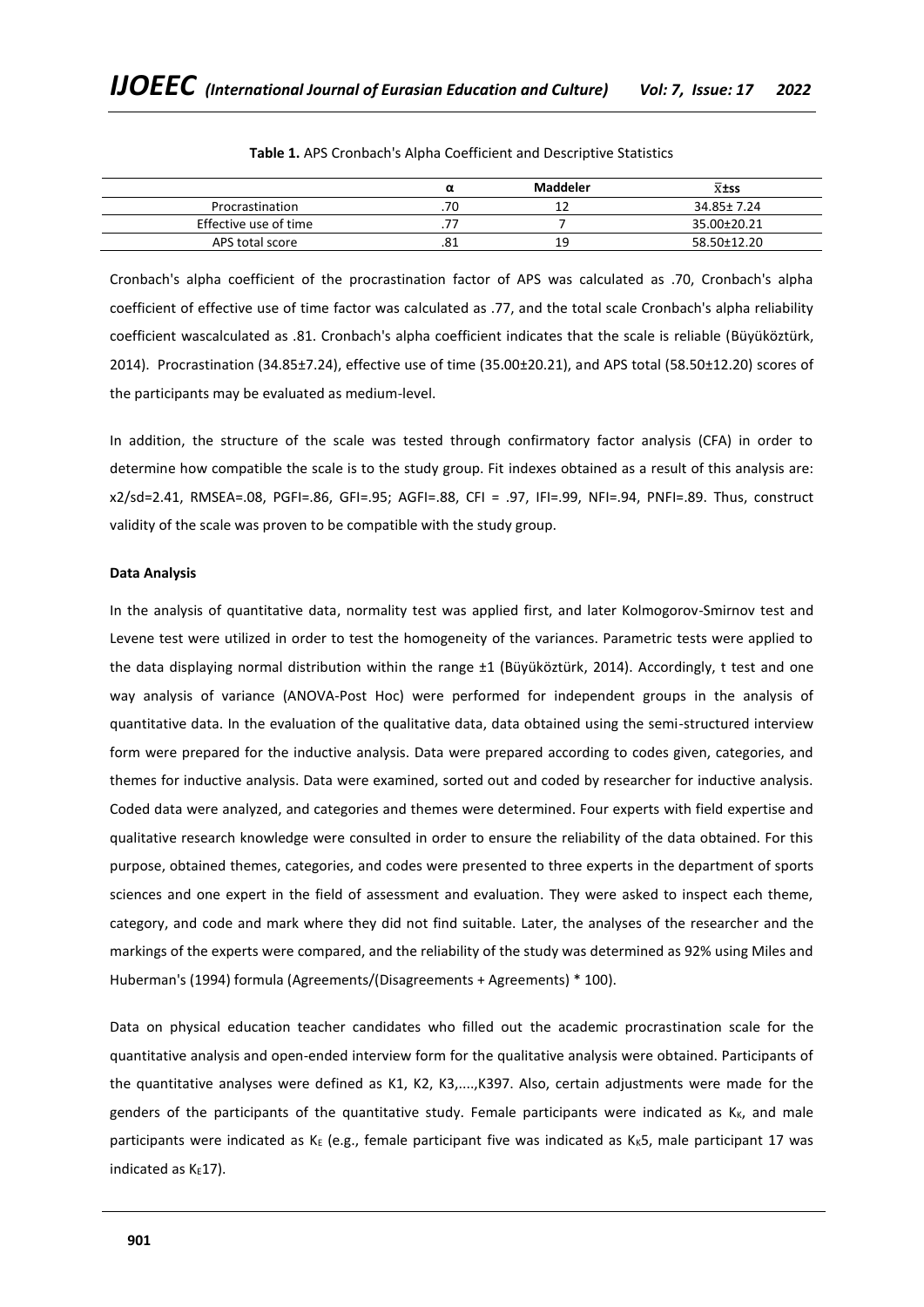# **FINDINGS**

This section consists of the analysis of obtained quantitative and qualitative findings.

Analysis of quantitative findings;

|  |  |  |  | Table 2. Participants' Self-Induced Academic Procrastination Causes |  |
|--|--|--|--|---------------------------------------------------------------------|--|
|--|--|--|--|---------------------------------------------------------------------|--|

| <b>Theme</b>                                                       | Category                                     | Codes                                         | f  | <b>Participants' comments</b>                                                                                                                                                                                                                                                                                                                                                                                                                                                                                            |
|--------------------------------------------------------------------|----------------------------------------------|-----------------------------------------------|----|--------------------------------------------------------------------------------------------------------------------------------------------------------------------------------------------------------------------------------------------------------------------------------------------------------------------------------------------------------------------------------------------------------------------------------------------------------------------------------------------------------------------------|
|                                                                    |                                              | Forgetting                                    | 23 | I do not understand how, but time passes while I try to prepare the<br>assignment and I forget the day I am supposed to turn in the assignment.<br>Then the assignment I postponed creates problem for me ( $K_K$ 27).                                                                                                                                                                                                                                                                                                   |
|                                                                    |                                              | Self-<br>confidence                           | 20 | I am already gifted at practice classes, I am also good at memorizing. Maybe it<br>comes too easy to me I say "I'll do it anyway" and leave it to a later<br>time(K <sub>E</sub> 293).                                                                                                                                                                                                                                                                                                                                   |
|                                                                    |                                              | Laziness                                      | 19 | Every time I remember I must do the homework the lecturer assigned, I feel<br>too lazy to get up and open the book (K <sub>K</sub> 48).                                                                                                                                                                                                                                                                                                                                                                                  |
|                                                                    | Emotional reasons (f=83)                     | Tiredness                                     | 15 | Folks at home tell me to study, folks at the school tell me to study, my trainer<br>tells me to study I have been studying since I was born and I am tired of it. I<br>have already studied regularly until I got into college, is it not enough? I am so<br>tired, I sometimes do not even want to see a pen I officially feel like I am<br>overtraining $(K_E 66)$ .                                                                                                                                                   |
|                                                                    |                                              | Despair                                       | 6  | No matter how much I study, it is not enough - it never will be. This is not an<br>excuse, it really is not enough. Professors always ask where I did not focus on.<br>I let it be, my grades are already low anyway ( $K_E$ 31).                                                                                                                                                                                                                                                                                        |
|                                                                    |                                              | Exam-focused<br>study habits                  | 18 | I have a habit of studying exam-focused. That is why I always postpone<br>studying by telling myself there is time until the exam week ( $K_E$ 103).                                                                                                                                                                                                                                                                                                                                                                     |
| Participants' self-induced academic procrastination causes (f=171) | Personal reasons (f=44)                      | Not having a<br>regular study<br>habit        | 16 | I could not do my homework regularly when I was a kid either. I think I do not<br>have regular study habit ( $K_K$ 213).                                                                                                                                                                                                                                                                                                                                                                                                 |
|                                                                    |                                              | Inability to<br>understand<br>lectures        | 10 | As the professor talks, I get bored, because I do not understand I wondered<br>if the problem was the professor, but everybody understands. The problem is<br>me, I cannot take steps according to the notes of that music at the rhythm<br>education and dance class. If someone asked me "What is 8-4 or 4-4 song?", I<br>would say it is my nightmare. I do not understand, maybe I do not have a<br>sense of rhythm. As I do not understand, I do not study as I need to, I keep<br>postponing (K <sub>K</sub> 181). |
|                                                                    | Reasons related to time<br>management (f=28) | Study hours<br>confusion                      | 17 | Normally, I used to be able to study at night effectively, but now I cannot<br>study at nights. Because my friends at the dorm want to sleep at night, they<br>turn off the light. As I do not want to make them uncomfortable, I cannot<br>study regularly. Since I do not know when I can study effectively except at<br>night, I keep postponing (KE178).                                                                                                                                                             |
|                                                                    |                                              | Inability to use<br>time effectively          | 11 | I cannot use time effectively. Weeks pass by before I understand what is<br>happening, and the next thing I know the midterm-finals week has arrived<br>$(K_E 14).$                                                                                                                                                                                                                                                                                                                                                      |
|                                                                    |                                              | Necessity to<br>work at a side<br>job         | 12 | I attend school during the day and I go to work in the evening. I can barely<br>study for the exams. Not everyone is born lucky. That's why I always do the<br>assignments at the last minute (KE99).                                                                                                                                                                                                                                                                                                                    |
|                                                                    | Economic reasons<br>$(1=16)$                 | Not wishing to<br>perform one's<br>profession | 4  | My biggest dream is to open a gym. I do not want to be stationed at different<br>cities and receive little salary, so I postpone studying. My goal is not to<br>become a civil servant and work for little money. I have my goals and my<br>study method accordingly (KE120).                                                                                                                                                                                                                                            |

*f=frekans*

Information regarding the category, code, frequency, and participants' comments of the self-induced academic procrastination reasons (f=171) of physical education teacher candidates theme are given in Table 2. Under the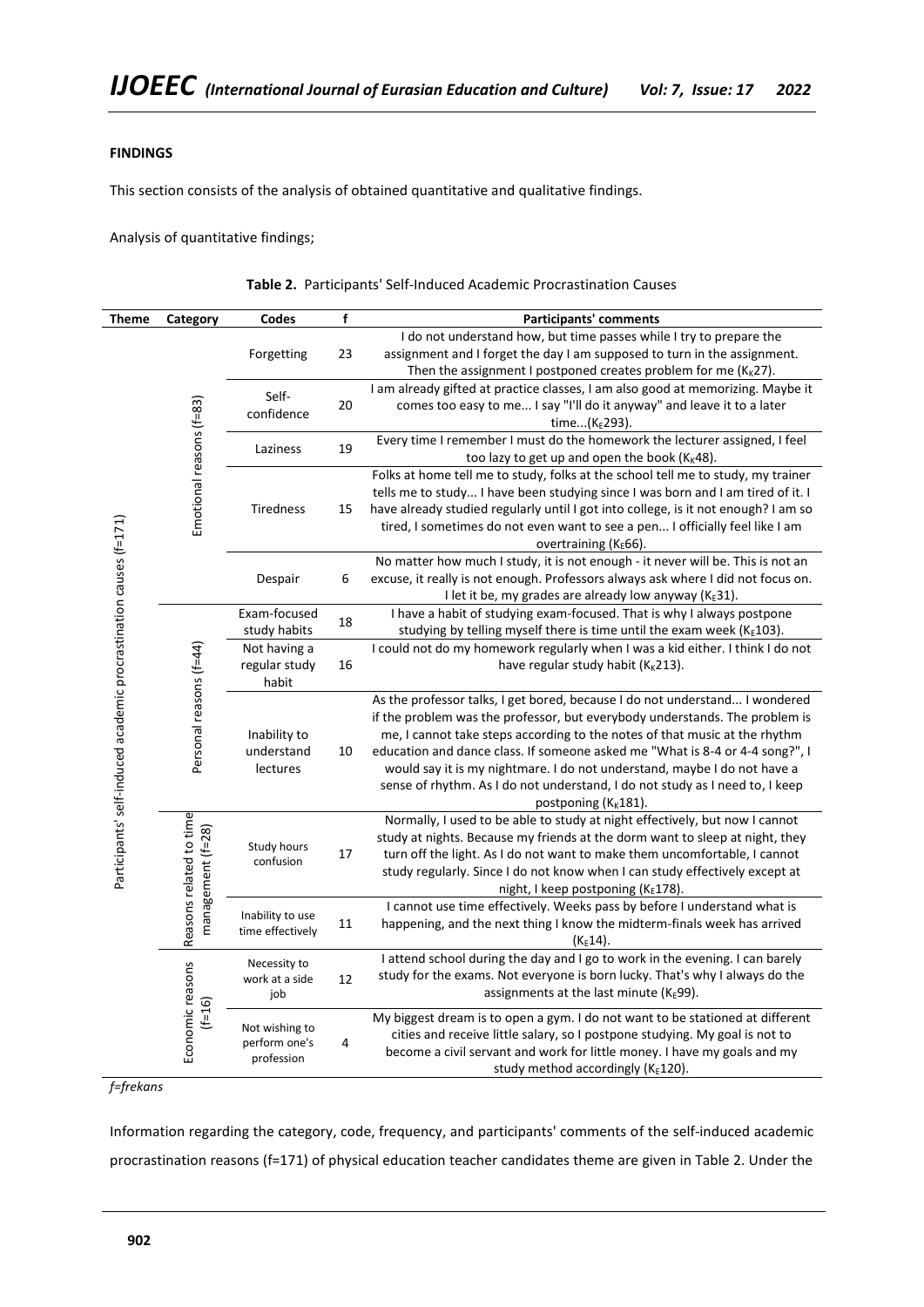self-induced academic procrastination reasons theme (f=171) are emotional reasons (f=83), personal reasons (f=44), reasons related to time management (f=28), and economic reasons (f=16) categories. Emotional reasons category consists of forgetting (f=23), self-confidence (f=20), laziness (f=19), tiredness (f=15) and despair (f=6) codes. Personal reasons category consists of exam-focused study habits (f=18), not having a regular study habit (f=16) and inability to understand lectures (f=10) codes. Reasons related to time management category consists of study hours confusion (f=17) and inability to use time effectively (f=11) codes. Economic reasons category consists of necessity to work at a side job (f=12) and not wishing to perform one's profession (f=4) codes.

| <b>Theme</b>                                                         | Category                             | <b>Codes</b>                                                                 | $\mathbf f$ | <b>Participants' comments</b>                                                                                                                                                                                                                                                                                                                                |
|----------------------------------------------------------------------|--------------------------------------|------------------------------------------------------------------------------|-------------|--------------------------------------------------------------------------------------------------------------------------------------------------------------------------------------------------------------------------------------------------------------------------------------------------------------------------------------------------------------|
|                                                                      |                                      | Cold attitude of the<br>teaching staff                                       | 27          | There is huge distance between us and the professor in the class.<br>Their cold face prevents me from warming up to the class and even<br>study for the class. I procrastinate when I feel reluctant (K <sub>K</sub> 75).                                                                                                                                    |
|                                                                      |                                      | Class not being made                                                         |             | The professor talks all the time, like a lullaby. Then that class is not                                                                                                                                                                                                                                                                                     |
|                                                                      |                                      | interesting                                                                  | 19          | efficient for me and I cannot study on time (KE204).                                                                                                                                                                                                                                                                                                         |
|                                                                      |                                      | Disinterest of the<br>teaching staff                                         | 13          | For instance, when I go to the professor to tell them I do not<br>understand a subject, they are not interested. You cannot visit<br>professors' offices whenever you want. This disinterest has<br>discouraged me. Procrastinating the responsibilities of the class<br>aside, I do not even ask questions when I do not understand<br>anymore ( $K_E$ 13). |
|                                                                      | Reasons due to teaching staff (f=75) | Being assigned difficult<br>assignments                                      | 9           | If we were not assigned such difficult and tedious assignments, I<br>would not procrastinate. I would do them right away and turn them<br>in. The whole class gathered and tried to do them together, we still<br>struggled. We completed it with the help of another professor at the<br>last minute ( $K_E$ 20).                                           |
|                                                                      |                                      | Teaching staff's                                                             |             | The professor comes and talks about the same things each class,                                                                                                                                                                                                                                                                                              |
|                                                                      |                                      | incompetence on the<br>subject                                               | 8           | even he/she does not know the subjects. There is no need to do the<br>assignment right away (KE251).                                                                                                                                                                                                                                                         |
| Academic procrastination reasons due to educational elements (f=109) |                                      | Lack of guidance from<br>the teaching staff                                  | 8           | Frankly, I am also to be blamed but the school does not provide<br>guidance at all. For instance, there is no single professor telling us<br>how to regularly study for the civil servants examination. I do not<br>care at the moment as there is still time. I will prepare at the last<br>minute ( $K_E$ 113).                                            |
|                                                                      |                                      | Not performing correct<br>assessment and<br>evaluation                       | 15          | Similar to any stage of my education, I do not believe I am assessed<br>and graded correctly at the university level either. This has always<br>demotivated me and it still does. After listening to my cousin's<br>experiences at a school in Canada, I procrastinate ( $K_{E}2$ ).                                                                         |
|                                                                      | process $(f=34)$                     | Subjects that require<br>memorization                                        | 13          | Theoretical classes are easier to study for a week before the exam<br>since they are based on memorization ( $K_K$ 59).                                                                                                                                                                                                                                      |
|                                                                      | Reasons due to educational           | Discrepancy between<br>the content of the<br>course and learning<br>outcomes | 6           | The subjects discussed in classes are not a sub-set of that class. I<br>think the subject we discussed at the special education class did not<br>fit that class. Many classes pass by idly and all of them have no<br>learning outcomes. Am I going to study for an idle class or am I going<br>to procrastinate? ( $K_K$ 43)                                |

| <b>Table 3.</b> Academic Procrastination Reasons Due to Educational Elements |
|------------------------------------------------------------------------------|
|------------------------------------------------------------------------------|

## *f=frekans*

Information regarding the category, code, frequency, and participants' comments of the academic procrastination reasons due to educational elements (f=109) theme are given in Table 3. According to the table, this theme consists of reasons due to teaching staff (f=75) and reasons due to educational process (f=34). Under the category of reasons due to teaching staff, there are cold attitude of the teaching staff (f=27), class not being made interesting (f=19), disinterest of the teaching staff (f=13), being assigned difficult assignments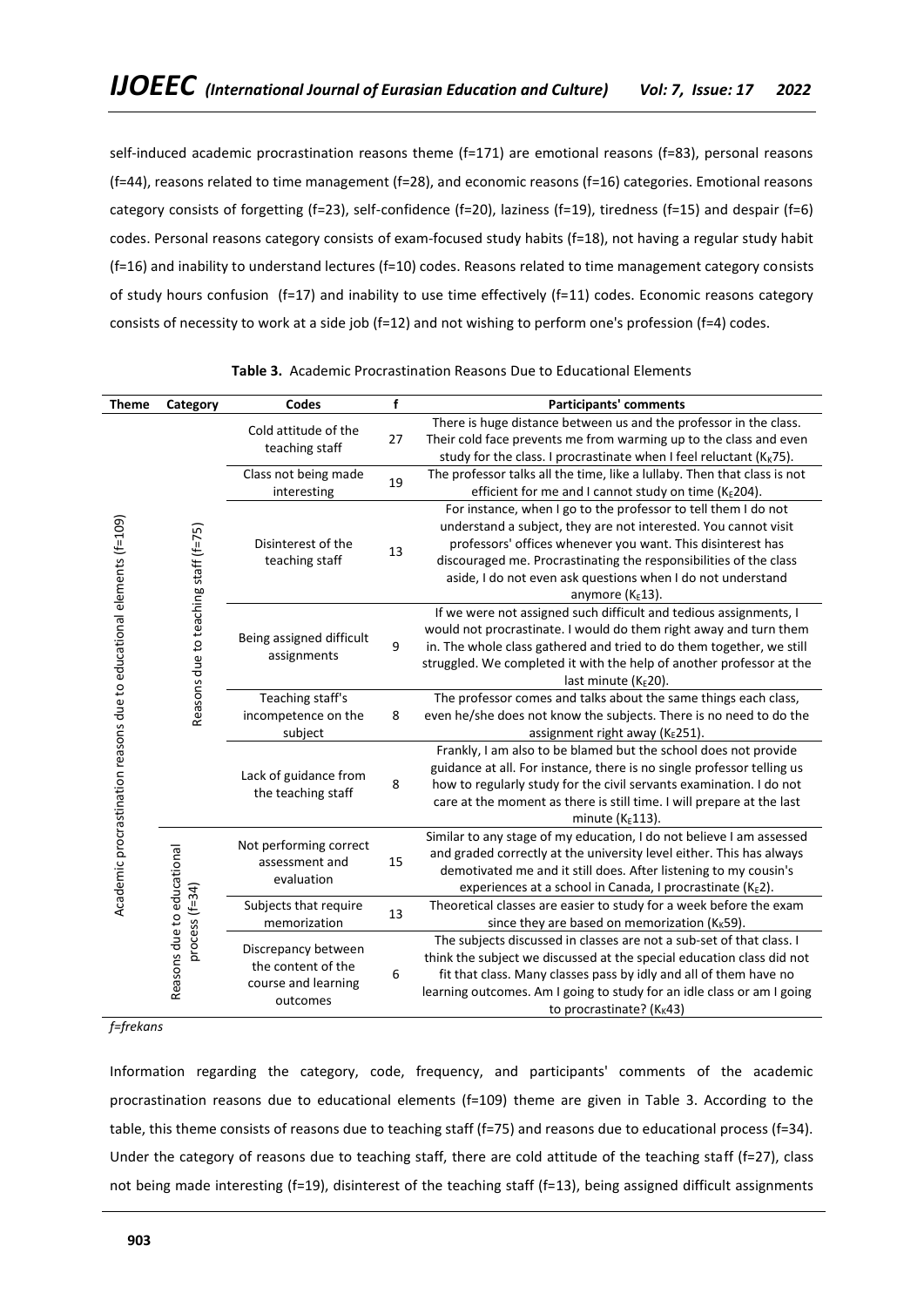(f=9), teaching staff's incompetence on the subject (f=8), and lack of guidance from the teaching staff (f=8) codes. Whereas under the category of reasons due to educational process, there are not performing correct assessment and evaluation (f=15), subjects that require memorization (f=13), and discrepancy between the content of the course and learning outcomes (f=6) codes.

| <b>Theme</b>                                                          | Category                      | Codes                                            | f  | <b>Participants' comments</b>                                                                                                                                                                                                                                                                                                                                                                                                                                                                                                      |
|-----------------------------------------------------------------------|-------------------------------|--------------------------------------------------|----|------------------------------------------------------------------------------------------------------------------------------------------------------------------------------------------------------------------------------------------------------------------------------------------------------------------------------------------------------------------------------------------------------------------------------------------------------------------------------------------------------------------------------------|
|                                                                       |                               | Having fun with friends<br>being more attractive | 14 | It is more attractive to go and have fun with my friends, walking<br>around, doing sports. I may be mixing up my priorities. So<br>unfortunately that is why I cannot study regularly, and<br>procrastinate (KE79).                                                                                                                                                                                                                                                                                                                |
|                                                                       | Reasons due to friends (f=30) | Housemates/Roommates<br>not encouraging studying | 6  | My housemates want to play computer games even during the<br>exam week. Even if I do not want to, it sounds attractive, I join<br>them and postpone studying, thinking I can always do it later.<br>That is why I have four failed courses ( $K_E$ 137).                                                                                                                                                                                                                                                                           |
|                                                                       |                               | Having housemates who are<br>not students        | 4  | My housemate is my cousin and he/she works at a bank.<br>Because I hang out with him/her, I sometimes postpone my<br>assignments and classes (KE6).                                                                                                                                                                                                                                                                                                                                                                                |
|                                                                       |                               | Peer pressure                                    | 3  | If they saw me with a book, they would mock me and call me a<br>nerd. And because I do not want to be an outcast, I do not care<br>about classes anymore ( $K_K$ 58).                                                                                                                                                                                                                                                                                                                                                              |
|                                                                       |                               | Friend influence                                 | 3  | My friends in higher classes also tell me it would be enough if I<br>only study during the exam week. I tried it and it makes sense<br>$(K_E 118)$ .                                                                                                                                                                                                                                                                                                                                                                               |
| Academic procrastination reasons due to environmental elements (f=43) |                               | Not having a guiding figure<br>in the family     | 7  | My family members are farmers. They are at the farm, day and<br>night. There is no role model to show me how to study regularly.<br>When I was little, my folks would come home late as they would<br>work intensively, they would not have time for me, maybe that<br>is why they could not support me in gaining the habit of studying<br>regularly, and they never guided me. And now I do not have the<br>habit. Nobody even asks about my grades. What would change if<br>I never attended classes or procrastinated (KE310)? |
|                                                                       | Familial reasons (f=13)       | Resistance to supervision                        | 3  | My parents always tell me to repeat the lectures after arriving<br>home. I have grown up now and I am bored of these words. As<br>they keep saying this, I cannot help but procrastinate ( $K_K$ 47).                                                                                                                                                                                                                                                                                                                              |
|                                                                       |                               | Lack of empathy                                  | 3  | They have always told me I would rest after getting into college,<br>and I studied for years. And now they get involved in my classes,<br>assignments, gym hours, moving out of my parent's house<br>They never ask my opinion but they keep meddling. I want to be<br>relaxed now. I want to be understood. They do not leave any<br>desire to study in me. One day I will finish school anyhow<br>(KE225).                                                                                                                       |

**Table 4.** Academic Procrastination Reasons Due to Environmental Elements

# *f=frekans*

Information regarding the category, code, frequency, and participants' comments of reasons due to friends (f=30) and familial reasons (f=13) under academic procrastination reasons due to environmental factors (f=43) theme are given in Table 4. Having fun with friends being more attractive (f=14), roommates not encouraging studying (f=6), having housemates who are not students (f=4), peer pressure (f=3), and friend influence (f=3) codes are under the reasons due to friends category. Whereas under the familial reasons (f=13) category, there are not having a guiding figure in the family (f=7), resistance to supervision (f=3), and lack of empathy (f=3) codes.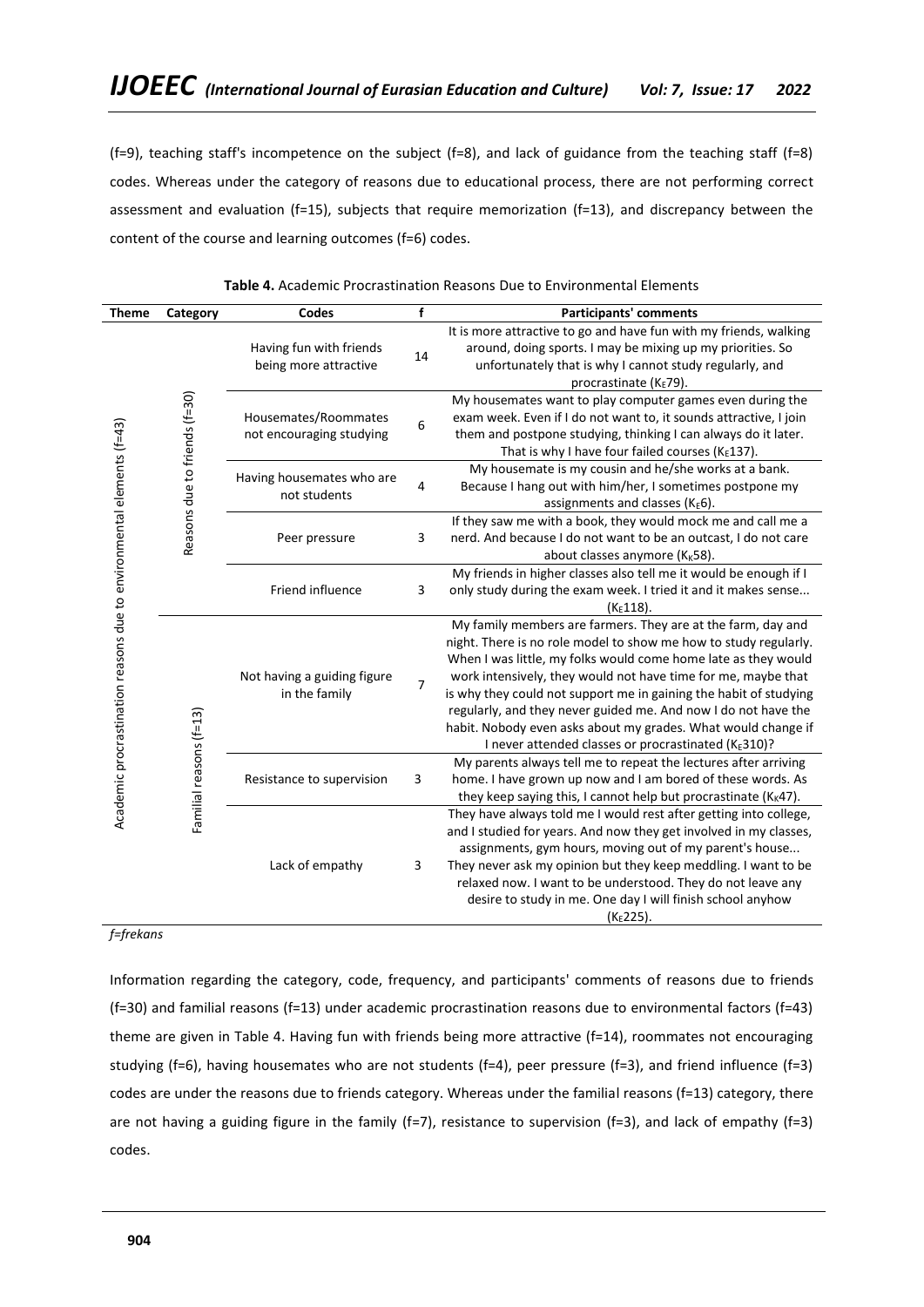Analysis of quantitative findings;

|                       | Gender | N   | $\bar{\text{x}}$ | sd    |          |      |
|-----------------------|--------|-----|------------------|-------|----------|------|
| Procrastination       | Female | 347 | 34.55            | 6.63  |          | .40  |
|                       | Male   | 317 | 35.03            | 7.58  | $-.834$  |      |
| Effective use of time | Female | 347 | 19.02            | 6.58  |          | :00* |
|                       | Male   | 317 | 20.91            | 5.69  | $-3.912$ |      |
| APS total score       | Female | 347 | 57.12            | 11.39 |          | :00* |
|                       | Male   | 317 | 59.32            | 12.59 | $-2.257$ |      |

**Table 5.** T Test Results for Independent Examples

*p<.05*

T test results for independent examples in which procrastination, effective use of time, and APS total score levels of physical education teacher candidates examined according to gender are given at Table 5. According to the results of the analysis, effective use of time score average of males ( $\bar{x}$ =20.91±5.69) was determined to be significantly higher than females' ( $\bar{x}$ =19.02±6.58) score average (t=-3.912; p<.05). Also, APS total mean score of males ( $\bar{x}$ =59.32±12.59) was determined to be significantly higher than females' mean score ( $\bar{x}$ =57.12±11.39) (t=-2.257; p<.00).

|                       | pgpa    | Group | N   | $\overline{\mathbf{x}}$ | $F_{(2,661)}$ | p      | <b>Difference</b> |
|-----------------------|---------|-------|-----|-------------------------|---------------|--------|-------------------|
|                       | Low     |       | 203 | 38.48                   |               |        |                   |
| Procrastination       | Average | a     | 289 | 34.72                   | 48.684        | $.00*$ | $I*aa$            |
|                       | High    | h     | 172 | 31.12                   |               |        |                   |
|                       | Low     |       | 203 | 22.91                   |               |        |                   |
| Effective use of time | Average | a     | 289 | 20.09                   | 36.354        | $.00*$ | $I*aa$            |
|                       | High    | h     | 172 | 17.47                   |               |        |                   |
|                       | Low     |       | 203 | 65.16                   |               |        |                   |
| APS total score       | Average | a     | 289 | 57.99                   | 54.061        | $.00*$ | $I*aa$            |
|                       | High    | h     | 172 | 52.26                   |               |        |                   |

**Table 6.** One-Way Analysis of Variance (ANOVA) Results

*p<.05, pgpa: perceived grade point average* 

One-way analysis of variance results (ANOVA) of procrastination, effective use of time, and APS total scores according to perceived grade point average are given in Table 6. Source of significant difference is indicated with \*. As a result of the analysis performed, according to perceived grade point average, procrastination displayed at the level of  $(F_{(2.661)}=48.684; p<.05)$  significant difference, effective use of time displayed at the level of (F(2.661)=36.354; p<.05) significant difference, and APS total score displayed at the level of (F(2.661)=54.061; p<.05) significant difference. Accordingly, those who perceived their grade point average as low had significantly lower score levels of procrastination, effective use of time and APS total scores than those who perceived their grade point average as average and high.

## **CONCLUSION and DISCUSSION**

In this study, which aimed to reveal academic procrastination causes and levels of physical education teacher candidates, quantitative and qualitative research models were used. It is expected forphysical education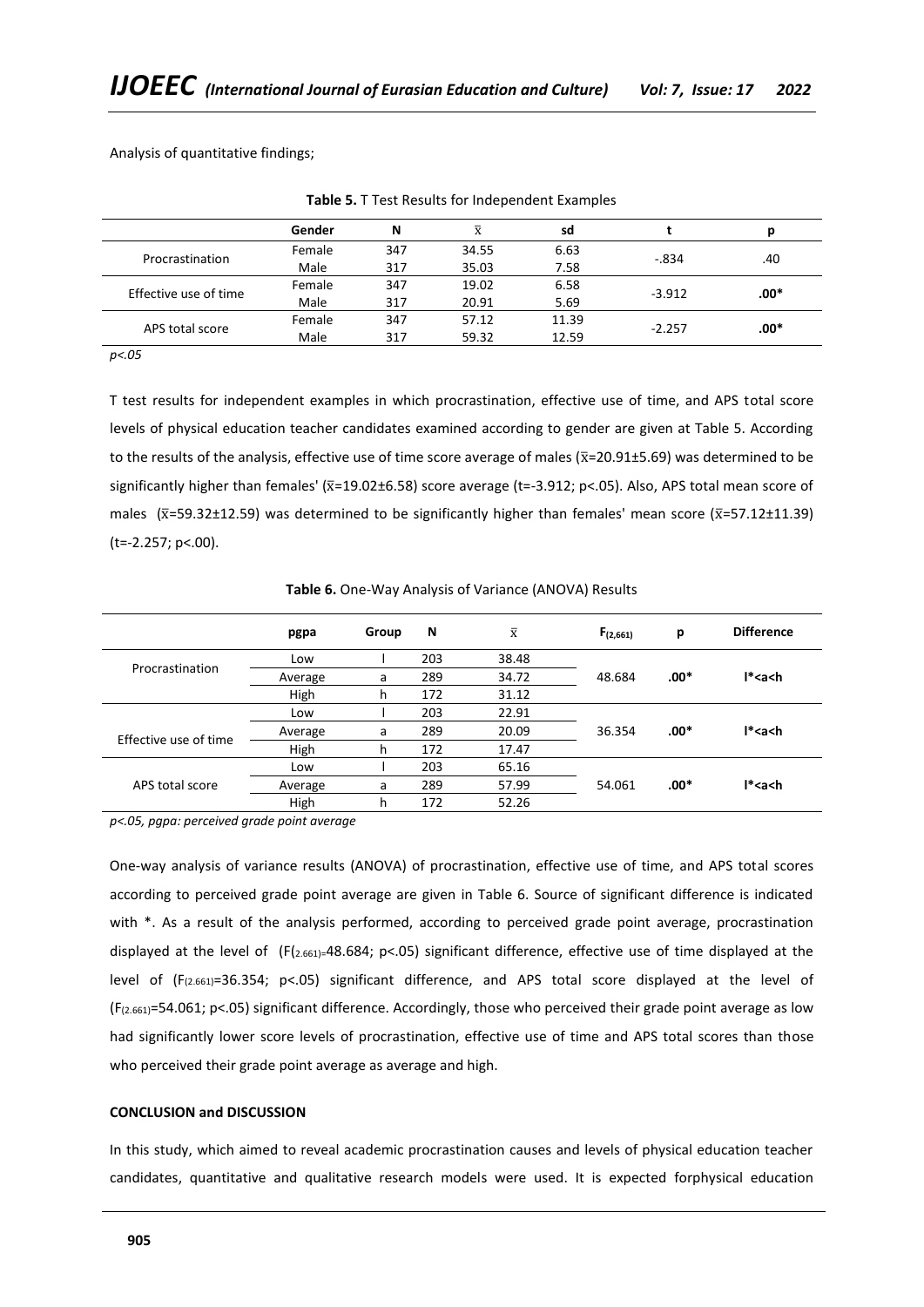teacher candidates, who will be delivering physical education classes that are invaluable in improving individuals' cognitive, affective, behavioral, and psychological characteristics, to be role models in academic matters, as well. Along with examining the reasons why physical education teacher candidates did not perform their academic responsibilities, and postponed their tasks and studying, this study examined the participants' academic procrastination levels in relation to their gender and grade point average.

At the qualitative step of the study, academic procrastination reasons of physical education teacher candidates were examined in three themes. Having the highest frequency, the first theme is the participants' self-induced academic procrastination causes. In this theme, the participants' statements on their academic procrastination reasons focused on reasons that stemmed from the participants themselves. Under the self-induced academic procrastination reasons are emotional reasons, personal reasons, reasons related to time management, and economic reasons categories. In his/her study, Uçar (2020) also underlined self-induced reasons among the participants' academic procrastination reasons. Having the highest frequency among self-induced reasons, emotional reasons category contains the codes forgetting, self-confidence, laziness, tiredness, and despair. Accordingly, it can be inferred that physical education teacher candidates based their academic procrastination reasons on their emotions, and also based their inability to perform their academic responsibilities on emotions such as forgetting, being tired of studying-not wanting to study, and learned helplessness. Although it is thought that participants indicated their emotions as causes for their procrastination, these emotions may be thought to have developed after the procrastination behavior, as well. Similarly, Çakıcı (2003) emphasized that as much as emotions impact procrastination behavior, procrastination behavior also influences emotions. Çakıcı also stated that the contrast between procrastination and responsibilities brings inconsistencies, anxiety, and anger. Similar to our study in which participants emphasized procrastinating their academic responsibilities without knowing how, Senecal at al. (2003) defined academic procrastination as the state of "postponing to begin or complete academic tasks to a later date with non-logical reasons". In parallel to our study's laziness and tiredness code, Steel (2007) expressed that when intense effort needs to be performed for unwanted tasks, the individual performs procrastination behavior more. On the other hand, Hannok (2011), in parallel to our study's despair code, indicated that individuals who think they will not be able to complete the academic task, who see themselves as incompetent and unsuccessful at that subject perform academic procrastination more. Uzun Özer (2005) also stressed that academic procrastination is caused by emotional causes such as laziness. Rothblum at al. (1986) expressed that academic procrastination is not only behavioral and cognitive, but also has emotional causes. Personal reasons category consists of exam-focused study habits, not having a regular study habit, and inability to understand lectures codes. According to this category, physical education teacher candidates tied their academic procrastination reasons to not having the habit to review their classes every day, only studying during the exam weeks and memorizing, and having problems understanding the classes. On the other hand, it can be stated that participants procrastinated as a response to not understanding the class despite trying hard and not having gained the principle of studying regularly since childhood. Participants may also be avoiding to take responsibility. Tuckman and Sexton (1989) argued that the tendency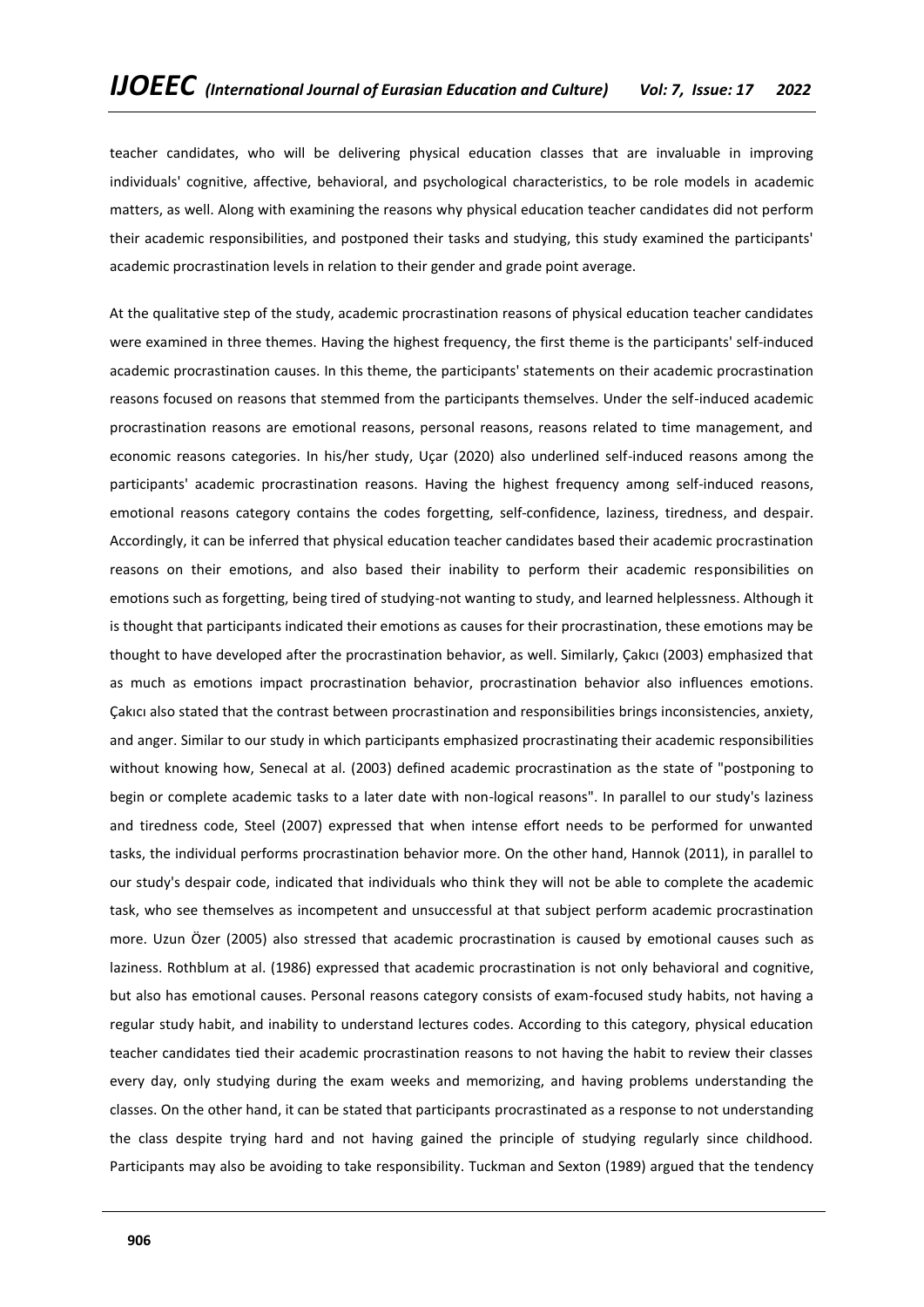to procrastinate is a self-induced situation. Bulut (2015) and Çelikkaleli and Akbay (2013) demonstrated that academic procrastination behavior had a negative correlation with taking responsibility. Ferrari and Scher (2000) with Yeşil and Şahan (2012) reported that the habit of studying regularly showed a negative correlation with academic procrastination, and the habit of studying regularly decreased academic procrastination behavior. McCrae and Costa (1999) also stated that studying regularly is a quality gained at childhood, improves later in life, and matures in adulthood and becomes stagnant in individuals who have not gone through a cognitive trauma. Reasons related to time management category consists of study hours confusion and inability to use time effectively codes. According to this sub-category, physical education teacher candidates may be thought to have displayed academic procrastination because they had problems using time correctly and effectively. Aydın and Koçak (2016) showed that time management skills are related to academic procrastination and those who are unable to manage their time well have more tendency towards academic procrastination. Bulut (2015) stated that, as a result of poor time management, those not being able to determine how much time to spend on which activity and when tend to perform academic procrastination. Balkis at al. (2006) also argued that poor time management causes individuals to show more tendency to academic procrastination behavior and is one of the major causes of academic procrastination. Kağan (2009) determined that using time well is a precursor of academic procrastination, and poor time management increases academic procrastination. Economic reasons category consists of necessity to work at a side job and not wishing to perform one's profession codes. This suggests that physical education teacher candidates did not have enough material means to maintain their lives and were unable to perform their academic responsibilities because of the job they needed to have in order to make financial gain. The participants' plans to do other professions because of their belief that physical education teaching will not earn them enough money also cause them to engage in academic procrastination .

The theme with the second highest frequency explaining the academic procrastination reasons of physical education teacher candidates is academic procrastination reasons due to educational elements. This theme consists of reasons due to teaching staff and reasons due to educational process categories. It can be said that physical education teacher candidates experienced a loss of motivation due to their complaints and discomfort over the educational process and engaged in academic procrastination. The category of reasons due to teaching staff consists of cold attitude of the teaching staff, class not being made interesting, disinterest of the teaching staff, being assigned difficult assignments, teaching staff's incompetence on the subject, and lack of guidance from the teaching staff codes. Thus, the participants are thought to have experienced troubles due to the attitude and behavior of the teaching staff and displayed a tendency to procrastinate instead of completing their academic responsibilities on time. Ferrari and Scher (2000) stated that students procrastinate situations, people, and tasks that cause distress more than situations, people, and tasks that do not. Özer and Altun (2011) stated that follow-up programs carried out by the teaching staff in which they will give responsibilities to students and track to which degree the students will carry them out through consultations with psychological counseling and guidance services will be effective for the repeated academic procrastination behavior. In this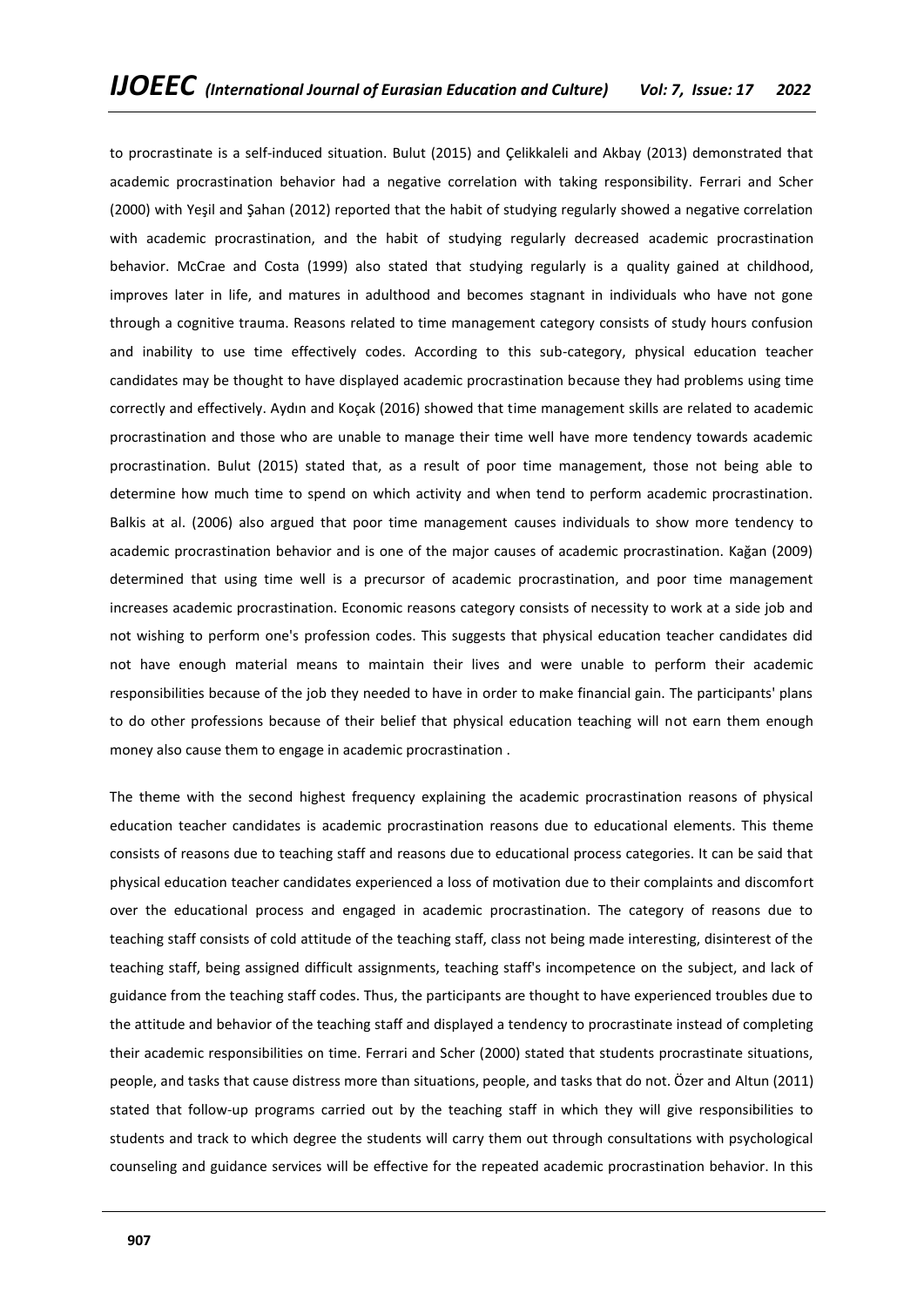context, as can be seen from this study's findings, the teaching staff being indifferent to students' academic procrastination behavior or their having low awareness, and not showing affinity to students may reinforce or increase procrastination. Similar to our study's findings, Uçar's (2020) study revealed that students "have a greater tendency to procrastinate with regards to the tasks of the class in situations where the teaching staff is not motivated, does not make the class interesting and closed-off to communication". On the other hand, it can be thought that the participating physical education teacher candidates relieved their conscience by putting the blame on the teaching staff for their procrastination behavior. In fact, Kaplan at al. (2002) determined in their study that students blamed their teachers for their negative performances. The category of reasons due to educational process consists of not performing correct assessment and evaluation, subjects that require memorization, and discrepancy between the content of the course and learning outcomes codes. In this category, it can be inferred that the teacher candidates complained about the elements of educational process and engaged in academic procrastination because they believed that correct assessment and evaluation was not performed. Moreover teacher candidates, engaged in academic procrastination declared that there were subjects that required memorization and harder to make tangible, and the learning outcomes were unrelated to the lectures. Onwuegbuzie (2004) indicated that the unattractiveness perceived by the individual is the determinant of academic procrastination and takes place among the reasons of academic procrastination. Uçar (2020), in the study conducted with students aged 13-21, determined that students mentioned the structure of the class among reasons why they were engaging in academic procrastination. In this context, the students had remarked that for a class to require memorization, having practice components, and its intensity impact academic procrastination.

In the other qualitative finding of the study, behavior to procrastinate academic tasks and responsibilities was explained with the academic procrastination reasons due to environmental factors theme by physical education teacher candidates. This theme consists of reasons due to friends and familial reasons. Accordingly, it was determined that teacher candidates engaged in academic procrastination because they were negatively affected by environmental elements such as family and friends. Having fun with friends being more attractive, roommates not encouraging studying, having housemates who are not students, peer pressure, and friend influence codes are under the reasons due to friends category. It can be inferred that the participants preferred spending time with their friends over studying on time, they were influenced easily by external factors, their housemates had impact on their academic procrastination, and that friend mobbing pushed the individual towards the tendency to engage in academic procrastination. According to Senecal at al. (1995), "an individual who is engaged in academic procrastination chooses to be occupied with activities he/she likes better over doing the work that needs to be completed". Uçar (2020) mentioned in the study conducted with students aged 13-21 years that existence of friends was among reasons of academic procrastination. Accordingly, our study revealed that the participants having friends who engaged in academic procrastination was among the reasons of academic procrastination. The familial reasons category consists of not having a guiding figure in the family, resistance to supervision, and lack of empathy codes. It can be thought that physical education teacher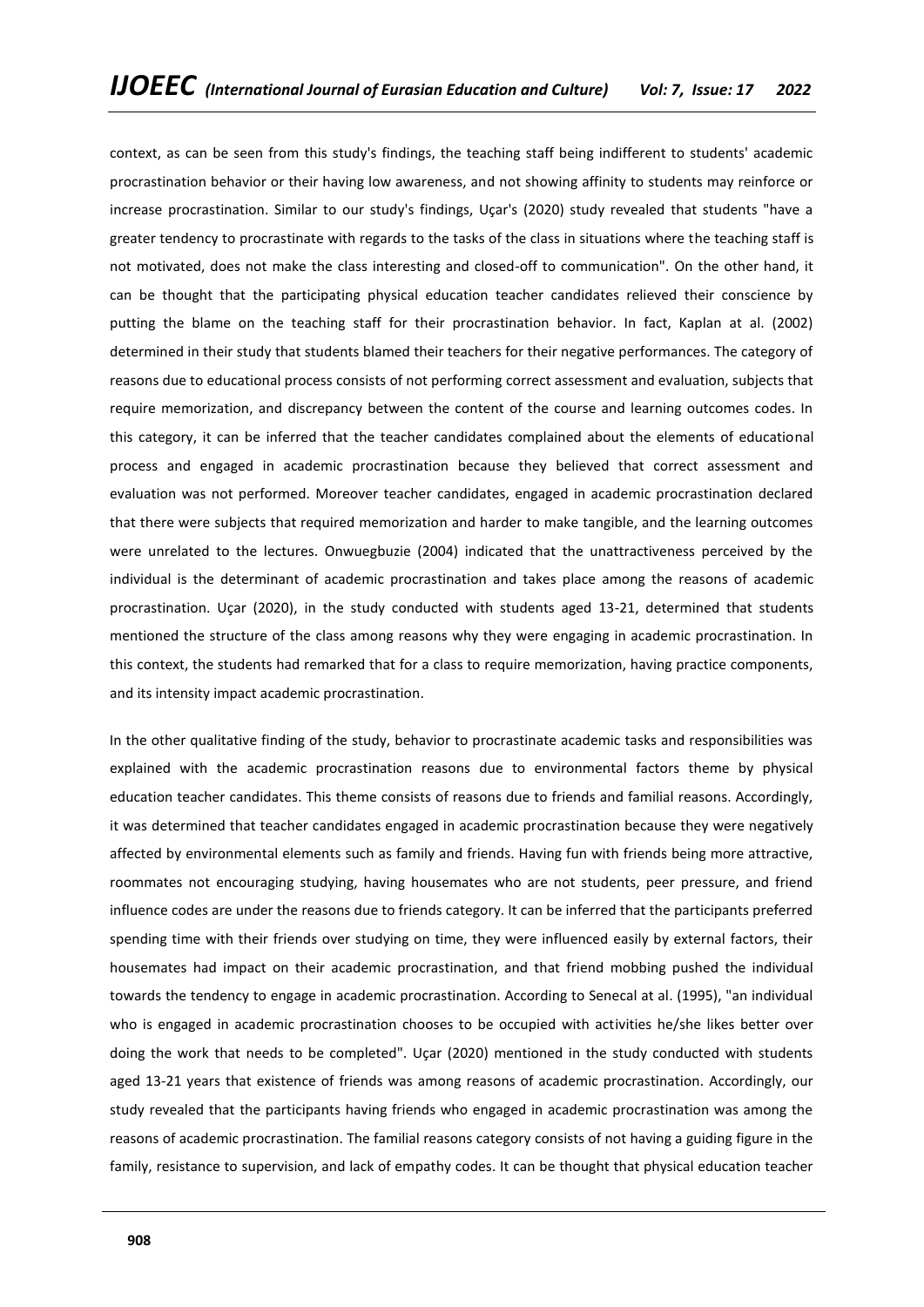candidates experienced lack of motivation in performing their academic duties and responsibilities due to their families, that the family members acted as authority without building effective communication, and that this caused the participants to become unwilling to study or complete their assignments on time. On the other hand, it can also be thought that families aimed to contribute to the participants' success by putting pressure because they noticed the participants' academic procrastination behavior. Uzun Özer (2005) pointed out to resistance against the idea of being controlled as one of the reasons why individuals develop procrastination behavior. Similar to the findings of this study, Bulut (2015) determined that low academic success due to academic procrastination impact familial relationships and causes criticism of and pressure from the family to increase. As opposed to the findings of this study, Frost et al. (1990) found that the perception of family criticism and family expectation decreased procrastination behavior. On the other hand, Sarıoğlu (2011) indicated that family expectation did not impact academic procrastination tendency. In their study, Özer and Altun (2011) underlined that families can guide their children correctly with the support they will receive from psychological counseling and guidance services before academic procrastination behavior becomes permanent.

At the quantitative step of the study, procrastination, effective use of time, and APS total scores of the participants were determined as medium level. Thus, it can be stated that physical education teacher candidates neglected their academic duties and responsibilities such as completing assignments on time and reviewing the lectures regularly at the medium level, and at the same time, they now and then completed their academic duties and assignments on time. The underlying reason of this may be that the physical education teacher candidates did not forget the responsibilities of being a student such as attendance, studying regularly, and graduating and participating in life on time. In parallel with the results of this study, Balkis and Duru (2009) reported that the academic procrastination behavior in Turkey was at medium level. Similarly, Uzun Özer at al. (2009) stated that the academic procrastination level in Turkey was 50%.

In this study, procrastination, effective use of time, and APS total scores were examined according to gender. Accordingly, male physical education teacher candidates' effective use of time and APS total score averages were observed to be significantly higher than female's averages. Thus, male physical education teacher candidates' tendency to complete academic duties and responsibilities on time and regularly can be said to be lower compared to women. Reasons for this may be that male physical education teacher candidates take less responsibility compared to women and unable to find sufficient time due to holding positions as trainers at various clubs and gyms. Jackson (2002) suggested that men perceived responsibilities such as doing assignments as feminine, thus engaged in academic procrastination more in order to appear masculine and manly. In parallel with the findings of this research, Bulut's (2015) study on college students determined that male students' academic procrastination scores were significantly higher than females'. In his/her study on college students, Kandemir (2014) also found that men had higher academic procrastination levels compared to women and that the result showed significant difference. Sarıoğlu (2011) determined that male teacher candidates had significantly higher academic procrastination levels compared to female candidates. Çakıcı (2003) also found that male high school and college students had significantly higher academic procrastination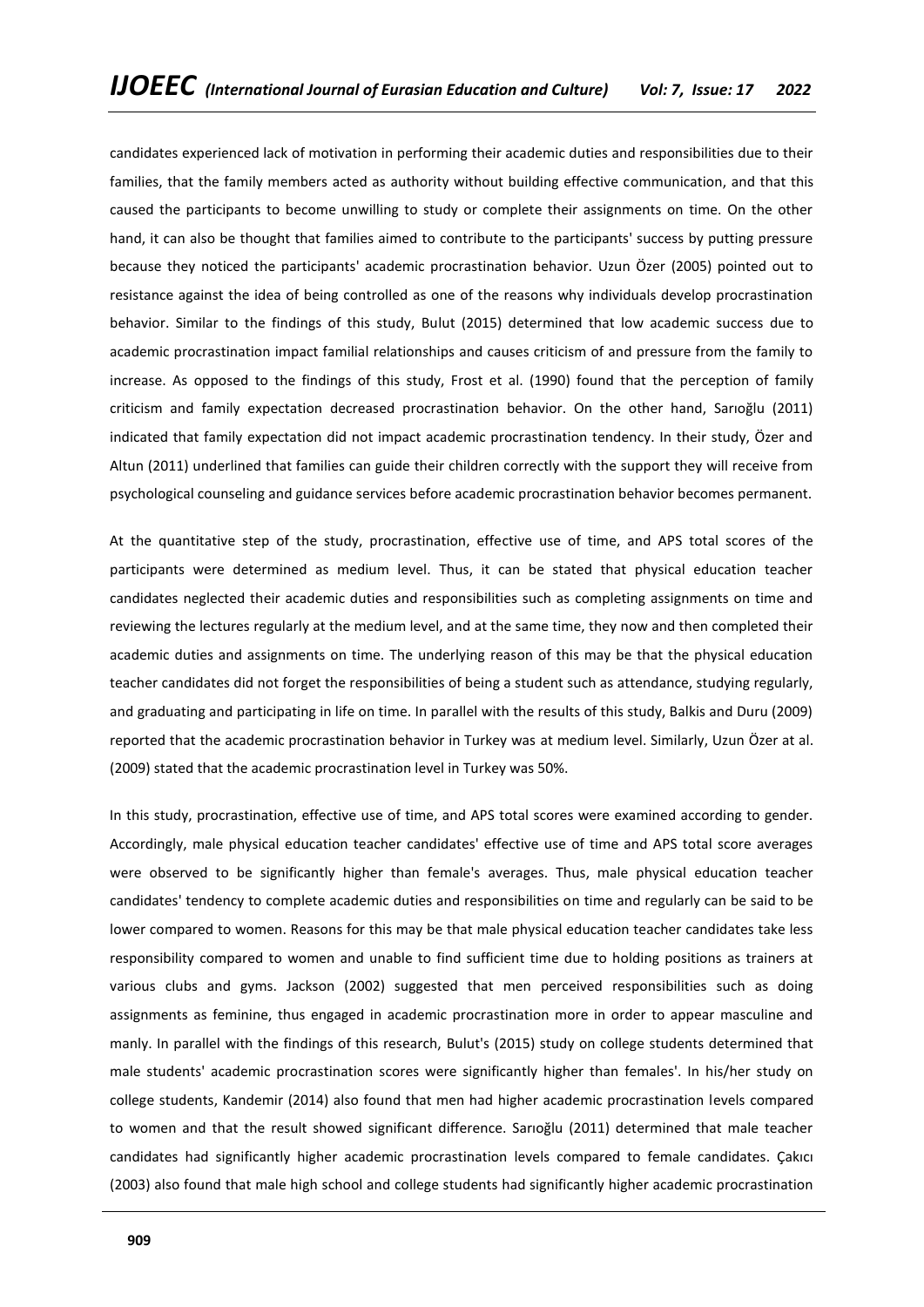levels compared to women. Akkaya (2007) indicated that men had significantly higher levels of academic procrastination levels compared to women.

Regarding another finding of the quantitative study, procrastination, effective use of time, and APS total scores of physical education teacher candidates were examined according to their perceived grade point average. It was found that teacher candidates who perceived their grade point average as low had significantly higher procrastination, effective use of time, and APS total scores than those who perceived their grade point average as high. Thus, perceived grade point average can be thought to have an impact on academic procrastination levels. Also, teacher candidates who perceived their grades as low can be thought to have a harder time completing their academic duties and responsibilities, are unmotivated, or being disinterested. On the other hand, academic procrastination behavior is thought to impact academic success negatively, and decreasing success triggers procrastination behavior. In parallel with the findings of this research, Bulut's (2015) study on college students determined a negative correlation between academic success and academic procrastination behavior. Demirtaş and Özer (2007) indicated that academic success was related to good time management. Our study's finding that those who had high grade point average had lower levels of academic procrastination support their finding. The results of Çakıcı's (2003) study showed that those with low academic success had high academic procrastination levels. Çetin's (2009) study on teacher candidates determined that those with high academic success levels displayed less academic procrastination behavior than those with medium and low academic success levels. Hannok (2011) emphasized that there was a negative correlation between academic success and academic procrastination behavior. In this context, the literature and the findings of this study support each other.

The study determined that reasons for leaving academic duties and responsibilities to the last minute stemmed from factors related to individuals themselves, educational elements, and the environment. The participants talked about emotional, personal, time management related and economic reasons in considering themselves responsible in academic procrastination; they talked about the teaching staff and educational process in considering educational elements responsible; and they mentioned friends and family in considering environmental factors responsible. In the study, it was determined that the procrastination, effective use of time, and APS total scores of participants were determined as medium level. Male physical education teacher candidates' effective use of time and APS total score averages were observed to be higher than female's averages. Also, it was found that teacher candidates who perceived their grade point average as low had higher procrastination, effective use of time, and APS total scores than those who perceived their grade point average as high.

### **RECOMMENDATIONS**

Beyond the mixed method used in the study, it is suggested that future research should analyze students' academic procrastination behavior using longitudinal research, examine its relationship with chronic procrastination, and study the academic procrastination levels and causes through various stages of primary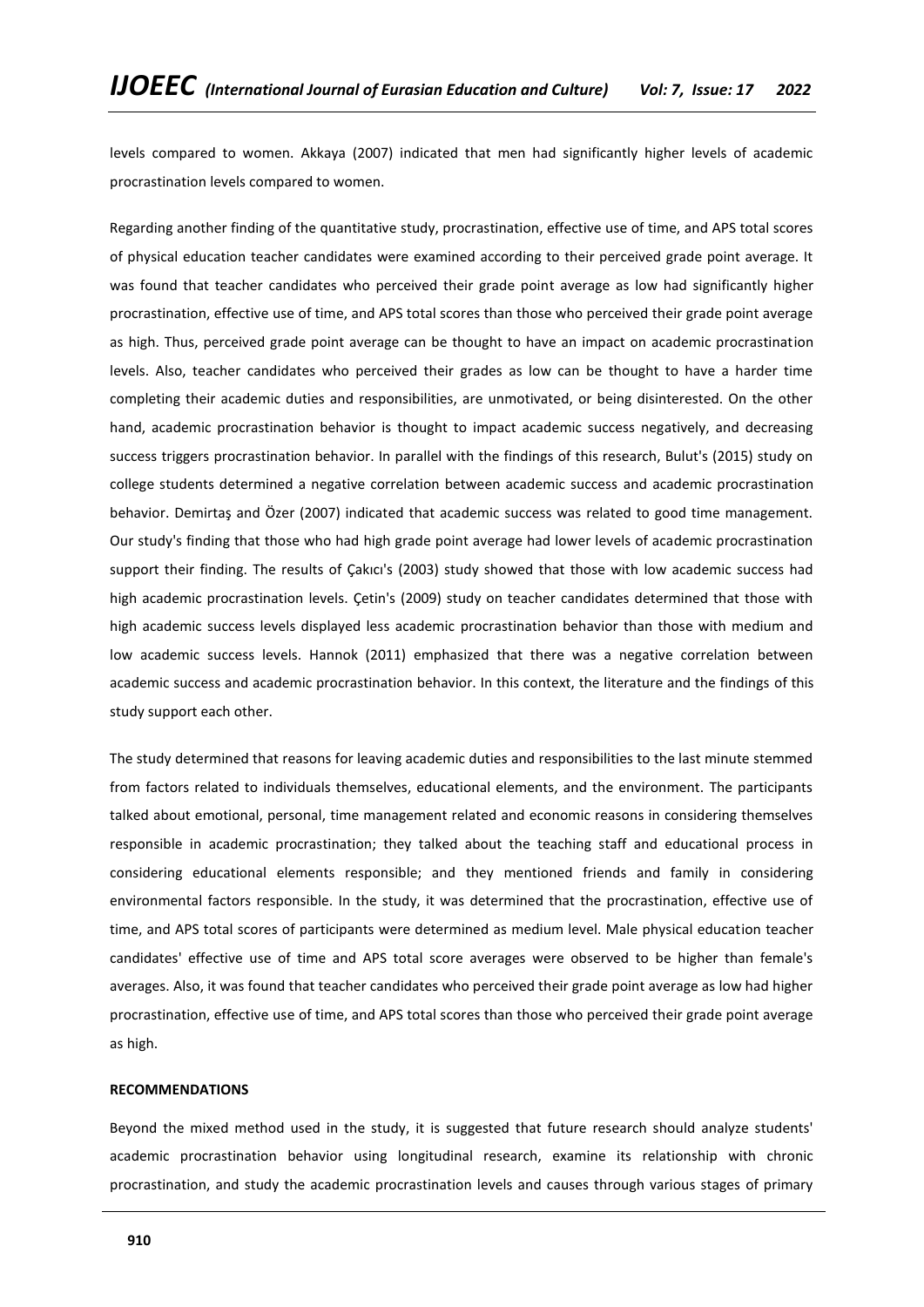education and beyond along with the support of psychological guidance or counseling services. Thus, the reason why students need academic procrastination can be determined, and future generations can be prevented from experiencing academic procrastination problem. It is also suggested that students' self-induced and teaching staff related academic procrastination reasons should be studied thorough the perspective of the teaching staff in a qualitative study and overlapping points in the literature should be determined.

## **ETHICAL TEXT**

"In this article, the journal writing rules, publication principles, research and publication ethics, and journal ethical rules were followed. The responsibility belongs to the author (s) for any violations that may arise regarding the article." Ethics committee approval was obtained for this study from Atatürk University Ethics Committee with the decision numbered E-70400699-000-2200059420.

**Author(s) Contribution Rate:** The author's contribution to this article is 100%.

## **REFERENCES**

- Alexander, E. S. & Onwuegbuzie, A. J. (2007). Academic procrastination and the role hope as a coping strategy. *Personality and Individual Differences, 42*, 1301-1310[. https://doi.org/10.1016/j.paid.2006.10.008](https://doi.org/10.1016/j.paid.2006.10.008)
- Aydın, K. S., & Koçak, S. (2016). Examining time management skills and academic procrastination level of university students, *Journal of Education Research*, *2*(3), 17-38.
- Balkıs, M., & Duru, E. (2009). Prevalence of academic procrastination behavior among pre-service teachers, and its relationship with demographics and individual preferences, *Journal of Theory and Practice in Education*, *5*(1), 18-32.
- Balkıs, M., Duru, E., Buluş, M. & Duru, S. (2006). An investigation of the academic procrastination among university students in related to various variables, *Ege Journal of Education*, *2*(7), 57-73.
- Blunt, A. K., & Pychyl, T. A. (2000). Task aversiveness and procrastination: a multidimensional approach to task aversiveness across stages of personal projects. *Personality and Individual Differences*, *28*, 153-167. [https://doi.org/10.1016/S0191-8869\(99\)00091-4](https://doi.org/10.1016/S0191-8869(99)00091-4)
- Bulut, R. (2015). An investigation of the social studies teacher candidates' academic procrastination in terms of various variables, *The Journal of International Social Research, 8*(39), 595-603.
- Burns, L. R., Dittmann, K., Nguyen, N. L., & Mitchelson, J. K. (2000). Academic procrastination, perfectionism, and control: Associations with vigilant and avoidant coping. *Journal of social behavior and personality*, *15*(5; SPI), 35-46.
- Çakıcı, D. C. (2003). *Investigation of general procrastination and academic procrastination behavior of high school and university students.* [Master Thesis]. Ankara University.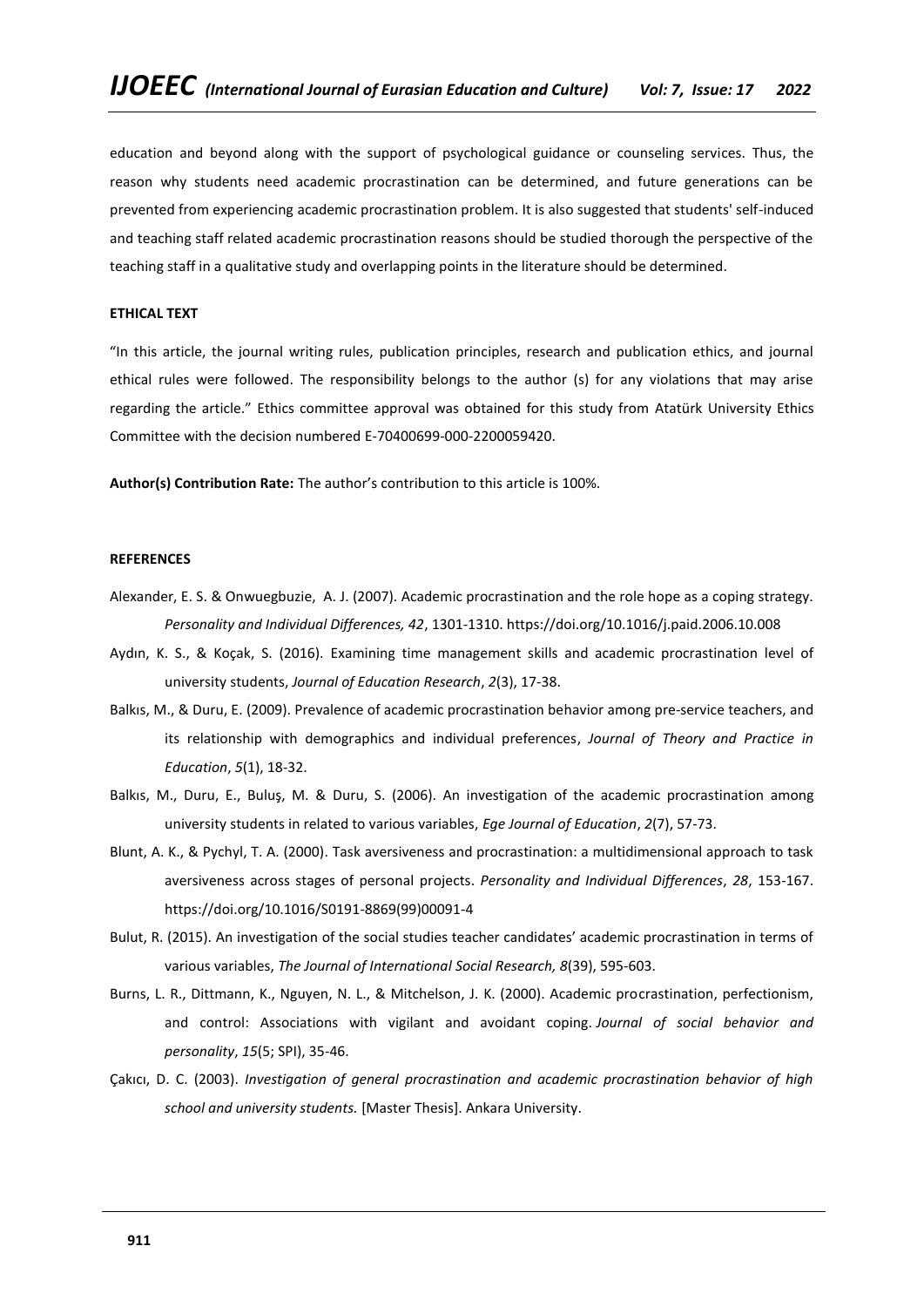- Çelikkaleli, Ö., & Akbay, S. E. (2013). The Investigation of University Students' Academic Procrastination, General Self-Efficacy Belief and Responsibility. *Kırşehir Education Faculty of Ahi Evran University*, *14*(2), 237-254.
- Çetin, Ş. (2009). Reviewing the ideas of the faculty of education students towards academic procrastination behaviors, *The Journal of The Industrial arts Education Faculty of Gazi University, 25*, 1-7.
- Cohen, J. (2013). *Statistical power analysis for the behavioral sciences*. Academic press.
- Creswell, J. W. & Clark, V. L. P. (2015). *Karma yöntem araştırmaları: Tasarımı ve yürütülmesi* (Çev. Eds. Dede, Y. and Demir, S. B.). Anı Yayıncılık.
- Demirtaş, H. & Özer, N.(2007). Correlation between time management and academic achievement of teacher candidates**.** *Educational Policy Analysis and Strategic Research*, *2*(1), 34-47.
- Deniz, M. E., Traş, Z. & Aydoğan, D. (2009). An investigation of academic procrastination, locus of control, and emotional intelligence. *Educational Sciences: Theory and Practice*, *9*(2), 623- 632.
- Dewitte, S. & Schouwenburg, H. C. (2002). Procrastination, temptations, and incentives: the struggle between the present and the future in procrastinators and the punctual. *European Journal of Personality*, *16*, 469-489[. https://doi.org/10.1002/per.461](https://doi.org/10.1002/per.461)
- Ellis, A. & Knaus, W. J. (1977). *Overcoming procrastination*. A Signet Book.
- Ferrari, J. R. & Scher, S. J. (2000). Toward an understanding of academic and nonacademic tasks procrastinated by students: The use of daily logs. *Psychology in the Schools*, 37(4), 359-366. [https://doi.org/10.1002/1520-6807\(200007\)37:4<367::AID-PITS7>3.0.CO;2-Y](https://doi.org/10.1002/1520-6807(200007)37:4%3C367::AID-PITS7%3E3.0.CO;2-Y)
- Ferrari, J. R., & Patel, T. (2004). Social comparisons by procrastinators: Rating peers with similar or dissimilar delay tendencies. *Personality and Individual Differences*, *37*, 1493-1501. <https://doi.org/10.1016/j.paid.2004.02.006>
- Ferrari, J. R., Johnson, J. L. & McCown, W. G. (1995). *Procrastination and task avoidance: Theory research, and treatment*. Plenum Press.
- Frost, R. O., Marten, P., Lahart, C. & Rosenblate, R. (1990). The dimensions of perfectionism. *Cognitive Therapy and Research*, *14*(5), 449-468.<https://doi.org/10.1007/BF01172967>
- Greene, J. C. (2007). *Mixed methods in social inquiry*. John Wiley & Sons.
- Hannok, W. (2011). *Procrastination and motivation beliefs of adolescents: A cross cultural study*. The Degree of Doctor. Faculty of [Graduate Studies and Research,](https://era.library.ualberta.ca/communities/db9a4e71-f809-4385-a274-048f28eb6814) University of Alberta. <https://doi.org/10.7939/R31Q59>
- Hess, B., Sherman, M. F., & Goodman, M. (2000). Eveningness predicts academic procrastination: The mediating role of neuroticism. *Journal of Social Behavior and Personality*, *15*(5), 61-74
- Jackson, C. (2002). "Laddishness" as a self-worth protection strategy*. Gender and Education*, *14*, 37-51. <https://doi.org/10.1080/09540250120098870>
- Johnson, J. L., & Bloom, A. M. (1995). An analysis of the contribution of the five factors of personality to variance in academic procrastination. *Personality and Individual Differences*, *18*(1), 127-133. [https://doi.org/10.1016/0191-8869\(94\)00109-6](https://doi.org/10.1016/0191-8869(94)00109-6)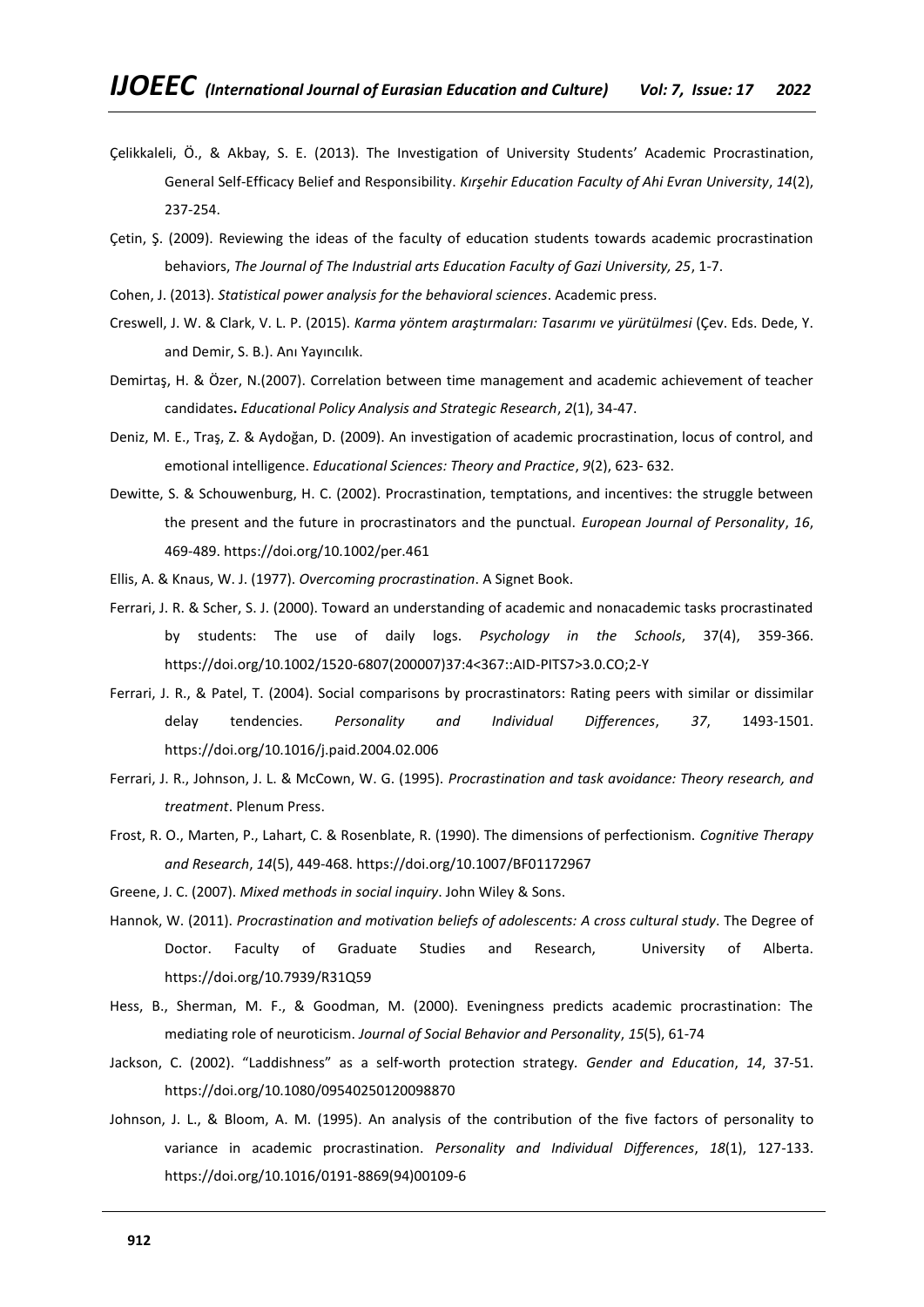- Kağan, M. (2009). Determining the variables which explain the behavior of academic procrastination in university students. *Ankara University Journal of Faculty of Educational Science*, *42*(2), 113-128. [https://doi.org/10.1501/Egifak\\_0000001179](https://doi.org/10.1501/Egifak_0000001179)
- Kağan, M. (2010). *An evaluation the effectiveness of academic procrastination bahavior preventation program based on rational emotive behavioral approach.* [PHD Thesis]. Ankara University.
- Kandemir, M. (2014). A model explaining academic procrastination. *Behavior Pegem Journal of Education & Instruction*, *4*(3), 51-72. DOI: 10.14527/pegegog.2014.016
- Kandemir, M., Palancı, M., İlhan, T., & Avcı, M. (2017). Causes of Academic Procrastination of Students Who Made Class Repetition. *Erzincan University Journal of Education Faculty*, *19*(2), 285-302. 10.17556/erziefd.334989
- Kaplan, A., Gheen, M., & Midgley, C. (2002). Classroom goal structure and student disruptive behavior. *British Journal of Educational Psychology, 72*, 191–211[. https://doi.org/10.1348/000709902158847](https://doi.org/10.1348/000709902158847)
- Karasar, N. (2012). *Bilimsel araştırma yöntemi*. Nobel Publishing.
- Lamba, G. (1999). *Effect of gender-role and self-efficacy on academic procrastination in college students* (Order No. 1396698). Available from ProQuest Dissertations & Theses Global. (193991997). Retrieved from [https://www.proquest.com/dissertations-theses/effect-gender-role-self-efficacy-on](https://www.proquest.com/dissertations-theses/effect-gender-role-self-efficacy-on-academic/docview/193991997/se-2?accountid=11054)[academic/docview/193991997/se-2?accountid=11054](https://www.proquest.com/dissertations-theses/effect-gender-role-self-efficacy-on-academic/docview/193991997/se-2?accountid=11054)
- Lekich, N. (2006). *The relationship between academic motivation, self-esteem, and academic procrastination in college students* (Order No. 1437751). Available from ProQuest Dissertations & Theses Global. (304911847). Retrieved from [https://www.proquest.com/dissertations-theses/relationship-between](https://www.proquest.com/dissertations-theses/relationship-between-academic-motivation-self/docview/304911847/se-2?accountid=11054)[academic-motivation-self/docview/304911847/se-2?accountid=11054](https://www.proquest.com/dissertations-theses/relationship-between-academic-motivation-self/docview/304911847/se-2?accountid=11054)
- McCrae, R. R., & Costa, P. T., Jr. (1999). *A five-factor theory of personality*. In L. A. Pervin & O. P. John (Eds.), Handbook of personality (2nd ed., 139-153). Guilford.
- Neuman, W. L. (2000). *Social research methods: Qualitative and qauntitative approaches* (3rd ed.). Allyn&Bacon.
- Onwuegbuzie, A. J. (2004). Academic procrastination and statistics anxiety. *Assessment & Evaluation in Higher Education*, *29*(1), 3-19[. https://doi.org/10.1080/0260293042000160384](https://doi.org/10.1080/0260293042000160384)
- Özer, A., & Altun, E. (2011). The Reasons for Academic Procrastination among University Student. *Mehmet Akif Ersoy University Journal of Education Faculty*, *1*(21), 45-72
- Rothblum, E. D., Solomon, L. J. & Murakami, J. (1986). Affective, cognitive, and behavioral differences between high and low procrastinators. *Journal of Counseling Psychology*, *33*, 387-394. [https://doi.org/10.1037/0022-0167.33.4.387](https://psycnet.apa.org/doi/10.1037/0022-0167.33.4.387)
- Saddler, C. D., & Sacks, L. (1993). Multidimensional perfectionism and academic procrastination: Relationship with depression in university students*. Psychological Reports, 73,* 863-871. [https://doi.org/10.1177/00332941930733pt123](https://doi.org/10.1177%2F00332941930733pt123)
- Sarıoğlu A. (2011). *The relationship between teacher candidates' academic procrastination tendency and their level of perfectionism.* [Master Thesis]. İstanbul University.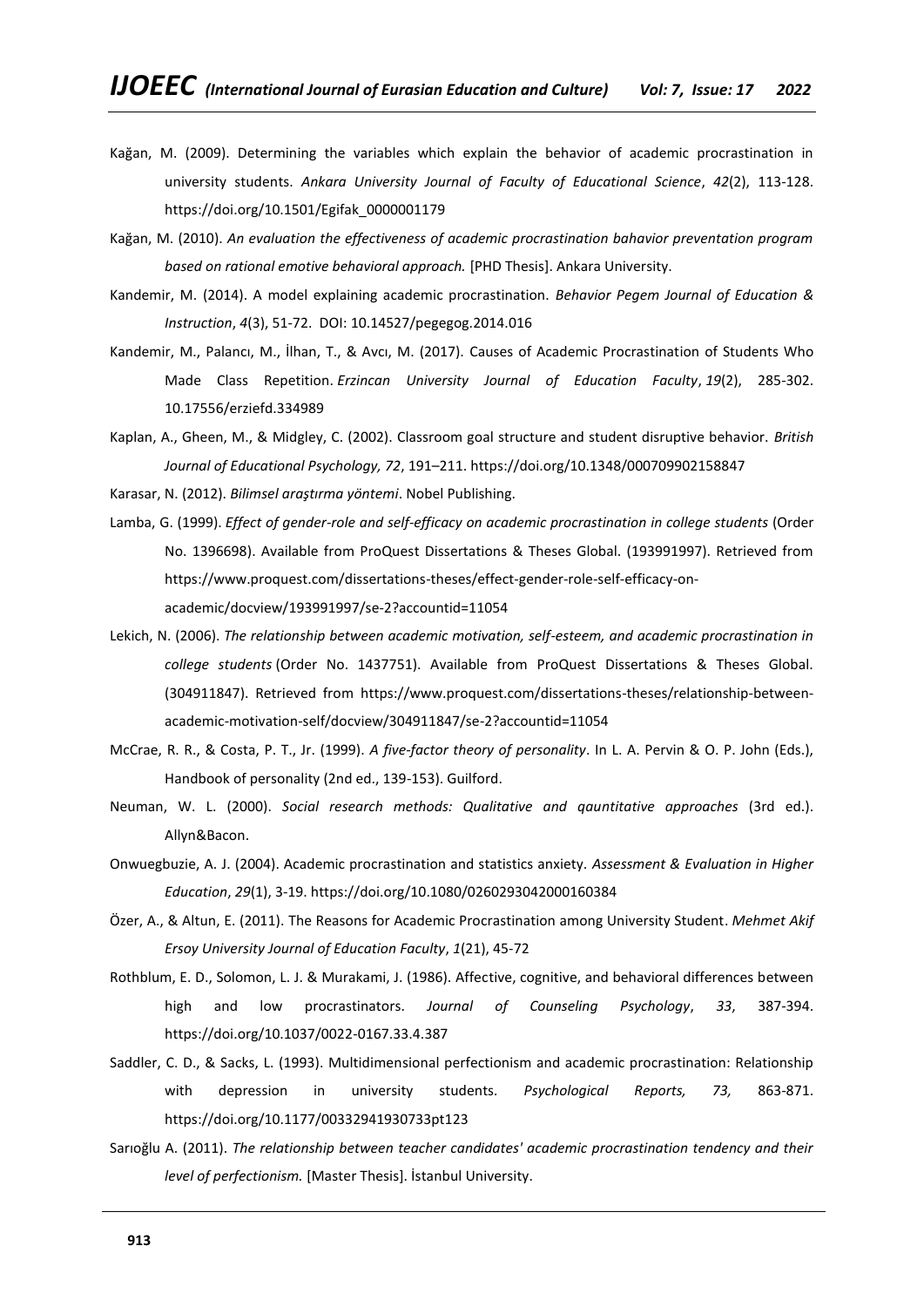- Senécal, C., Julien, E., & Guay, F. (2003). Role conflict and academic procrastination: A self-determination perspective. *European journal of social psychology*, *33*(1), 135-145. DOI: 10.1002/ejsp.144
- Senécal, C., Koestner, R., & Vallerand, R. J. (1995). Self-regulation and academic procrastination. *The Journal of Social Psychology, 135*(5), 607-619.<https://doi.org/10.1080/00224545.1995.9712234>
- Sirois, F. M. & Tosti, N. (2012). Lost in the moment? An investigation of procrastination, mindfulness, and wellbeing. *Journal of Rational-Emotive & Cognitive-Behavior Therapy*, *30*, 237– 248.
- Smith, B. D. (1988). *Multivariate systems theory and research,* (ed. j. R. Nesselroade, & R. Cattell: New York: Plenum Press.
- Solomon, L. J. & Rothblum, E. D. (1984). Academic procrastination: Frequency and cognitive-behavioral correlates. *Journal of Counseling Psychology, 31*, 503-509. [https://doi.org/10.1037/0022-](https://psycnet.apa.org/doi/10.1037/0022-0167.31.4.503) [0167.31.4.503](https://psycnet.apa.org/doi/10.1037/0022-0167.31.4.503)
- Steel, P. (2007). The nature of procrastination: A meta-analytic and theoretical review of quintessential selfregulatory failure. *Psychological Bulletin, 133*(1), 65- 94. DOI: 10.1037/0033-2909.133.1.65
- Tuckman, B. W. (1991). The development and concurrent validity of the procrastination scale. Meeting of the American educational research association. *Educational and Psychological Measurement*, *51*(2), 473- 480.
- Tuckman, B., & Sexton, T. (1989, April). *Effects of relative feedback in overcoming procrastination on academic tasks. In meeting of the American Psychological Association*, LA.
- Uçar, H. (2020). Understanding academic procrastination behavior and academic procrastinators in distance education, *Journal of Open Education Practices and Research*, *6*(3), 40-55.
- Uzun Özer, B. (2005). *Academic procrastination: Prevalence, self-reported reasons, gender difference and it's relation with academic achievement*. [Master Thesis]. Middle East Technical University.
- Uzun Özer, B., Demir, A. & Ferrari, J. R. (2009). Exploring academic procrastination among Turkish students: Possible gender differences in prevalence and reasons. *The Journal of Social Psychology, 149*(2), 241- 257. <https://doi.org/10.3200/SOCP.149.2.241-257>
- Van Eerde, W. (2003). A meta-analytically derived nomological network of procrastination. *Personality and Individual Differences*, 35, 1401-1418[. https://doi.org/10.1016/S0191-8869\(02\)00358-6](https://doi.org/10.1016/S0191-8869(02)00358-6)
- Vestervelt, C. M. (2000). *An examination of the content and construct validity of four measures of procrastination.* [Master Thesis]. Carleton University Research Virtual Environment.
- Yeşil, R. & Şahan, E. (2012). Candidate teachers reasons for academic procrastination. *Abant İzzet Baysal University Journal of Faculty of Education, 2*(12), 219-236.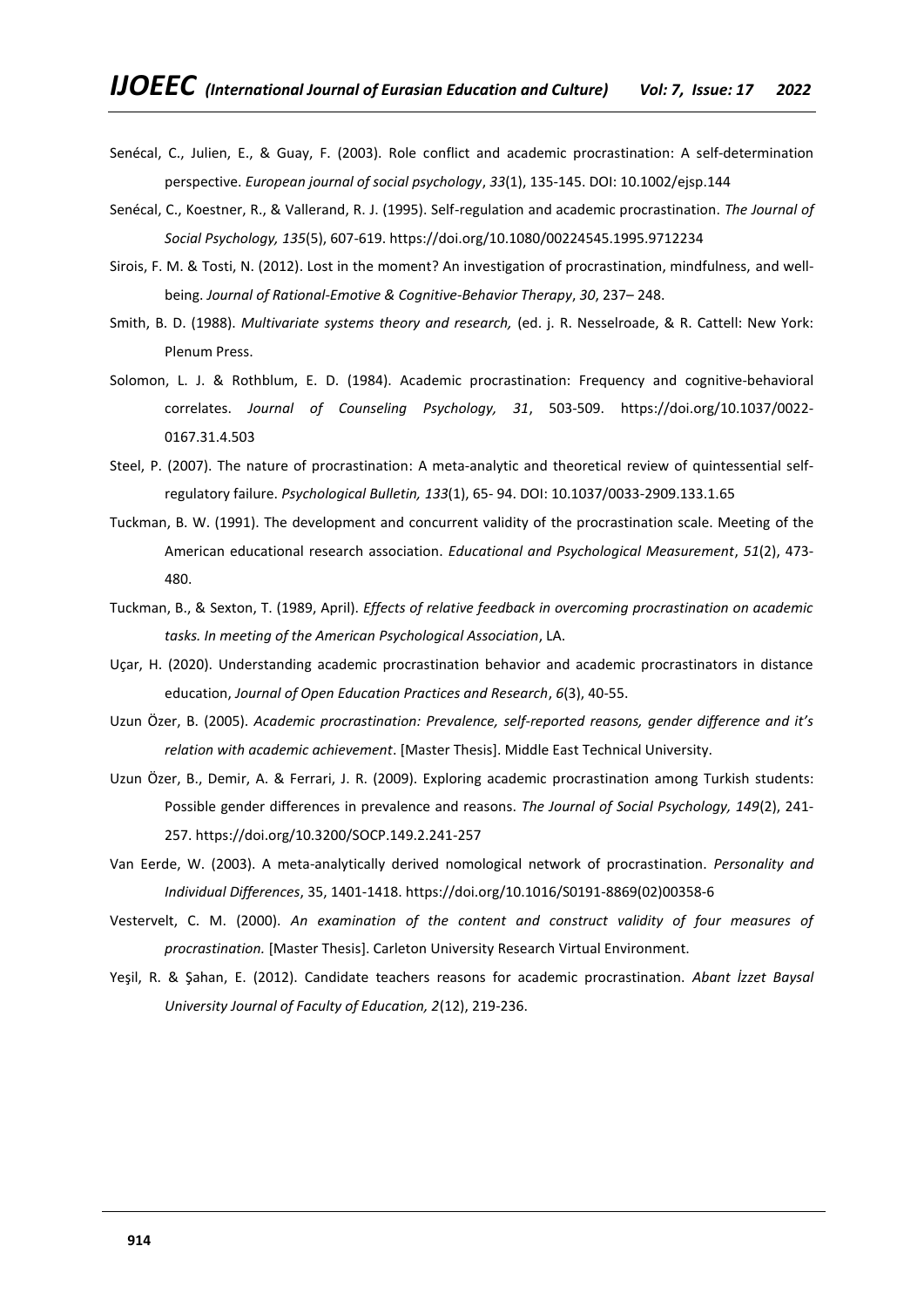# **AKADEMİK GÖREV VE SORUMLULUKLARI SON ANA BIRAKMA NEDENLERİ İLE AKADEMİK ERTELEME DÜZEYİ: BEDEN EĞİTİMİ ÖĞRETMENİ ADAYLARI ÖRNEĞİ**

# **ÖZ**

Araştırmada beden eğitimi öğretmeni adaylarının akademik erteleme nedenleri ile akademik erteleme düzeyinin ortaya konması amaçlanmıştır. Araştırmada karma model kullanılmıştır. Araştırmanın nicel basamağına 664 öğrenci, nitel basamağına ise 307 öğrenci katılmıştır. Araştırmada nitel veri toplama aracı olarak yarı yapılandırılmış görüşme formu ve nicel veri toplama aracı olarak Akademik Erteleme Ölçeği (APS) kullanılmıştır. Ayrıca katılımcıların bilgilerini elde etmek için kişisel bilgi formu oluşturulmuştur. Nitel verilerin analizinde akademik erteleme nedenleri sorulmuş ve verilen cevaplar içerik analizine tabi tutulmuştur. Normal dağılım gösteren nicel verilerin analizinde, t-testi, ANOVA, Post-Hoc test istatistikleri (Tukey HSD) kullanılmıştır. Araştırmada akademik görev ve sorumluluklarını son ana bırakma nedenlerinin kendinden kaynaklı, eğitim ögelerinden kaynaklı ve çevresel faktörlerden kaynaklı olduğu tespit edilmiştir. Araştırmada katılımcıların erteleme, zamanı etkin kullanma ve AEÖ toplam puanının orta düzeyde olduğu; erkek öğrencilerin zamanı etkin kullanma ve AEÖ toplam puanın, kadınların puan ortalamasından yüksek olduğu; akademik not ortalamasını düşük algılayanların, akademik not ortalamasını orta ve yüksek algılayanlardan erteleme, zamanı etkin kullanma ve AEÖ toplam puanının yüksek olduğu saptanmıştır. Araştırma sonucunda katılımcıların okulda verilen ödevleri bazen sona bıraktığı ve bununla birlikte yine akademik görev ve sorumluluklarını bazen düzenli olarak yerine getirdiği söylenebilir.

**Anahtar kelimeler:** Akademik erteleme, beden eğitimi, beden eğitimi öğretmeni, akademik görev ve sorumluluk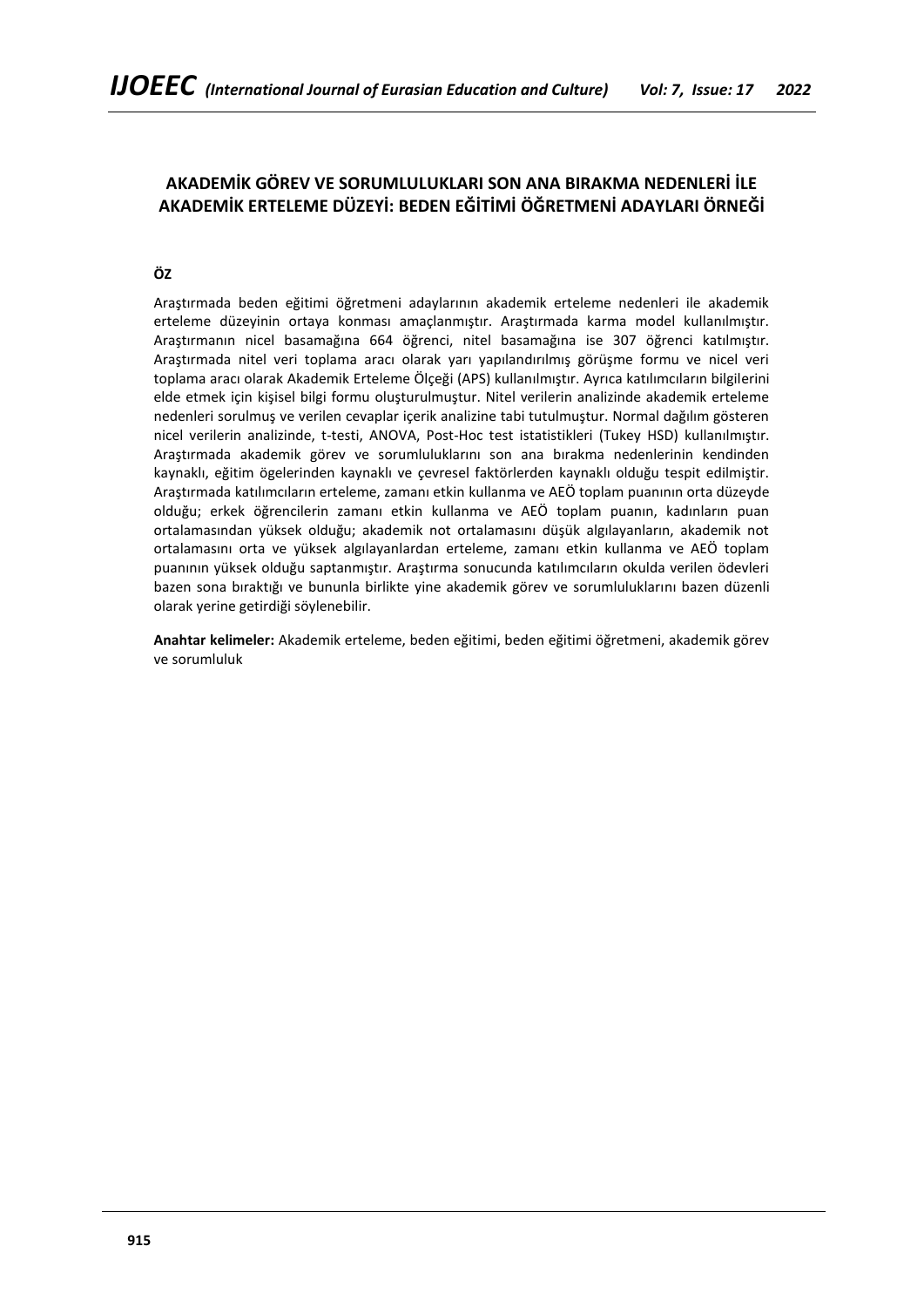### **GİRİŞ**

Öğrencilerin, üniversiteyi kazanmak istemesindeki en önemli nedenin, gelecekte yapmak istediği mesleğin kapısını aralamak olduğu şüphesizdir. Üniversiteyi kazandıktan sonra her bir öğrencinin üzerine aldığı en büyük sorumluluk akademik ödev ve görevlerini yerine getirmektir. Çünkü akademik görev ve sorumlulukların düzenli şekilde yapılması, akademik başarıyı ve akabinde mesleğe atılmayı getirirken sınıf tekrarı riskinden uzaklaştırır. Bazen öğrencilerin bu ödev, sorumluluk ve görevleri aksattığı, son dakikaya bıraktığı yani akademik erteleme yaptığı görülebilir. Akademik erteleme öğrencilerin görev ve sorumluluklarını yerine getirmekte isteksizlik yaşamasıyla başlayan, ödevleri son dakikaya bırakma, düzenli çalışmama, zaman kontrolü yapamama, tükenmiş veya yorulmuş hissetme, zamanında derse hazırlanmama gibi bilişsel, duygusal ve davranışsal nedenlerden kaynaklanabilmektedir.

Akademik erteleme, akademik ödev ve sorumluluklara başlamayı geciktirme veya ödevleri tamamlamakta farklı nedenlerde gelecekteki zamana bırakma (Senecal ve ark., 2003), yaşanan motivasyon eksikliği problemidir (Lekich, 2006). Akademik erteleme, "okullarda öğrencilerin sınavlara hazırlanma, ödev ya da projeleri zamanında teslim etme ve derse hazırlanma gibi konularda yaşamış oldukları" durum olarak tanımlanmaktadır (Kağan, 2010). Bireyin içsel bir huzursuzluk hissedene dek ödevleri aksatması (Hess ve ark., 2000), önemli olan akademik görevin daha önemsiz işlerin ardına bırakılması (Ferrari ve Patel, 2004), hoşnut olunmayan sorumluluktan kaçınılması (Blunt ve Pychyl, 2000) akademik erteleme tanımları arasında yer almaktadır. Sokolowska (2009) tarafından akademik erteleme davranışının %77,4'e ulaştığı; Uzun Özer ve arkadaşları (2009) tarafından da Türkiye'deki üniversite öğrencilerinin yaklaşık % 50 oranında akademik erteleme yaptığı belirtilmektedir. Johnson ve Bloom (1995) akademik erteleme nedenlerini, bireyin bilişsel, duyuşsal ve davranışsal sorunlarına sahip bir kişilik özelliğine sahip olmasına bağlamıştır. Vestervelt (2000) ise akademik erteleme nedeninin bir kesinlikle kişilik özelliğine bağlanmasının doğru olamayacağını düşünmektedir.

Literatürde akademik erteleme nedenleri incelendiğinde, akademik erteleme davranışının tanımındaki çeşitliliğe benzer bir çeşitlilik söz konusudur. Farklı kuramlar akademik erteleme nedenlerine farklı çerçeveden yaklaşım göstermiştir. Bu bağlamda, Davranışçı kuramına göre akademik erteleme nedeni, bireye kısa bir süreliğine keyif veren davranıştır (Lamba, 1999). Eysenk'in hiyerarşik kişilik kurama göre akademik erteleme nedeni alt düzey kişiliğe sahip olanların, üst düzey kişiliğe sahip olanlardan etkilenmesidir (Smith, 1988). Psikoanalitik kurama göre akademik erteleme nedeninin kökeninde kaygı yer almaktadır. Kaygıdan kaçınmak adına bireyler akademik erteleme yapmaktadır (Ferrari ve ark., 1995). Özelik (Trait) kuramında bunun nedeninin birden fazla davranışı aynı anda gerçekleştirebilen kişiliğin farklı özelliklerinden kaynaklandığını ileri sürmektedir (McCrae ve Costa, 1999). Maslow'un İhtiyaçlar Hiyerarşisi Kuramında akademik erteleme nedeninin alt düzeyde bulunan ihtiyaçların elde edilmesi amacıyla üst düzey ihtiyaçları başka zamana ötelemekten kaynaklanmaktadır (Saddler ve Sacks, 1993). Bilişsel Davranışçı kuram akademik erteleme nedenini, bireylerin mantık dışı davranışlarına ve mantık dışı inançlarına dayandırmaktadır (Ellis ve Knaus,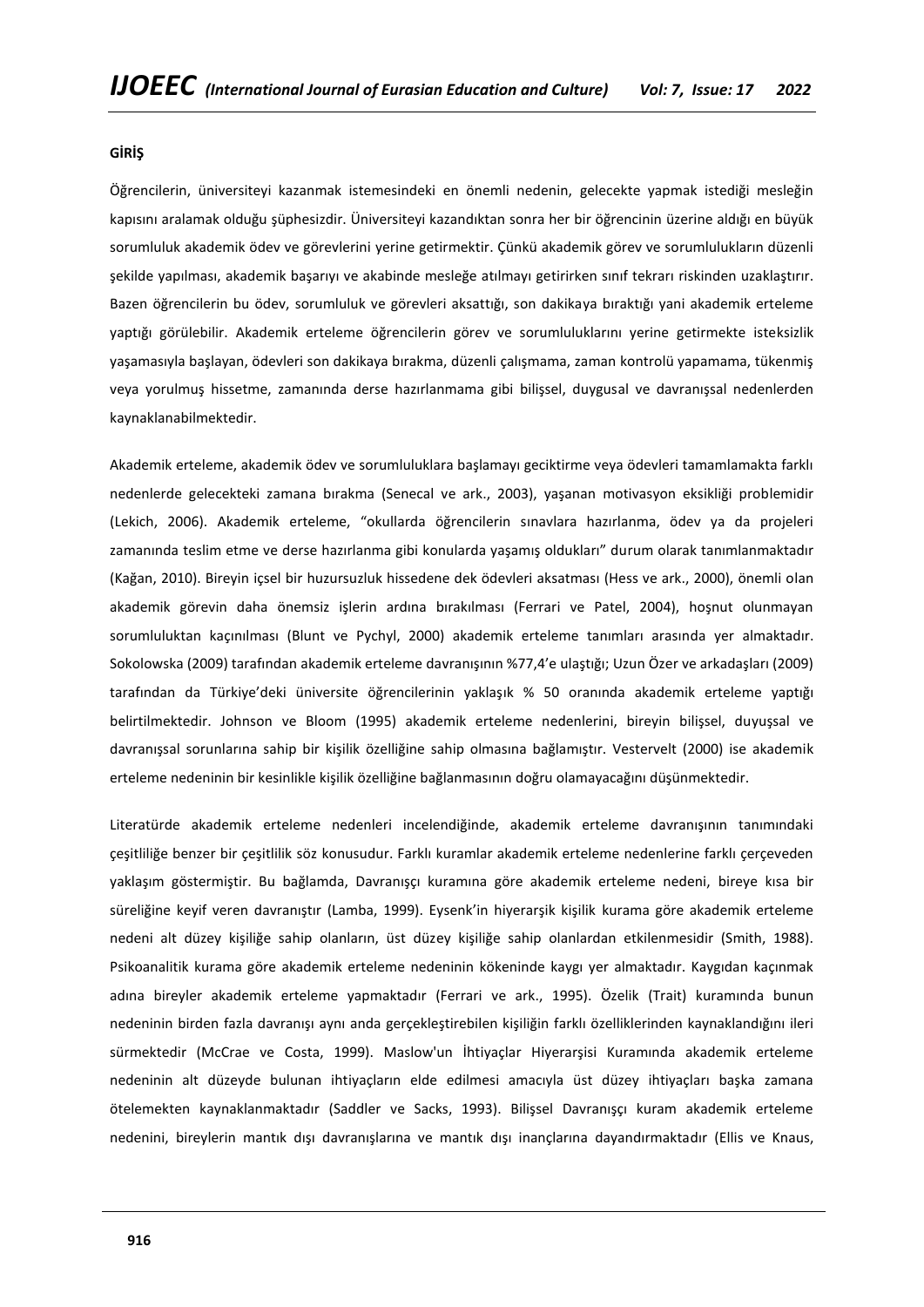1977). Akılcı Duygusal Davranışçı Kurama göre akademik erteleme nedeni "akla yatkın olmayan inanışların davranışa dönüştürülmesidir" (Sriois ve Tosti, 2012).

Akademik erteleme davranışının özyeterlilik, akademik başarı (Steel, 2007), umut (Alexander ve Onwuegbuzie, 2007), dışsal denetim odağı, mükemmeliyetçilik (Deniz ve ark., 2009), yeterlilik algısı (Tuckman, 1991), motivasyon (Kandemir ve ark., 2017), sorumluluk (Balkıs ve Duru, 2009) ile negatif yönde bir ilişki gösterdiği literatürde yer almaktadır. Bununla birlikte akademik erteleme davranışının içten kaytarma, başarısız olmaktan korkma (van Eerde, 2003), davranışlardan şüphe etme (Bulut, 2015), performanstan kaçınma, tembellik, kontrole karşı olma, akademik öz yeterlilik (Özer ve Altun, 2011) ile pozitif yönde anlamlı ilişki gösterdiği bilinmektedir. Eğitim kademelerinin hepsinde karşılaşılan akademik erteleme davranışı için Dewitte ve Schouwenburg (2002) "akademik erteleme davranışının daha çok üniversite öğrencileri arasında görüldüğünü" belirtmektedir. Bu bağlamda üniversite gibi büyük kuruluşlar tarafından, psikolojik danışmanlar ve eğitimciler, eğitimin amacına ulaşması için daha aktif şekilde görevlendirilirse, öğrenciler akademik görev ve sorumlulukları erteleme problemiyle kolayca baş etme becerisi kazanabilir.

Geleceğin öğretmen adayları olan bireylerin akademik başarılarının önünde engel teşkil eden akademik erteleme düzeyinin ve akademik erteleme nedenlerinin incelenmesi, bu sorunun ortaya konulmasına ve ertelemenin önlenmesine fayda sağlayabilir. Aynı zamanda beden eğitimi öğretmen adaylarının akademik erteleme sorununu yaşadığını fark etmesi ile, yaşadığı psikolojik durumu algılaması kolaylaşır ve bu durumu çözmek amacıyla psikolojik bir danışmana başvurma isteği geliştirebilir. Bu bakımdan eğitim öğretimin amacına ulaşmasında, akıcılığının sağlanmasında akademik erteleme eğilimi gösteren üniversite öğrencilerinin akademik görev ve sorumlulukları zamanında yerine getirmeme nedenlerinin ve akademik erteleme düzeyinin ortaya çıkarılması önem arz etmektedir. Araştırmanın amacı, beden eğitimi öğretmeni adaylarının akademik görev ve sorumluluklarını son ana bırakma nedenlerini ve akademik erteleme düzeyini araştırmaktır.

#### **YÖNTEM**

Araştırmanın bu bölümünde araştırmada izlenen yöntem, araştırma modeli, çalışma grubu, veri toplama araçları ve verilerin analizine ilişkin bilgiler yer almaktadır. Çalışma öncesi Atatürk Üniversitesi Etik Kurulu'ndan izin alınmıştır (No: E-70400699-000-2200059420).

### **Araştırmanın Modeli**

Araştırma nitel ve nicel araştırma yöntemlerinin birlikte kullanıldığı karma (mixed) modelde tasarlanmıştır. Nicel modelde tarama yönteminden yararlanılmıştır. Tarama modeli varolan durumu ortaya koyan araştırma modelidir (Karasar, 2012). Greene (2007) karma (mixed) modeli "görmenin birden fazla yolu" olarak tanımlamaktadır. Creswell ve Clark (2015) ise "toplumsal dünyayı algılamanın çeşitli yolları ve bir şeye verilen değerin nedenleri hakkındaki farklı bakış açıları üzerine bir diyaloğa katılmayı aktif olarak davet eden" bir yöntem olarak ifade etmiştir. Araştırmanın nitel basamağında ise yarı yapılandırılmış görüşme tekniği kullanılmıştır. Görüşme tekniğinin türlerinden biri olan yarı-yapılandırılmış görüşme tekniği, araştırmacıya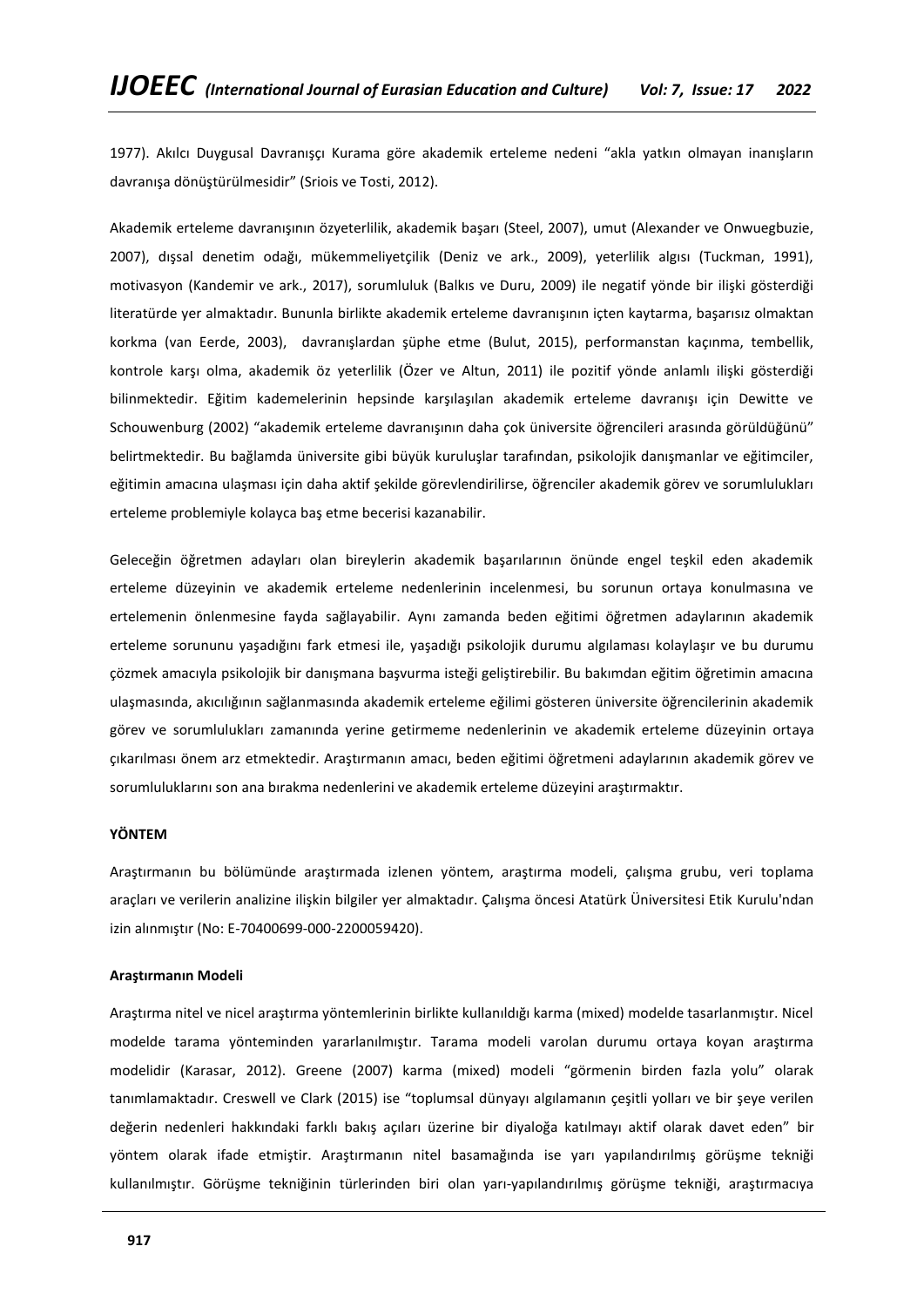esneklik sağlaması, yanıt oranının yüksek olması, katılımcıların sözel olmayan davranışlarının da gözlenmesi, araştırmacının ortam üzerinde kontrol sahibi olması, derinlemesine bilgi edinmeyi sağlaması gibi yararlara sahiptir (Neuman, 2000).

# **Çalışma Grubu**

Bu araştırmanın nicel çalışma grubunu Gazi Üniversitesi, Atatürk Üniversitesi, Akdeniz Üniversitesi, Kırıkkale Üniversitesi ve Erciyes Üniversitesi Spor Bilimleri Fakültesi'nde beden eğitimi ve spor öğretmenliği bölümünde öğrenim gören 664 (347 erkek, 317 kız) öğrenci, nitel basamağını ise 307 (114 erkek, 193 kadın) öğrenci oluşturmaktadır. Araştırmada etki büyüklüğünün tespiti için "G. Power-3.1.9.2" analizi yapılmıştır. Buna göre çalışma grubunun etki büyüklüğüne ait güç analizi .25 ve anlamlılık sınırı .05 alındığında, toplam 664 katılımcının etki gücünün % 98 olduğu tahmin edilmiştir (Cohen, 2013). Araştırma için Gazi Üniversitesi Etik Komisyon onayı (Kod No: 2021 – 661) alınmıştır.

## **Veri Toplama Araçları**

Araştırmada nicel veri toplama aracı olarak Akademik Erteleme Ölçeği (AEÖ), nitel veri toplama aracı olarak yarı yapılandırılmış görüşme formu ve katılımcıların cinsiyet, algılanan genel akademik not ortalaması bilgilerinin elde edilmesi amacıyla hazırlanan kişisel bilgi formu kullanılmıştır. Verilerin bir kısmı Google Formlar aracılığıyla, bir kısmı ise yüz yüze doldurtulmuştur.

*Nitel Veri Toplama Aracı:* Araştırmanın amacına yönelik olarak, araştırmacı tarafından yarı yapılandırılmış görüşme formu hazırlanmış, hazırlanan formun geçerliliği için üç alan uzmanının görüşüne başvurulmuştur. Uzmanlardan gelen öneriler doğrultusunda, görüşme formuna son hali katılımcılara sunulmuştur. Katılımcılara açık uçlu soru formunu doldurmak zorunda olmadıklarına ilişkin bilgi ölçek maddelerinin altında, açık uçlu sorunun üstünde açıklanmıştır. Ayrıca katılımcılara açık uçlu soruya katılımlarının çok değerli olduğu da belirtilmiştir. Bu bağlamda katılımcılara şu açık uçlu soru yöneltilmiştir: "Ders çalışma, ödev hazırlama gibi akademik sorumluluklarınızı zamanından yapmadığınız, daha sonraki zamana veya son ana dek ertelediğiniz oluyor mu? Eğer cevabınız evet ise; ders çalışma, ödev hazırlama gibi akademik sorumluluklarınızı neden ertelediğinizi açıklar mısınız?"

*Akademik Erteleme Ölçeği (AEÖ):* Çakıcı (2003) tarafından Akademik Erteleme Ölçeği, öğrencilerin ders çalışma, sınavlara hazırlanma, proje hazırlama gibi akademik alanlardaki erteleme düzeylerini belirlemek amacıyla geliştirilmiştir. Ölçek akademik alanda bireylerin yapmakla sorumlu oldukları görevleri içeren 12'si olumsuz, 7'si olumlu olmak üzere toplam 19 ifadeden oluşmaktadır. Beşli likert tipinde geliştirilen ölçekten alınabilecek en yüksek puan 95, en düşük puan 19'dur. Ölçekten alınan yüksek puan, öğrencilerin akademik erteleme davranışı sergilediğini göstermektedir (Çakıcı, 2003).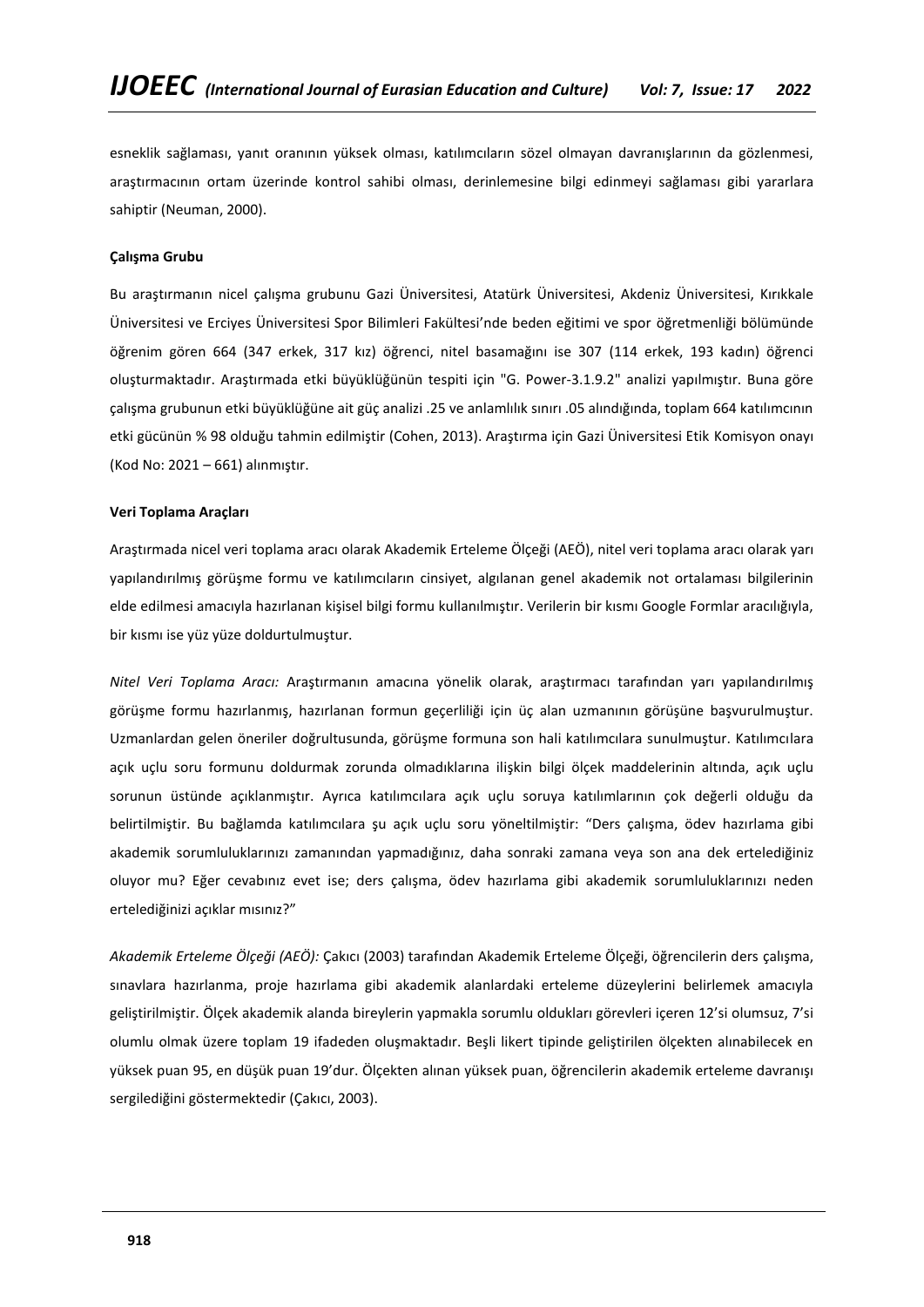| Alt boyutlar          | α   | Maddeler | $\overline{x}$ <sup>±ss</sup> |
|-----------------------|-----|----------|-------------------------------|
| Erteleme              | .70 | ᅩᄼ       | 34.85± 7.24                   |
| Zamanı Etkin Kullanma | .77 |          | 35.00±20.21                   |
| AEÖ Toplam            | .81 | 19       | 58.50±12.20                   |

**Tablo 1.** AEÖ Cronbach Alfa Katsayısı ve Betimsel İstatistikler

AEÖ'nün erteleme faktörü Cronbach Alfa katsayısı .70, zamanı etkin kullanma Cronbach alfa katsayısı .77, ölçeğin toplam puanının Cronbach Alpha güvenirlik katsayısı .81 olarak hesaplanmıştır. Cronbach Alpha katsayısına göre ölçeğin güvenilir olduğu söylenebilir (Büyüköztürk, 2014). Katılımcıların erteleme (34.85± 7.24), zamanı etkin kullanma (35.00±20.21) ve AEÖ Toplam puanının (58.50±12.20) orta düzeyde olduğu söylenebilir.

Buna ek olarak ölçeğin çalışma grubuna uygunluğunun tespit edilmesi amacıyla ölçeğin yapısı Doğrulayıcı Faktör Analizi (DFA) ile sınanmıştır. Bu analiz sonucunda elde edilen uyum indeksleri x2/sd=2.41, RMSEA=.08, PGFI=.86, GFI=.95, AGFI=.88, CFI=.97, IFI=.99, NFI=.94, PNFI=.89 şeklindedir. Bu bağlamda ölçeğin yapı geçerliliğinin, çalışma grubuna uygunluğu kanıtlanmıştır.

## **Verilerin Analizi**

Nicel verilerin analizinde, öncelikle normallik testi ve varyansların homojenliğini test etmek için Kolmogorov-Smirnov Testi ile Levene Testi'nden yararlanılmıştır. ±1 aralığında normal dağılım gösteren verilere parametrik testler uygulanmıştır (Büyüköztürk, 2014). Buna göre nicel verilerin analizinde, bağımsız gruplar için t testi ve tek yönlü varyans analizi (ANOVA-Post Hoc) yapılmıştır. Nitel verilerin analizinde, yarı yapılandırılmış görüşme formu kullanılarak elde edilen veriler öncelikle tümevarım analizi için hazır hale getirilmiştir. Tümevarım analizine göre veriler kodlara, kategori ve temalara göre hazırlanmıştır (Yıldırım ve Şimşek, 2006). Tümevarım analizi için araştırmacı tarafından veriler incelenerek anlamlı bölümlere ayrılmış ve kodlanmıştır. Kodlanan veriler bir araya getirilerek analiz edilmiş, kategori ve temalar saptanmıştır. Elde edilen verilerin güvenilirliği için alan ve nitel araştırma bilgisine sahip dört uzmanın görüşüne başvurulmuştur. Bu bağlamda elde edilen tema, kategori ve kodlar spor bilimleri fakültesinden üç, ölçme değerlendirme alanından bir uzmana sunulmuş, her bir tema, kategori ve kodu incelemesi ve uygun görmedikleri yeri işaretlemeleri istenmiştir. Bu bağlamda araştırmacının analizleri ve uzmanların işaretlemeleri karşılaştırılmış, Miles ve Huberman'ın (1994) formülü aracılığıyla Görüş Birliği/(Görüş Ayrılığı + Görüş Birliği)\*100 araştırmanın güvenirliği %92 olarak hesaplanmıştır.

Nicel analize akademik erteleme ölçeğini dolduran, nitel analize açık uçlu görüşme formunu dolduran beden eğitimi öğretmeni adaylarının verileri alınmıştır. Nitel analizlerde araştırmaya katılan katılımcılar K1, K2, K3,…..,K307 şeklinde tanımlanmıştır. Ayrıca nitel araştırmaya katılan katılımcıların cinsiyetleri için bazı düzenlemeler yapılmıştır. Araştırmada kadın katılımcılar K<sub>K</sub> şeklinde, erkek katılımcılar ise KE şeklinde gösterilmiştir (Örnek: Beşinci kadın katılımcı K<sub>K</sub>5, on yedinci erkek katılımcı K<sub>E</sub>17 şeklinde gösterilmiştir).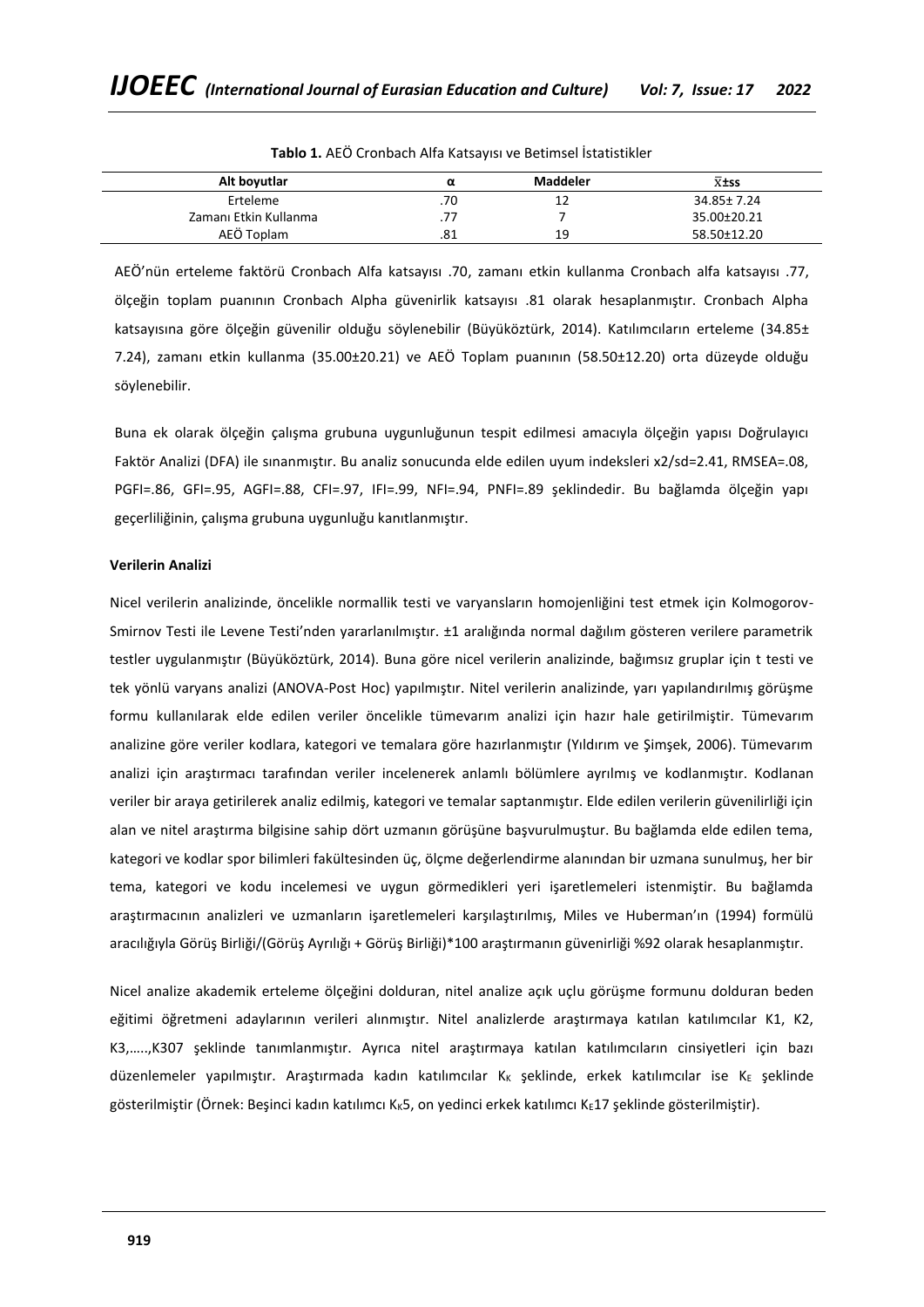# **BULGULAR**

 $\overline{a}$ 

Araştırmanın bu bölümünde elde edilen nitel ve nicel bulgulara ilişkin analiz ve analiz açıklamaları bulunmaktadır.

Nitel bulgulara ilişkin bulgular;

| Tema                                                                  | Kategori                                              | Kodlar                                                | f  | Katılımcı yorumları                                                                                                                                                                                                                                                                                                                                                      |
|-----------------------------------------------------------------------|-------------------------------------------------------|-------------------------------------------------------|----|--------------------------------------------------------------------------------------------------------------------------------------------------------------------------------------------------------------------------------------------------------------------------------------------------------------------------------------------------------------------------|
|                                                                       |                                                       | Unutma                                                | 23 | Nasıl oluyor anlamıyorum ama ödevi hazırlayayım derken zaman geçiyor ve<br>ödevi teslim edeceğim günü unutuyorum. Sonra da ertelediğim ödev başıma<br>dert oluyor (K <sub>K</sub> 27).                                                                                                                                                                                   |
|                                                                       |                                                       | Özgüven                                               | 20 | Uygulama derslerde zaten yetenekliyim, ezber konusunda da iyiyim. Belki de<br>bana çok kolay geliyor Yaparım nasılsa diye sallıyorum ilerideki bir zamana<br>işte(K <sub>E</sub> 293).                                                                                                                                                                                   |
|                                                                       |                                                       | Üşenme                                                | 19 | Hocanın verdiği ödevi yapmalıyım diye aklıma geldikçe, kalkıp kitabı açmaya<br>üşeniyorum (K <sub>K</sub> 48).                                                                                                                                                                                                                                                           |
|                                                                       | Duygusal nedenler (f=83)                              | 15<br>Usanma                                          |    | Evdekilerden çalış, okuldakilerden çalış, antrenörden çalış cümleleri<br>Doğduğumdan beri ders çalışıyorum ve bıktım. Zaten üniversiteyi kazanana<br>dek düzenli çalıştım yetmez mi? Çok yoruldum, kalem bile görmek<br>istemiyorum bazen Resmen sürantrene olduğumu hissediyorum (KE66).                                                                                |
|                                                                       |                                                       | Umutsuzluk                                            | 6  | Ne kadar çalışsam da olmuyor-olacağı da yok zaten. Bahane değil bu<br>gerçekten olmuyor. Hocalar hep yoğunlaşmadığım yerden soruyor Oluruna<br>bıraktım nasılsa notlarım düşük (KE31).                                                                                                                                                                                   |
|                                                                       |                                                       | Sınav odaklı<br>çalışma alışkanlığı                   | 18 | Sınavlara odaklı çalışma alışkanlığım var. O nedenle sınav haftasına daha çok<br>var diye ders çalışma işimi sürekli erteliyorum (KE103).                                                                                                                                                                                                                                |
|                                                                       |                                                       | Düzenli çalışma<br>alışkanlığının<br>olmaması         | 16 | Çocukken de ödevlerimi düzenli yapamazdım. Sanırım benim düzenli çalışma<br>alışkanlığım yok (K <sub>K</sub> 213).                                                                                                                                                                                                                                                       |
|                                                                       |                                                       | Bireysel nedenler (f=44)<br>Dersi<br>10<br>anlayamama |    | Hoca anlattıkça içim sıkılıyor, çünkü anlayamıyorum Sorun hocada mı diye<br>düşündüm ama herkes anlıyor Sorun bende, mesela ritim eğitimi ve dans<br>dersinde o müzikteki notaya göre adım atamıyorum. 8-4'lük- 4-4'lük şarkı ne<br>deseler kabusum derim Ritim duygum mu yok anlamadım Anlamadıkça<br>da gerektiği gibi çalışmıyorum, erteleyip duruyorum ( $K_K$ 181). |
| Katılımcıların kendinden kaynaklı akademik erteleme nedenleri (f=171) | kaynaklı nedenler<br>yönetiminden<br>Zaman<br>$(F=7)$ | Ders çalışma saati<br>karmaşası                       | 17 | Normalde ben geceleri kaliteli ders çalışabilirdim ama şimdi geceleri<br>çalışamıyorum. Çünkü geceleri yurtta arkadaşlarım uyumak istiyor, ışığı<br>kapatıyorlar. Ben de onları rahatsız etmemek için düzenli ders çalışamıyorum.<br>Açıkçası gece dışında ne zaman kaliteli çalışabilirim hiç bilmediğim için sürekli<br>erteliyorum (KE178).                           |
|                                                                       |                                                       | Zamanı düzenli<br>kullanamama                         | 11 | Zamanı iyi kullanamıyorum. Nasıl oldu anlamadan haftalar geçiyor ve bir<br>bakıyorum ki vize-final haftası gelmiş bile (KE14).                                                                                                                                                                                                                                           |
|                                                                       |                                                       | Ek işte çalışma<br>zorunluluğu                        | 12 | Gündüz okula akşam da işe gidiyorum. Sınavları bile zor bela çalışıyorum<br>Herkes şanslı doğmuyor. Bu yüzden ben hep son dakikada yaparım ödevleri<br>$(K_E99)$ .                                                                                                                                                                                                       |
|                                                                       | Ekonomik nedenler<br>$(1-16)$                         | Mesleğini icra<br>etmek istememe                      | 4  | Benim en büyük hayalim spor salonu açmak. Atanıp sürekli farklı illerde<br>dolaşmak ve az bi maaş almak istemediğim için erteliyorum ders çalışmayı.<br>Hedefimde 647 memur olup az paraya çalışmak yok. Ona göre hedefim ve<br>çalışma şeklim var (KE120).                                                                                                              |

|  |  | Tablo 2. Katılımcıların Kendinden Kaynaklı Akademik Erteleme Nedenleri |  |  |  |  |  |
|--|--|------------------------------------------------------------------------|--|--|--|--|--|
|--|--|------------------------------------------------------------------------|--|--|--|--|--|

*f=frekans*

Tablo 2'de beden eğitimi öğretmen adaylarının kendinden kaynaklı akademik erteleme nedenlerinin (f=171) incelendiği temada yer alan, kategori, kod, frekans ve katılımcı yorumlarına ilişkin bilgiler gösterilmektedir. Katılımcıların kendinden kaynaklı akademik erteleme nedenleri teması (f=171) altında; duygusal nedenler (f=83), bireysel nedenler (f=44), zaman yönetiminden kaynaklı nedenler (f=28) ve ekonomik nedenler (f=16)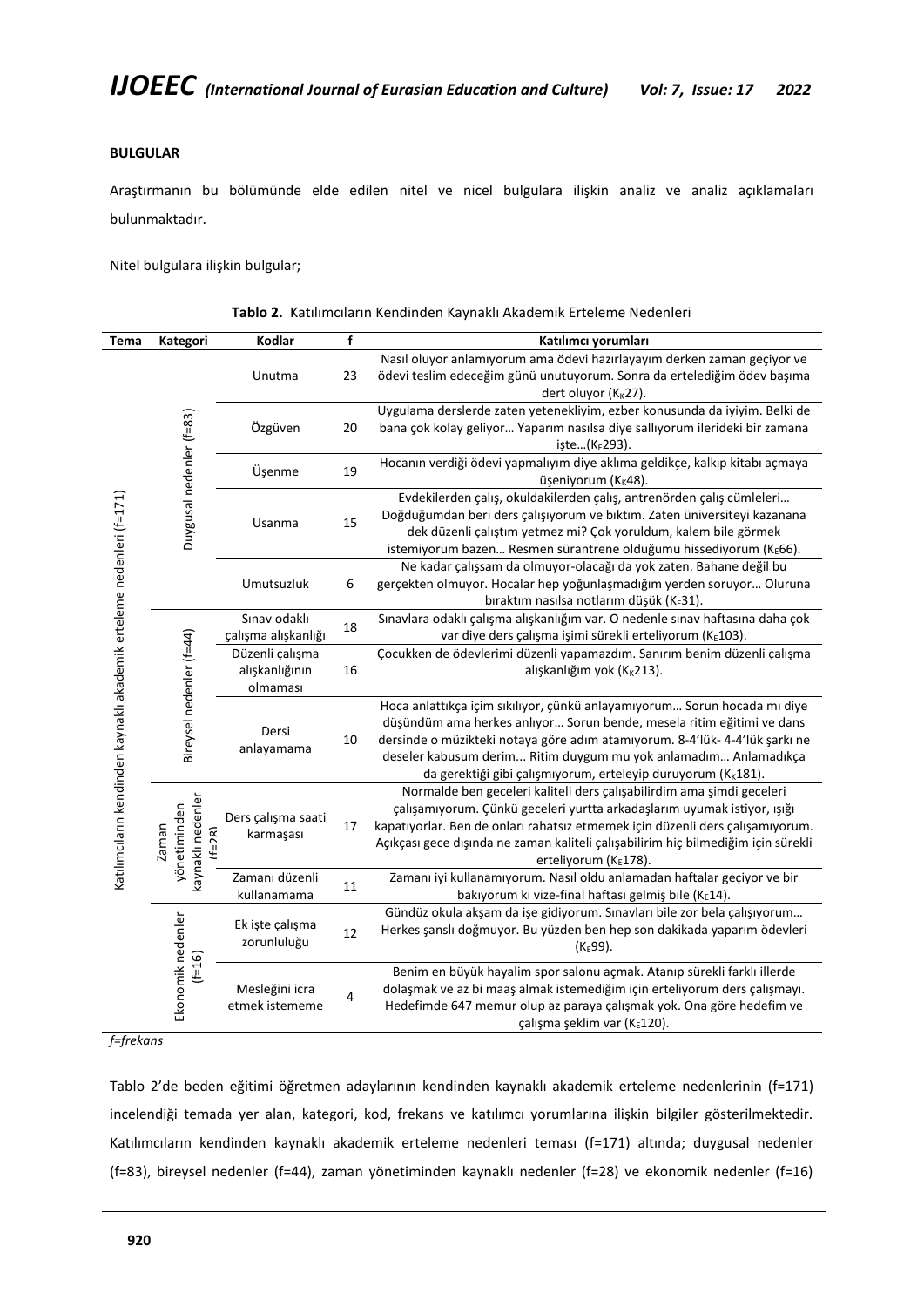kategorileri yer almaktadır. Duygusal nedenler kategorisi; unutma (f=23), özgüven (f=20), üşenme (f=19), usanma (f=15) ve umutsuzluk (f=6) kodlarından oluşmaktadır. Bireysel nedenler kategorisi; sınav odaklı çalışma alışkanlığı (f=18), düzenli çalışma alışkanlığının olmaması (f=16) ve dersi anlayamama (f=10) kodlarından oluşmaktadır. Zaman yönetiminden kaynaklı nedenler kategorisi altında yer alan kodlar; ders çalışma saati karmaşası (f=17) ve zamanı düzenli kullanamama (f=11) şeklindedir. Ekonomik nedenler kategorisinde ise; ek işte çalışma zorunluluğu (f=12) ve mesleğini icra etmek istememe (f=4) kodları yer almaktadır.

| Tema                                                            | Kategori                                     | Kodlar                                      | f  | Katılımcı yorumları                                                                                                                                                                                                                                                                |
|-----------------------------------------------------------------|----------------------------------------------|---------------------------------------------|----|------------------------------------------------------------------------------------------------------------------------------------------------------------------------------------------------------------------------------------------------------------------------------------|
|                                                                 |                                              | Öğretim elemanının<br>soğuk tutumu          | 27 | Derste hoca ile aramızda dağlar kadar mesafe var. Onların soğuk<br>yüzü derse ısınmamı ve hatta o dersi çalışmamı engelliyor İsteksiz<br>olunca erteliyorum (K <sub>K</sub> 75).                                                                                                   |
|                                                                 |                                              | Dersin ilgi çekici hale<br>dönüştürülmemesi | 19 | Hoca derste sürekli konuşuyor ninni gibi Sonra da o dersten verim<br>alamıyorum ve zamanında da çalışamıyorum ( $K_E$ 204).                                                                                                                                                        |
| Eğitim ögelerinden kaynaklı akademik erteleme nedenleri (f=109) | Öğretim elemanından kaynaklı nedenler (f=75) | Öğretim elemanının<br>ilgisizliği           | 13 | Mesela bir konuyu anlamadım diye hocanın yanına gittiğimde<br>ilgilenmiyor benimle. Odasına öyle canın istediğinde gidemezsin<br>hocaların. Bu umursamazlık benim hevesimi kırdı. Dersteki<br>sorumlulukları ertelemek şurada dursun, anlamayınca sormuyorum<br>artık ( $K_E$ 13). |
|                                                                 |                                              | Zor ödev verilmesi                          | 9  | Bu kadar zor ve uğraştırıcı ödevler verilmese, ertelemem. Hemen<br>yapar teslim ederim Sınıfça toplanıp yapalım dedik yine zorlandık<br>Başka hocadan son anda yardım alarak yaptık (KE20).                                                                                        |
|                                                                 |                                              | Öğretim elemanının<br>konuya hakim olmaması | 8  | Hoca geliyor her ders aynı şeyi anlatıyor, konuları o da bilmiyor<br>Ödevi hemen yapmaya gerek yok ( $K_E$ 251).                                                                                                                                                                   |
|                                                                 |                                              | Öğretim elemanının<br>yönlendirmemesi       |    | Açıkçası kendimde de suç var ama okulda bizi yönlendirmiyor ki<br>Örneğin KPSS'ye bile düzenli şu şekilde çalışın diye yönlendiren tek<br>bir hoca bile yok Şimdilik daha zaman var diye çok takmıyorum<br>Son dakikada hazırlıyorum (KE113).                                      |
|                                                                 |                                              | Doğru ölçme<br>değerlendirme<br>yapılmaması | 15 | Hiçbir eğitim kademesinde olmadığı gibi, üniversite de doğru şekilde<br>değerlendirildiğimi ve not aldığımı düşünmüyorum. Bu da benim<br>çalışma şevkimi hep kırdı ve kırıyor. Kanada'da yaşayan kuzenimin<br>okullarındakileri anlattıktan sonra dersleri de erteliyorum (KE2).   |
|                                                                 | nedenler (f=34)                              | Ezber gerektiren konular                    | 13 | Teorik dersler hep ezbere dayandığı için sınavdan bir hafta önce<br>çalışmak daha kolay oluyor (K <sub>K</sub> 59).                                                                                                                                                                |
| Öğretim sürecinden kaynaklı                                     |                                              | Dersin içeriği ve kazanım<br>uyumsuzluğu    | 6  | Derslerde işlenen konular o dersin alt kümesi değil. Özel öğretim<br>dersinde işlediğimiz konu, bence o dersle uyumlu değildi Birçok<br>ders boş geçiyor bence hiçbir kazanımsız Boş dersi mi çalışacağım<br>ya da erteleyeceğim? (K <sub>K</sub> 43)                              |

|  |  | Tablo 3. Eğitim Ögelerinden Kaynaklı Akademik Erteleme Nedenleri |  |  |  |  |
|--|--|------------------------------------------------------------------|--|--|--|--|
|--|--|------------------------------------------------------------------|--|--|--|--|

*f=frekans*

Tablo 3'te eğitim ögelerinden kaynaklı akademik erteleme nedenleri teması (f=109) altında yer alan kategori, kod, frekans ve katılımcı yorumlarına ilişkin bilgiler bulunmaktadır. Buna göre bu tema öğretim elemanından kaynaklı nedenler (f=75) ve öğretim sürecinden kaynaklı nedenler (f=34) kategorilerinden oluşmaktadır. Öğretim elemanından kaynaklı nedenler kategorisi altında; öğretim elemanının soğuk tutumu (f=27), dersin ilgi çekici hale dönüştürülmemesi (f=19), öğretim elemanının ilgisizliği (f=13), zor ödev verilmesi (f=9), öğretim elemanının konuya hakim olmaması (f=8) ve öğretim elemanının yönlendirmemesi (f=8) kodları yer almaktadır. Öğretim sürecinden kaynaklı nedenler kategorisi altında ise doğru ölçme değerlendirme yapılmaması (f=15), ezber gerektiren konular (f=13) ve dersin içeriği ve kazanım uyumsuzluğu (f=6) kodları bulunmaktadır.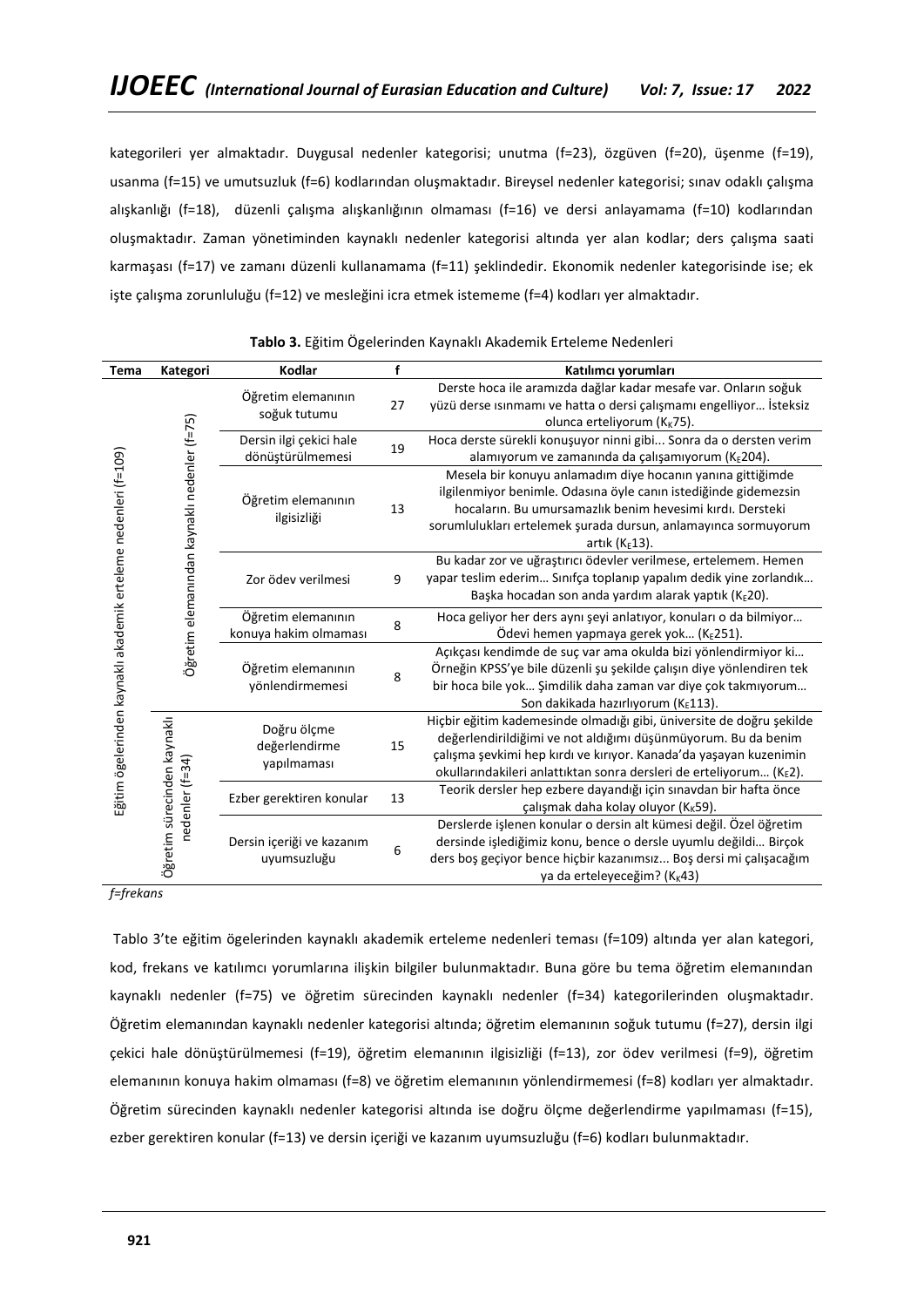| Tema                                                                                                  | Kategori               | Kodlar                                  | f  | Katılımcı yorumları                                                            |
|-------------------------------------------------------------------------------------------------------|------------------------|-----------------------------------------|----|--------------------------------------------------------------------------------|
|                                                                                                       |                        | Arkadaşlarla                            |    | Eğlenmeye arkadaşlarımla gitmek, gezmek, spor yapmak daha cazip                |
|                                                                                                       |                        | eğlenmenin daha                         | 14 | Önceliklerimin ne olduğunu karıştırıyor olabilirim Yani maalesef bu            |
|                                                                                                       |                        | cazip gelmesi                           |    | yüzden derslerimi düzenli çalışamıyorum, erteliyorum (KE79).                   |
|                                                                                                       |                        | Ev/oda arkadaşının                      |    | Ev arkadaşlarım sınav haftasında bile sürekli bilgisayar oyunu oynayalım       |
| Arkadaş kaynaklı nedenler (f=30)<br>Çevresel faktörlerden kaynaklı akademik erteleme nedenleri (f=43) |                        | derse teşvik<br>etmemesi                | 6  | diyorlar. İstemesem de cazip geliyor, onlara katılıyorum ve nasılsa sonra      |
|                                                                                                       |                        |                                         |    | çalışırım diye dersleri erteliyorum. Bu yüzden alttan dört dersim kaldı        |
|                                                                                                       |                        |                                         |    | $(KE137)$ .                                                                    |
|                                                                                                       |                        | Ev arkadaşının                          |    | Ev arkadaşım kuzenim olur ve bankada memur. Onunla takıldığım için             |
|                                                                                                       |                        | öğrenci olmaması                        | 4  | ödevlerimi, bazen de dersleri aksatıyorum (KE6).                               |
|                                                                                                       |                        |                                         | 3  | Elimde bir kitap görseler bile dudağında yeşillik kalmış, inek derlerdi. Artık |
|                                                                                                       |                        | Arkadaş baskısı                         |    | onlar beni dışlamasın diye ben de dersleri takmaz oldum (Kk58).                |
|                                                                                                       |                        | Arkadaş<br>vönlendirmesi                | 3  | Üst sınıftaki arkadaşlarım da sınav haftası çalışsan yeter diyor. Denedim      |
|                                                                                                       |                        |                                         |    | mantıklı $(KE118)$ .                                                           |
|                                                                                                       |                        |                                         |    | Benim ailem reçber. Tarladalar gece gündüz. Bana düzenli ders çalışmam         |
|                                                                                                       |                        | Ailede yönlendirici<br>birinin olmaması | 7  | için örnek olacak kimse yok ki önümde Ben küçükken de bizimkiler çok           |
|                                                                                                       |                        |                                         |    | yoğun çalıştığı için yorgun gelirlerdi eve, bana zamanları kalmazdı, belki bu  |
|                                                                                                       |                        |                                         |    | yüzden bizimkiler düzenli ders çalışma alışkanlığı kazanmama destek            |
|                                                                                                       |                        |                                         |    | olamadılar, hiç de yönlendirmediler yani. Şimdi de böyle bir alışkanlığım      |
|                                                                                                       |                        |                                         |    | yok. Notlarımı bile soran yok. Derse girmesem ya da ertelesem ne olur ki       |
|                                                                                                       |                        |                                         |    | $(K_F310)$ .                                                                   |
|                                                                                                       | Ailevi nedenler (f=13) |                                         | 3  | Annemler sürekli bana okulda gördüğün dersleri eve gidince tekrarla diyor.     |
|                                                                                                       |                        | Kontrole karşı                          |    | Artık büyüdüm ve bu sözlerden sıkıldım. Onlar böyle söyledikçe dersleri        |
|                                                                                                       |                        | çıkma                                   |    | ertelemekten kendimi alamıyorum ( $K_K$ 47).                                   |
|                                                                                                       |                        | Empati eksikliği                        | 3  | Üniversiteyi kazanınca hep rahatlayacaksın dediler, yıllarca çalıştım. Şimdi   |
|                                                                                                       |                        |                                         |    | dersime, ödevime, spor saatime, eve çıkmama karışıyorlar Hiç sormadan          |
|                                                                                                       |                        |                                         |    | sürekli istiyorlar. Artık rahat olmak istiyorum. Anlaşılmak istiyorum. Bunlar  |
|                                                                                                       |                        |                                         |    | ders çalışma isteği bırakmıyor Nasılsa bir gün bitecek bu okul (KE225).        |

# *f=frekans*

Tablo 4'te çevresel faktörlerden kaynaklı akademik erteleme nedenleri (f=43) teması altında bulunan arkadaş kaynaklı nedenler (f=30) ve ailevi nedenler (f=13) kategorileri, kodları, frekans ve katılımcı yorumlarına ilişkin bilgiler yer almaktadır. Arkadaş kaynaklı nedenler kategorisi altında; arkadaşlarla eğlenmenin daha cazip gelmesi (f=14), ev/oda arkadaşının derse teşvik etmemesi (f=6), ev arkadaşının öğrenci olmaması (f=4), arkadaş baskısı (f=3) ve arkadaş yönlendirmesi (f=3) kodlarının toplandığı görülmektedir. Ailevi nedenler (f=13) kategorisi altında ise ailede yönlendirici birinin olmaması (f=7), kontrole karşı çıkma (f=3) ve empati eksikliği (f=3) kodları yer almaktadır.

Nicel bulgulara ilişkin bulgular;

|                       | Grup  | N   | $\bar{\mathbf{x}}$ | sd    |          | D      |  |
|-----------------------|-------|-----|--------------------|-------|----------|--------|--|
| Erteleme              | Kadın | 347 | 34.55              | 6.63  | $-.834$  | .40    |  |
|                       | Erkek | 317 | 35.03              | 7.58  |          |        |  |
| Zamanı Etkin Kullanma | Kadın | 347 | 19.02              | 6.58  |          | $.00*$ |  |
|                       | Erkek | 317 | 20.91              | 5.69  | $-3.912$ |        |  |
|                       | Kadın | 347 | 57.12              | 11.39 |          | .00*   |  |
| AEÖ Toplam Puan       | Erkek | 317 | 59.32              | 12.59 | $-2.257$ |        |  |
|                       |       |     |                    |       |          |        |  |

**Tablo 5.** Bağımsız Örnekler İçin t Testi Sonuçları

*p<.05*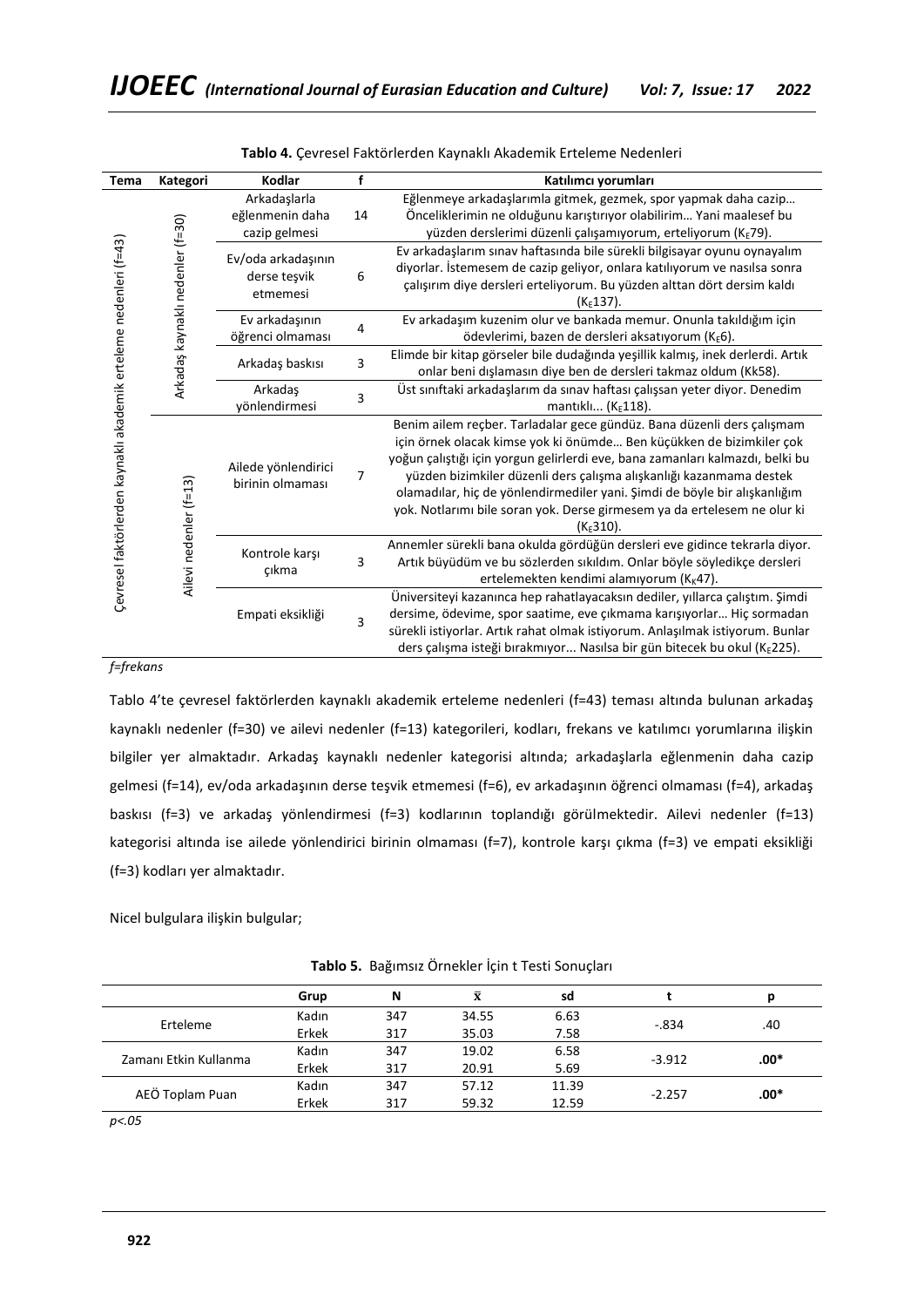Tablo 5'te beden eğitimi öğretmeni adaylarının cinsiyetine göre erteleme, zamanı etkin kullanma ve AEÖ toplam puan düzeyinin incelendiği bağımsız örnekler için t testi sonuçları yer almaktadır. Yapılan analiz sonucunda erkeklerin zamanı etkin kullanma puan ortalamasının ( $\bar{x}$ =20.91±5.69), kadınların ( $\bar{x}$ =19.02±6.58) puan ortalamasından anlamlı düzeyde yüksek olduğu saptanmıştır (t=-3.912; p<.05). Ayrıca erkeklerin AEÖ toplam puan ortalamasının ( $\bar{x}$ =59.32±12.59), kadınların ( $\bar{x}$ =57.12±11.39) puan ortalamasından anlamlı düzevde yüksek olduğu tespit edilmiştir (t=-2.257; p<.00).

|                       | Not Ort. |         | N   | $\bar{\mathbf{x}}$ | $F_{(2,661)}$ | р      | Anlamlı Fark             |
|-----------------------|----------|---------|-----|--------------------|---------------|--------|--------------------------|
|                       | Düşük    | d       | 203 | 38.48              |               |        |                          |
| Erteleme              | Orta     | $\circ$ | 289 | 34.72              | 48.684        | $.00*$ | $d^*<$ o <v< td=""></v<> |
|                       | Yüksek   |         | 172 | 31.12              |               |        |                          |
|                       | Düşük    | d       | 203 | 22.91              |               |        |                          |
| Zamanı Etkin Kullanma | Orta     | $\circ$ | 289 | 20.09              | 36.354        | $.00*$ | $d^*<$ o <v< td=""></v<> |
|                       | Yüksek   |         | 172 | 17.47              |               |        |                          |
|                       | Düşük    | d       | 203 | 65.16              |               |        |                          |
| AEÖ toplam            | Orta     | $\circ$ | 289 | 57.99              | 54.061        | $.00*$ | $d^*<$ o <v< td=""></v<> |
|                       | Yüksek   |         | 172 | 52.26              |               |        |                          |

**Tablo 6.** Tek Yönlü Varyans Analizi (ANOVA) Sonuçları

*\* p<.05*

Tablo 6'da algılanan genel akademik not ortalamasına göre erteleme, zamanı etkin kullanma ve AEÖ toplam puan düzeyine ait tek yönlü varyans analizi (ANOVA) sonuçları gösterilmektedir. Anlamlı farklılığın kaynağı \* ile gösterilmiştir. Yapılan analiz sonucunda algılanan genel akademik not ortalamasına göre erteleme (F(2,661)=48.684; p<.05), zamanı etkin kullanma (F(2,661)=36.354; p<.05) ve AEÖ toplam puan (F(2,661)=54.061; p<.05) düzeyinde anlamlı farklılık saptanmıştır. Buna göre akademik not ortalamasını düşük algılayanların, orta ve yüksek olanlardan erteleme, zamanı etkin kullanma ve AEÖ toplam puan düzeyinin anlamlı düzeyde yüksek olduğu saptanmıştır.

# **TARTIŞMA ve SONUÇ**

Beden eğitimi öğretmeni adaylarının akademik erteleme nedenleri ile düzeyinin ortaya konmasının amaçlandığı araştırmada, nitel ve nicel araştırma modelinden yararlanılmıştır. Bireylerin bilişsel, duyuşsal, davranışsal ve psikolojik özelliklerinin iyi olmasında altın olarak görülen beden eğitimi derslerini gelecekte işleyecek olan beden eğitimi öğretmen adaylarının, akademik açıdan da örnek birey olması beklenir. Bu araştırmada da beden eğitimi öğretmen adaylarının akademik sorumluluklarını yerine getirmeme, görevlerini ve ders çalışma davranışını erteleme nedenlerinin yanı sıra katılımcıların akademik erteleme düzeyi cinsiyeti ile akademik not ortalaması açısından incelenmiştir.

Araştırmanın nitel basamağında beden eğitimi öğretmeni adaylarının akademik erteleme nedenleri üç tema altında incelenmiştir. En yüksek frekansa sahip olan ilk tema; katılımcıların kendinden kaynaklı akademik erteleme nedenleridir. Bu temaya göre katılımcıların akademik erteleme nedenlerini ifade ettiği cümlelerde, katılımcıların kendilerinden kaynaklanan nedenlerden bahsettiği saptanmıştır. Katılımcıların kendinden kaynaklı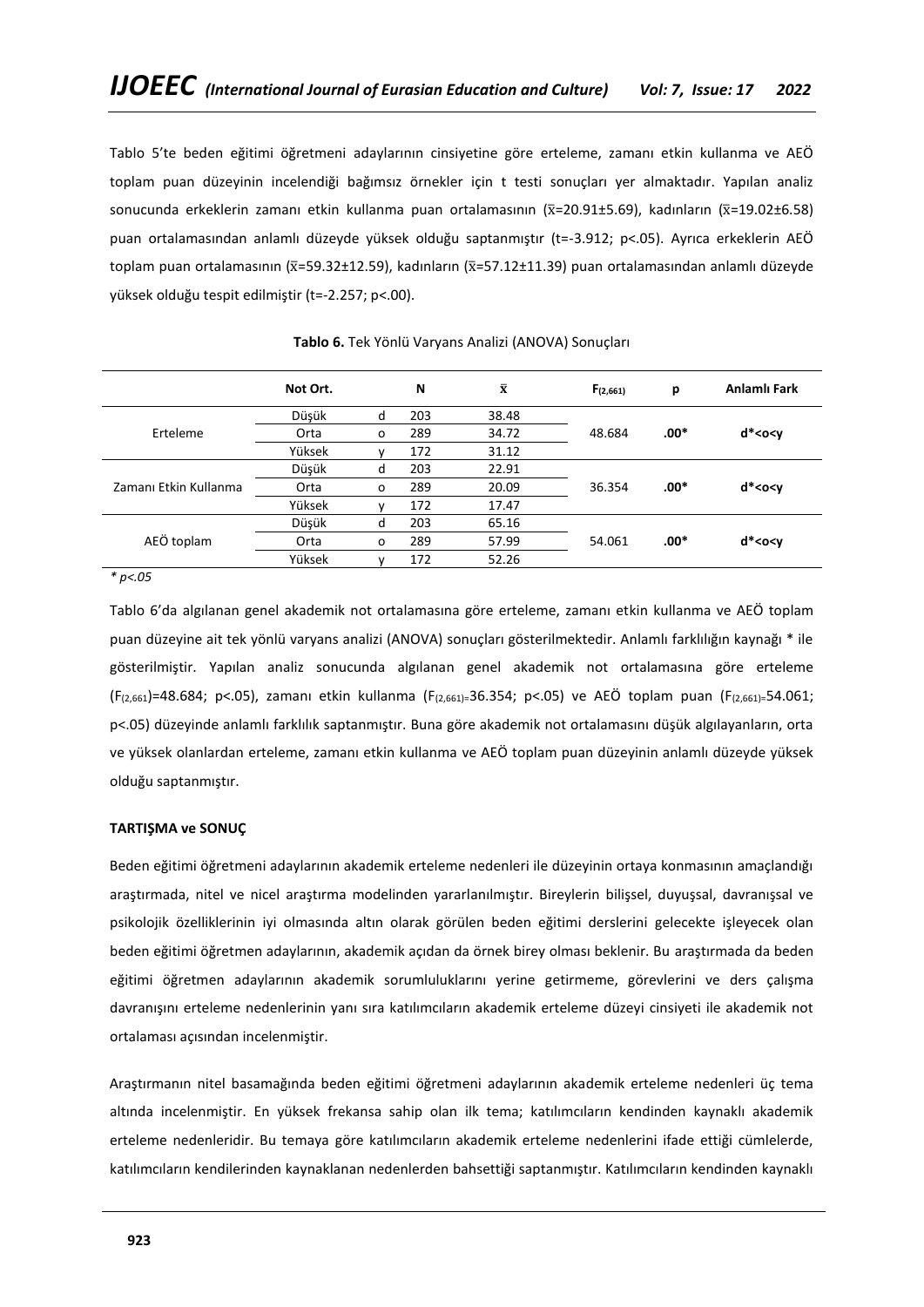akademik erteleme nedenleri teması altında; duygusal nedenler, bireysel nedenler, zaman yönetiminden kaynaklı nedenler ve ekonomik nedenler kategorileri bulunmaktadır. Uçar (2020) yaptığı araştırmada da katılımcıların akademik erteleme nedenleri arasında katılımcıların kendilerinden kaynaklı nedenlerin altını çizmiştir. Buna göre katılımcılardan kaynaklı en yüksek frekansa sahip olan duygusal nedenler kategorisi unutma, özgüven, üşenme, usanma ve umutsuzluk kodlarını içermektedir. Buna göre beden eğitimi öğretmeni adaylarının akademik erteleme nedenlerini duygularına dayandırdığı, onların akademik sorumlulukları yerine getirmeme nedenlerini unutkanlığa, ders çalışmaktan bıkma-istememe ve öğrenilmiş çaresizlik yaşama gibi duygulara dayandırdığı söylenebilir. Katılımcıların erteleme nedeni olarak duygularını gösterdiği düşünülse de, bu duyguların erteleme davranışı sonrasında da peyda olduğu düşünülebilir. Nitekim Çakıcı (2003) tarafından erteleme davranışının duyguları etkilediği kadar, duyguların erteleme davranışından etkilediği vurgulanmıştır. Ayrıca Çakıcı tarafından erteleme ile yapılması gereken sorumluluklar arasında yaşanan bu tezatlığın tutarsızlık, kaygı ve sinirliliği de getirdiği belirtilmiştir. Katılımcıların nasıl olduğunu anlamadan akademik sorumluluklarını ertelediğini vurguladığı araştırmamıza benzer olarak, Senecal ve arkadaşları (2003) da akademik ertelemeyi "akademik görevlere başlamayı ya da tamamlamayı mantıklı olmayan gerekçelerle ileri bir tarihe erteleme" durumu olarak ifade etmiştir. Araştırmanın üşenme ve usanma koduna paralel olarak Steel (2007) istenmeyen görevlerde yoğun çaba gösterilmesi gerektiğinde, bireyin erteleme davranışını daha fazla gerçekleştirdiğini ifade etmiştir. Araştırmanın umutsuzluk koduna paralel olarak ise Hannok (2011) tarafından, akademik görevi başaramayacağını düşünen, kendini o konuda yeteneksiz, başarısız hisseden bireylerin akademik erteleme gösterdikleri ifade edilmiştir. Uzun Özer (2005) de akademik ertelemenin tembellik, üşenme gibi duygusal nedenlerden kaynaklandığını belirtmiştir. Rothblum ve arkadaşları (1986) tarafından da akademik erteleme davranışının yalnızca davranışsal ya da bilişsel olmadığı, aynı zamanda duygusal nedenleri barındırdığı ifade edilmektedir. Bireysel nedenler kategorisi; sınav odaklı çalışma alışkanlığı, düzenli çalışma alışkanlığının olmaması ve dersi anlayamama kodlarından oluşmaktadır. Buna göre beden eğitimi öğretmeni adaylarının akademik erteleme nedenlerinin her gün ders tekrarı yapma alışkanlığına sahip olmamalarına, yalnızca sınav haftalarında çalışıp ezber yapma davranışı sergilemelerine ve dersi algılama sorunu yaşamalarına dayandırdığı söylenebilir. Öte yandan katılımcıların çok fazla çaba harcanmasına rağmen dersi anlayamamasına bağlı olarak erteleme yaptığı, çocukluktan itibaren düzenli çalışma prensibine sahip olmadığı belirtilebilir. Ayrıca katılımcıların sorumluluk alma davranışından kaçtığı da düşünülebilir. Tuckman ve Sexton (1989) erteleme eğilimin kişinin kendinden kaynaklı bir durum olduğunu ifade etmiştir. Bulut (2015) ile Çelikkaleli ve Akbay (2013) tarafından akademik erteleme davranışının sorumluluk alma ile negatif ilişki gösterdiği belirtilmiştir. Ferrari ve Scher (2000) ile Yeşil ve Şahan (2012) tarafından düzenli çalışma alışkanlığı ile akademik erteleme arasında olumsuz ilişki olduğunu ve düzenli çalışma alışkanlığının akademik erteleme davranışını azalttığı ifade edilmiştir. McCrae ve Costa (1999) da düzenli çalışma alışkanlığının çocukluktan itibaren edinilen, gelişen bir özellik olduğunu, yetişkinlik döneminde olgunlaştığını ve herhangi bir bilişsel travma yaşamayan bireylerde ise durağan bir hal aldığını belirtmiştir. Zaman yönetiminden kaynaklı nedenler kategorisi ders çalışma saati karmaşası ve zamanı düzenli kullanamama kodlarını barındırmaktadır. Bu alt kategoriye göre beden eğitimi öğretmeni adaylarının zamanı doğru ve etkin kullanma sorunu yaşadığı için akademik erteleme davranışı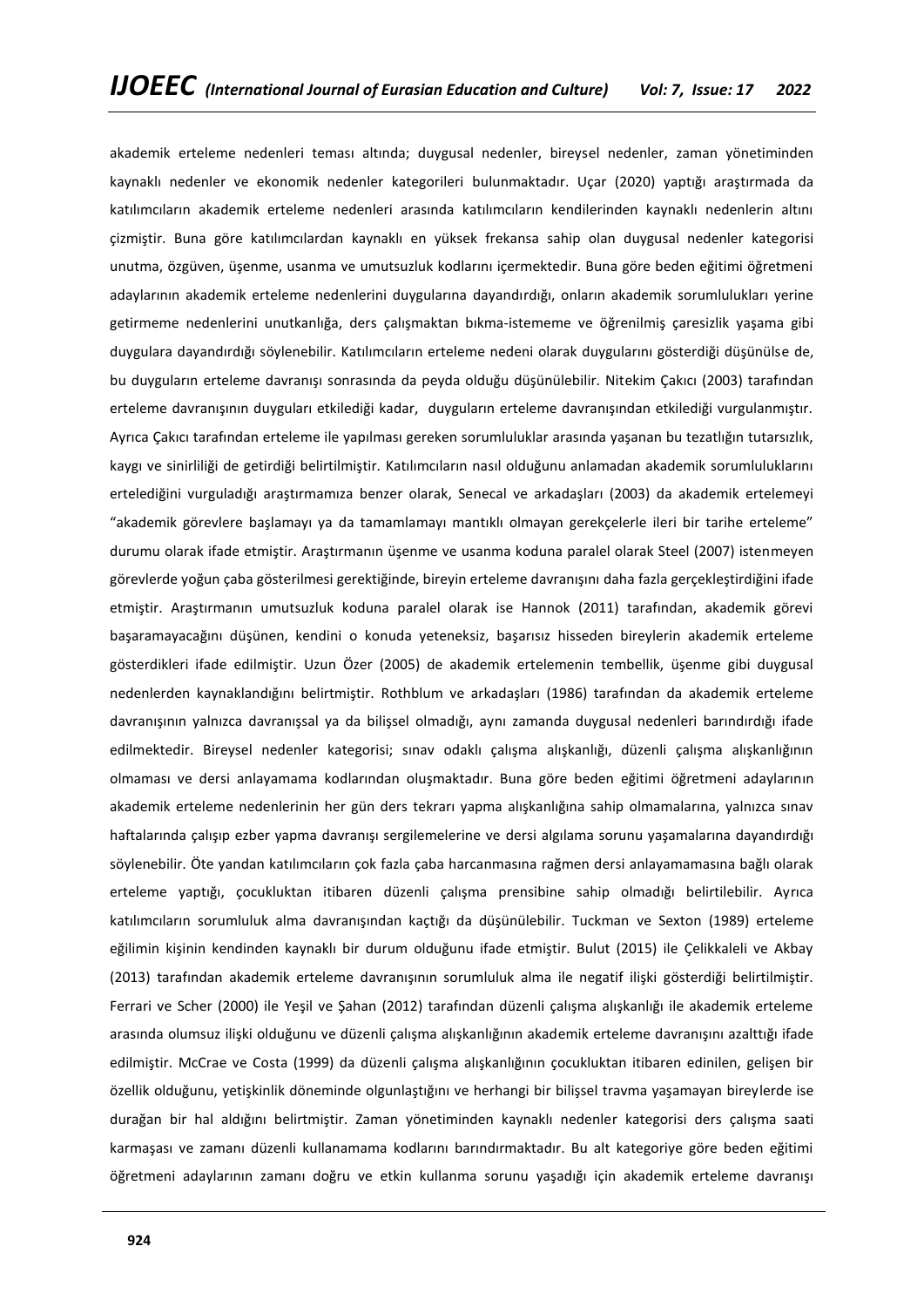sergilediği düşünülebilir. Aydın ve Koçak (2016) zaman yönetimi becerisinin akademik erteleme ile ilişkili olduğunu ve zaman yönetimi yapmayı başaramayanların akademik erteleme eğiliminin fazla olduğunu belirtmiştir. Bulut (2015) zaman yönetiminin iyi yapılamaması sonucunda, hangi aktiviteye ne kadar zaman ayrılacak, dersler hangi zaman diliminde yapılacak sorularında yer alan zaman planlamasını iyi yapamayanların, akademik erteleme yaptığını ifade etmiştir. Balkıs ve arkadaşları (2006) tarafından, zamanın kötü yönetilmesi durumunda bireylerin akademik erteleme davranışına daha fazla eğilim göstereceği ve zamanın kötü yönetilmesinin akademik ertelemenin önemli nedenlerinden biri olduğu belirtilmektedir. Kağan (2009) da zamanın iyi değerlendirilmesinin akademik ertelemenin yordayıcısı olduğunu ve zamanın iyi değerlendirilememesinin akademik ertelemeyi arttırdığını bulgulamıştır. Ekonomik nedenler kategorisinde beden eğitimi öğretmeni adaylarının ek işte çalışma zorunluluğu ve mesleğini icra etmek istememe kodlarını oluşturduğu saptanmıştır. Buna göre beden eğitimi öğretmeni adaylarının yaşamlarını idame etmek için yeterince maddi güce sahip olmadığı ve maddi kazanç sağlamak adına çalıştığı işten akademik sorumluluğunu yerine getiremediği söylenebilir. Ayrıca katılımcıların beden eğitimi öğretmenliğinden yeterince para kazanmayacağı inancından dolayı farklı mesleğe yönlenme planlarının olması da onların akademik erteleme yapmasına neden olabilmektedir.

Beden eğitimi öğretmeni adaylarının akademik erteleme nedenlerini açıkladığı ikinci en yüksek frekansa sahip tema; eğitim ögelerinden kaynaklı akademik erteleme nedenleri'dir. Bu tema altında öğretim elemanından kaynaklı nedenler ve öğretim sürecinden kaynaklı nedenler kategorileri bulunmaktadır. Beden eğitimi öğretmeni adaylarının eğitim sürecinden şikayet ve rahatsızlıklarından dolayı motivasyon kaybı yaşadığı ve bu nedenle akademik erteleme eğilimi gösterdiği söylenebilir. Öğretim elemanından kaynaklı nedenler kategorisi öğretim elemanının soğuk tutumu, dersin ilgi çekici hale dönüştürülmemesi, öğretim elemanının ilgisizliği, zor ödev verilmesi, öğretim elemanının konuya hakim olmaması ve öğretim elemanının yönlendirmemesi kodlarını içermektedir. Bu bağlamda katılımcıların öğretim elemanlarının tutum ve davranışlarından dolayı sıkıntı yaşadığı ve bu nedenle akademik sorumluluklarını zamanında yapmak yerine erteleme eğilimi gösterdiği düşünülmektedir. Ferrari ve Scher (2000) öğrencilerin kendilerini sıkıntıya sokan durum, kişi ve görevleri, kendilerini sıkıntıya sokan durum, kişi ve görevlere kıyasla daha fazla ertelediği belirtilmiştir. Özer ve Altun (2011) araştırmasında öğretim elemanlarının öğrencilerin tekrarladığı akademik erteleme davranışı için psikolojik danışma ve rehberlik servisiyle çeşitli konsültasyonlar yaparak, öğrencilere sorumluluk verme ve sorumluluğu ne derece yerine getirdiğine dair yapacakları takip programlarının etkili olacağı ifade edilmiştir. Bu bağlamda araştırma bulgularında elde edilen sonuçlarda yer aldığı gibi, öğretim elemanının öğrencilerin akademik erteleme yapıp yapmadığı konusunda ilgisiz olması veya farkındalığının düşük olması, öğrencilere yakınlık göstermemesi akademik ertelemeyi pekiştirebilir yahut arttırabilir. Uçar (2020) yaptığı araştırmada araştırma bulgularına benzer olarak öğrencilerin "öğretim elemanın dersi dikkat çekici ve istekli işlemediği, iletişime kapalı olduğu ya da çok az iletişim kurduğu durumlarda derse ilişkin yapılacaklarda öğrencilerin erteleme eğilimlerinin daha fazla olduğunu" tespit etmiştir. Öte yandan araştırmaya katılan beden eğitimi öğretmeni adaylarının akademik erteleme nedenleri için öğretim elemanını suçlama eğilimine girerek kendi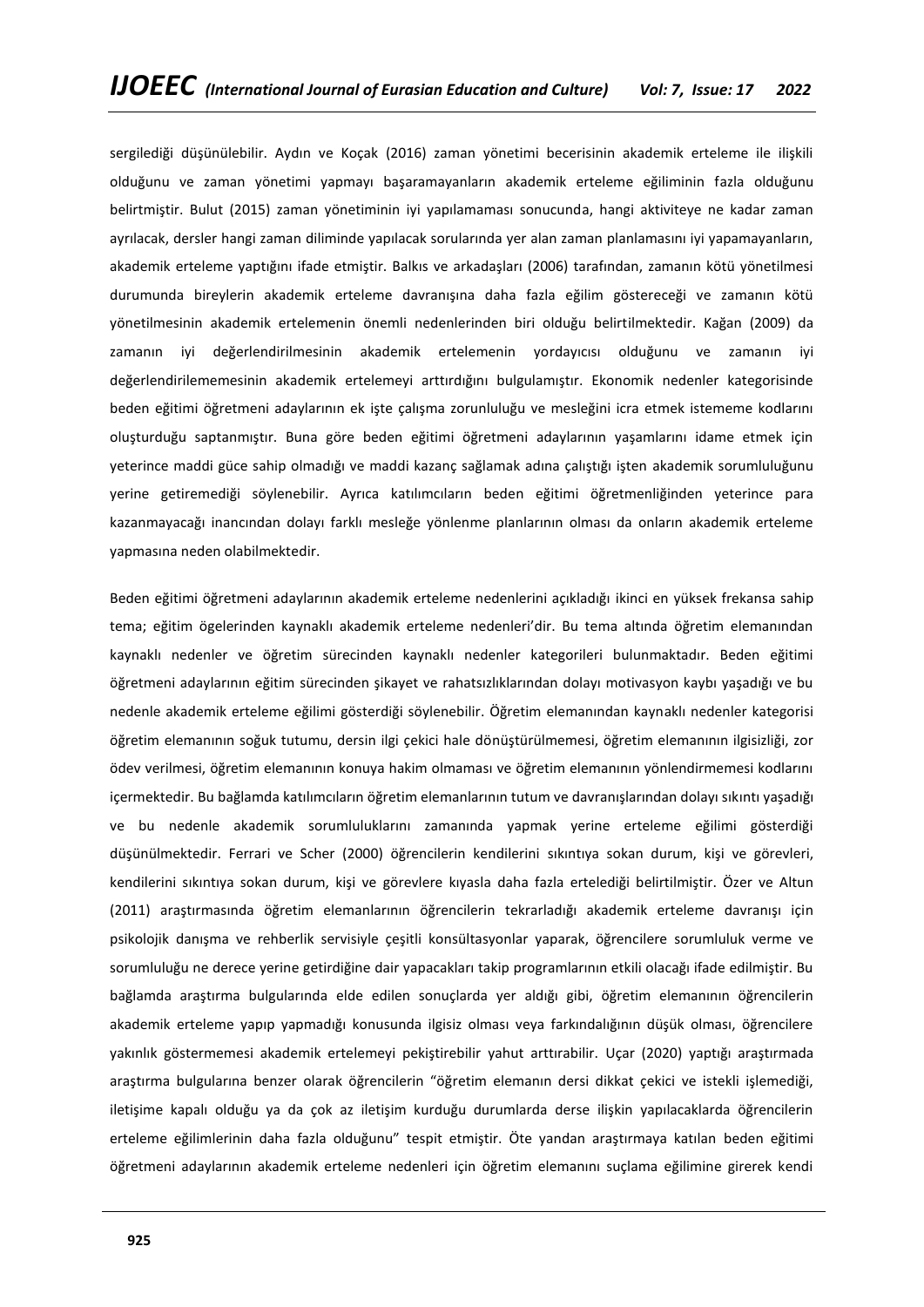vicdanlarını rahatlattığı da düşünülebilir. Nitekim Kaplan ve arkadaşları 2002 araştırmasında öğrencilerin olumsuz performanslarından dolayı öğretmenlerini suçladığı tespit edilmiştir. Öğretim sürecinden kaynaklı nedenler kategorisi; doğru ölçme değerlendirme yapılmaması, ezber gerektiren konular ve dersin içeriği ve kazanım uyumsuzluğu kodlarından oluşmaktadır. Bu kategoride öğretmen adaylarının öğretim süreci unsurlarından yakındığı, doğru ölçme değerlendirme yapılmadığını düşündüğü, ezber gerektiren somutlaması daha zor olan konuların var olduğunu algıladığı ve ders kazanımları ile anlatılan konunun ilgisiz olduğu görüşlerinden dolayı akademik erteleme yaptığı düşünülebilir. Onwuegbuzie (2004) tarafından bireyin algıladığı iticiliğin, akademik erteleme belirleyicisi olduğu ve akademik erteleme nedenleri arasında yer aldığı belirtilmiştir. Uçar (2020) 21-13 yaş öğlencileri dahil ederek yaptığı araştırmada, öğrencilerin akademik erteleme davranışını sergileme nedenleri arasında dersin yapısına değindiklerini saptamıştır. Bu bağlamda öğrenciler dersin ezber gerektirmesi veya uygulama olmasının ve dersin yoğunluğunun akademik ertelemeyi etkilediğini belirtmiştir.

Araştırmanın diğer nitel bulgusunda, beden eğitimi öğretmeni adayları tarafından, akademik görev ve sorumlulukları erteleme davranışı, çevresel faktörlerden kaynaklı akademik erteleme nedenleri teması ile açıklanmıştır. Bu tema altında arkadaş kaynaklı nedenler ve ailevi nedenler kategorileri bulunmaktadır. Buna göre öğretmen adaylarının aile ve arkadaş gibi çevresel etmenlerden olumsuz etkilendiği için akademik erteleme yaptığı saptanmıştır. Arkadaş kaynaklı nedenler kategorisi altında; arkadaşlarla eğlenmenin daha cazip gelmesi, ev/oda arkadaşının derse teşvik etmemesi, ev arkadaşının öğrenci olmaması, arkadaş baskısı ve arkadaş yönlendirmesi kodlarının toplandığı bulgulanmıştır. Katılımcıların arkadaşları ile zaman geçirmeyi zamanında ders çalışmaya tercih ettiği, dışsal faktörlerden kolayca etkilendiği, ev arkadaşlarının akademik erteleme üzerinde etkisinin olduğu, arkadaş mobinginin bireyi akademik erteleme eğilimine ittiği düşünülebilir. Senecal ve arkadaşlarına (1995) göre "erteleme davranışı içerisinde olan birey, yapılması gereken işi yapmak yerine daha çok hoşlanacağı etkinliklerle uğraşarak işi geciktirme yoluna gitmektedir." Uçar (2020) yaptığı araştırmada da 21-13 yaş öğlencilerin akademik erteleme nedenleri arasında arkadaş çevresinin varlığından bahsetmiştir. Buna göre katılımcıların arkadaş çevresinin kendileri gibi akademik erteleme yapmasının, katılımcıların akademik erteleme nedenleri arasında olduğunu ortaya konmuştur. Ailevi nedenler kategorisinde ise ailede yönlendirici birinin olmaması, kontrole karşı çıkma ve empati eksikliği kodlarının bulunduğu saptanmıştır. Beden eğitimi öğretmeni adaylarının akademik görev ve sorumluluklarını yerine getirmede aileden kaynaklı motivasyonsuzluk yaşadığı, aile bireylerinin etkili iletişim yolu kurmaksızın otorite olarak davrandığı, bu durumun da katılımcıların ders ve ödevlerini zamanında yapma şevklerini kırdığı düşünülebilir. Öte yandan katılımcıların akademik erteleme davranışını ailelerin fark ettiği için katılımcılara baskı uygulayarak akademik başarısına katkı sağlama amacı taşıdığı da düşünülebilir. Uzun Özer (2005) bireylerin erteleme davranışı geliştirmesinin bir nedeni olarak kontrol edilme fikrine karşı gösterilen direnci işaret etmektedir. Araştırma bulgularına benzer olarak Bulut (2015) araştırmasında akademik ertelemeye bağlı olarak düşen akademik başarının aile ilişkilerine etkisinin olduğunu ve ailenin eleştiri, baskısının artmasına sebep olduğunu belirtmiştir. Araştırma bulgularından farklı olarak Frost ve arkadaşları (1990) tarafından aile eleştirisi algısının ve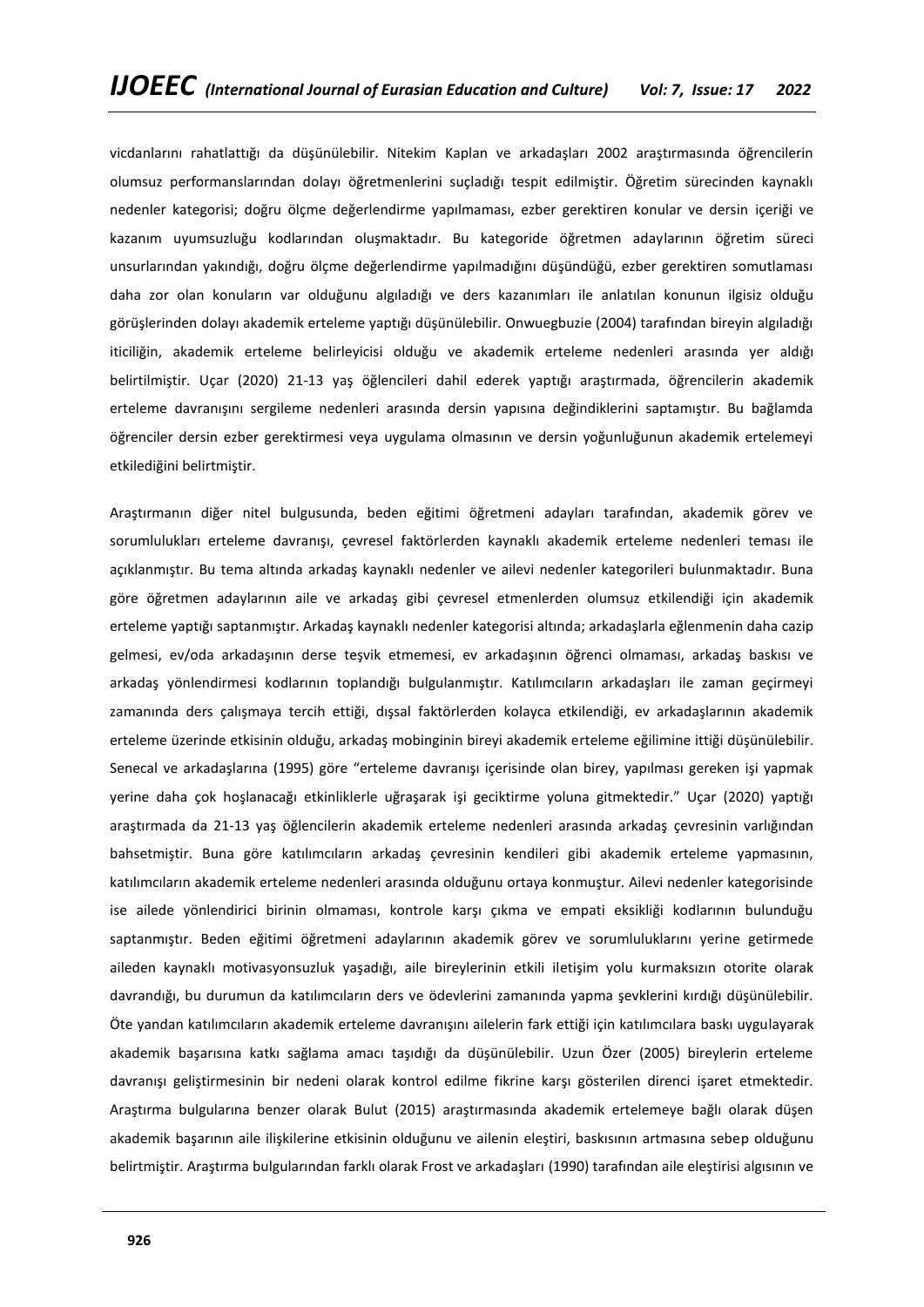aile beklentisinin akademik erteleme davranışını azalttığı bulunmuştur. Sarıoğlu (2011) da aile beklentisinin akademik erteleme eğilimini etkilemediğini belirtmiştir. Özer ve Altun (2011) araştırmasında akademik erteleme davranışı kalıcı bir davranışa dönüşmeden eğer ailelerin psikolojik danışma ve rehberlik hizmetlerinden alacağı destekle, çocuklarını doğru yönlendirebileceğini vurgulamıştır.

Araştırmanın nicel basamağında, katılımcıların erteleme, zamanı etkin kullanma ve AEÖ toplam puanının orta düzeyde olduğu saptanmıştır. Buna göre beden eğitimi öğretmeni adaylarının okulda verilen ödevleri zamanında yapma, düzenli olarak dersi tekrar etme gibi akademik görev ve sorumluluklarını orta düzeyde ihmal ettiği ve bununla birlikte yine akademik görevlerini, ödevlerini zaman zaman düzenli olarak yerine getirdiği söylenebilir. Buna neden olarak beden eğitimi öğretmeni adaylarının derslere katılım, düzenli çalışma, mezun olup yaşama zamanında atılma gibi öğrenci olma sorumluluğunu unutmamasından kaynaklandığı düşünülebilir. Araştırma bulgularına paralel olarak Balkıs ve Duru (2009) akademik erteleme davranışının Türkiye'de orta düzeyde olduğunu belirtmiştir. Ayrıca Uzun Özer ve arkadaşları (2009) da Türkiye'de akademik erteleme düzeyinin % 50 olduğunu ifade etmiştir.

Araştırmada katılımcıların cinsiyetine göre erteleme, zamanı etkin kullanma ve AEÖ toplam puan düzeyinin incelenmiştir. Buna göre erkek beden eğitimi öğretmeni adaylarının zamanı etkin kullanma ve AEÖ toplam puan ortalamasının, kadınların puan ortalamasından anlamlı düzeyde yüksek olduğu görülmüştür. Buna göre erkek beden eğitimi öğretmeni adaylarının akademik görev ve sorumlulukları zamanında, düzenli olarak yapma davranış ve eğiliminin kadınlara oranla daha düşük olduğu söylenebilir. Buna neden olarak erkek beden eğitimi öğretmeni adaylarının kadınlara göre daha az sorumluluk almasından ve farklı kulüp, spor salonlarında antrenörlük yapmasından dolayı yeterli zaman bulamamasından kaynaklandığı düşünülebilir. Jackson (2002) ödev yapma gibi sorumlulukların erkeklerce kadınsı algılandığını, bu nedenle erkeklerin maço ve delikanlı görünme çabasından dolayı daha fazla akademik erteleme yapabildiği ileri sürülmektedir. Araştırma bulgularına paralel olarak Bulut'un (2015) üniversite öğrencileri ile yaptığı araştırmada, erkek öğrencilerin akademik erteleme puanlarının kadınlardan anlamlı düzeyde yüksek olduğu saptanmıştır. Kandemir (2014) üniversite öğrencileri ile yaptığı araştırmada, erkeklerin kadınlara kıyasla daha yüksek akademik erteleme düzeyine sahip olduğu ve elde edilen sonucun anlamlı farklılık gösterdiği saptanmıştır. Sarıoğlu (2011) erkek öğretmen adaylarının, kadın adaylara kıyasla anlamlı düzeyde daha yüksek akademik erteleme düzeyine sahip olduğu bulgulanmıştır. Çakıcı (2003) da erkek olan lise ve üniversite öğrencilerinin kadınlara göre anlamlı düzeyde akademik erteleme düzeyine sahip olduğu saptanmıştır. Akkaya (2007) da erkeklerin kadınlara kıyasla anlamlı düzeyde daha fazla akademik erteleme düzeyine sahip olduğunu belirtmiştir.

Nicel araştırmanın diğer bulgusunda beden eğitimi öğretmeni adaylarının algıladığı genel akademik not ortalamasına göre erteleme, zamanı etkin kullanma ve AEÖ toplam puan düzeyi incelenmiştir. Akademik not ortalamasını düşük algılayan öğretmen adaylarının, akademik not ortalamasını orta ve yüksek algılayanlardan erteleme, zamanı etkin kullanma ve AEÖ toplam puanının anlamlı düzeyde yüksek olduğu bulgulanmıştır. Buna göre algılanan akademik not ortalamasının akademik erteleme düzeyine etkisi olduğu düşünülebilir. Ayrıca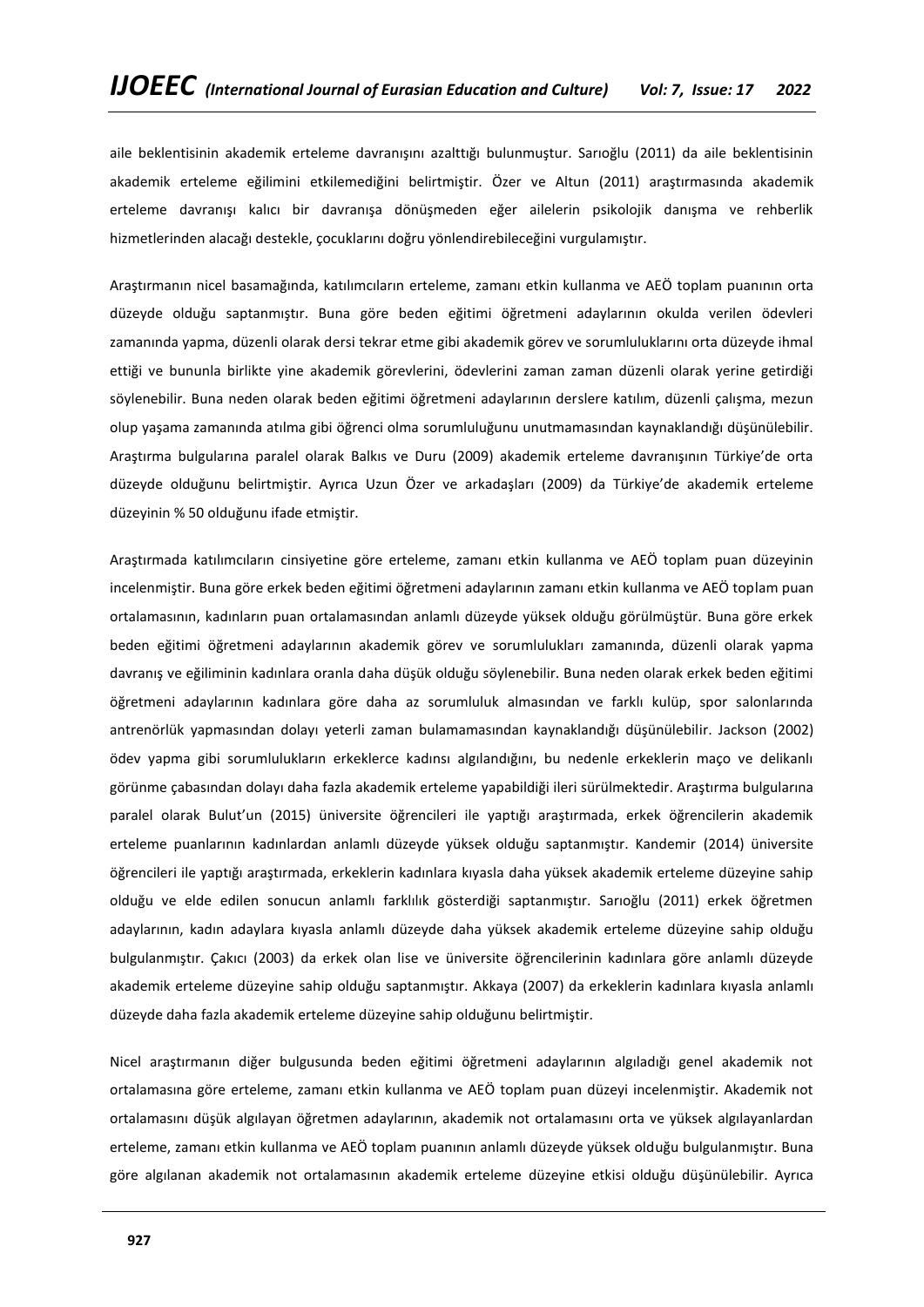notlarının düşük olduğunu düşünen öğretmen adaylarının akademik görev ve sorumluluklarını yerine getirmekte daha fazla zorlandığı, motive olamadığı veya ilgisiz davrandığı düşünülebilir. Öte yandan yapılan akademik erteleme davranışının akademik başarıyı olumsuz etkilediği ve zamanla düşen başarının erteleme davranışını tetiklediği düşünülmektedir. Araştırma bulgularına paralele olarak Bulut'un (2015) üniversite öğrencileri ile yaptığı araştırmada akademik başarı ile akademik erteleme davranışı arasında negatif ilişki saptamıştır. Demirtaş ve Özer (2007) tarafından akademik başarının zaman yönetimini iyi yapmakla ilişkili olduğu belirtilmektedir. Araştırmada akademik not ortalaması yüksek olanların akademik erteleme düzeyinin daha düşük olması bu bulguyu desteklemektedir. Çakıcı (2003) tarafından yapılan araştırma sonucunda da akademik başarısı düşük olanların akademik erteme düzeyinin yüksek olduğu bulgulanmıştır. Çetin (2009) tarafından öğretmen adayları üzerine yapılan araştırmada akademik başarı düzeyi yüksek olanların, orta ve düşük olanlara göre daha az akademik erteleme davranışı gösterdiği saptanmıştır. Hannok (2011) akademik başarı ile akademik erteme davranışı arasında negatif ilişki olduğunu vurgulamıştır. Bu bağlamda literatür ile araştırmada elde edilen bulguların birbirini desteklediği görülmüştür.

Araştırma sonucunda katılımcıların akademik görev ve sorumluluklarını son ana bırakma nedenlerinin kendinden kaynaklı, eğitim ögelerinden kaynaklı ve çevresel faktörlerden kaynaklı olduğu tespit edilmiştir. Katılımcıların akademik ertelemede kendini sorumlu görmesinde duygusal nedenler, bireysel nedenler, zaman yönetiminden kaynaklı nedenler ve ekonomik nedenlerden bahsettiği; akademik ertelemede eğitim ögelerini sorumlu görmesinde öğretim elemanından, öğretim sürecinden bahsettiği; akademik ertelemede çevresel faktörleri sorumlu görmesinde ise arkadaşlarından ve ailevi nedenlerden bahsettiği sonucuna varılmıştır. Araştırmada katılımcıların erteleme, zamanı etkin kullanma ve AEÖ toplam puanının orta düzeyde olduğu saptanmıştır. Erkek beden eğitimi öğretmeni adaylarının zamanı etkin kullanma ve AEÖ toplam puan ortalamasının, kadınların puan ortalamasından yüksek olduğu sonucuna varılmıştır. Ayrıca akademik not ortalamasını düşük algılayan öğretmen adaylarının, akademik not ortalamasını orta ve yüksek algılayanlardan erteleme, zamanı etkin kullanma ve AEÖ toplam puanının yüksek olduğu görülmüştür.

## **ÖNERİLER**

Araştırmada yapılan mix metodun ötesinde, öğrencilerin akademik erteleme davranışının boylamsal araştırmalarla incelenmesi, kronik erteleme ile ilişkisinin incelenmesi ve hatta ilkokul kademesinden diğer kademelere geçiş sonuna dek aynı öğrencilerin rehberlik servisi veya psikolojik danışma ve rehberlik servisi ile işbirliği içinde takip edilerek, akademik erteleme düzeyi ve nedenlerinin incelenmesi önerilmektedir. Böylece öğrencilerin akademik ertelemeye neden ihtiyaç duyduğuna ilişkin konumun saptanması ile gelecek nesillerin akademik erteleme sorununu yaşamasına engel olunabilir. Ayrıca öğretmenler gözünden öğrencilerin kendinden kaynaklı ve öğretim elemanından kaynaklı akademik erteleme nedenlerinin nitel bir araştırma incelenmesi ve alanyazındaki örtüşen noktaların tespit edilmesi de önerilmektedir.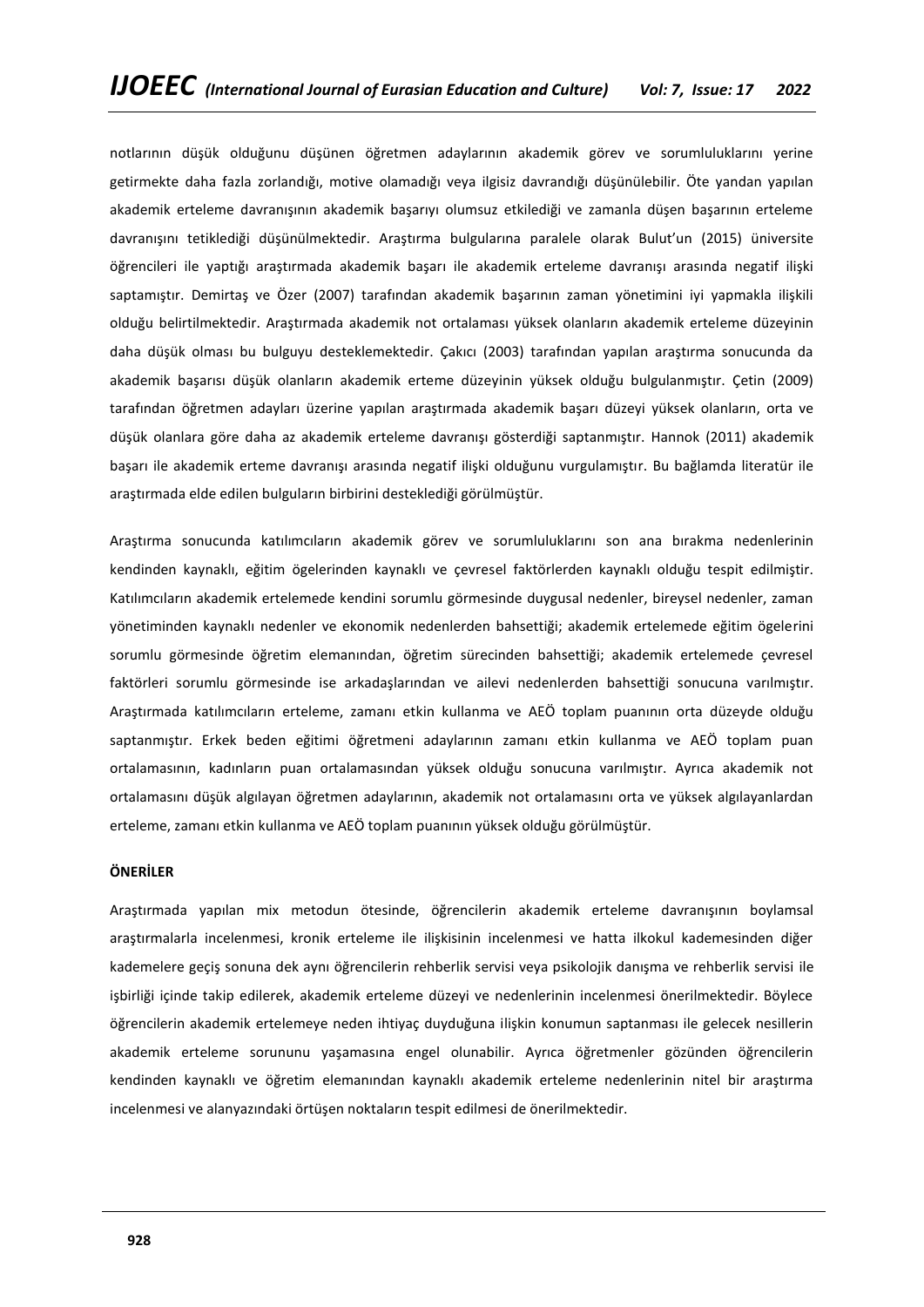## **ETİK METİN**

"Bu makalede dergi yazım kuralları, yayın ilkeleri, araştırma ve yayın etiği ile dergi etik kurallarına uyuldu. Makale ile ilgili doğabilecek ihlallerden yazara aittir." Bu çalışma için etik kurul onayı Atatürk Üniversitesi Etik Kurulu'ndan E-70400699-000-2200059420 sayılı karar ile alınmıştır.

**Yazar(lar)ın Katkı Oranı Beyanı:** Yazarın katkı oranı %100'dür.

# **KAYNAKLAR**

- Alexander, E. S. & Onwuegbuzie, A. J. (2007). Academic procrastination and the role hope as a coping strategy. *Personality and Individual Differences, 42*, 1301-1310[. https://doi.org/10.1016/j.paid.2006.10.008](https://doi.org/10.1016/j.paid.2006.10.008)
- Aydın, K. S., & Koçak, S. (2016). Üniversite öğrencilerinin zaman yönetimi becerileri ile akademik erteleme düzeylerinin incelenmesi. *Uşak Üniversitesi Eğitim Araştırmaları Dergisi*, *2*(3), 17-38.
- Balkıs, M. & Duru, E. (2009). Akademik erteleme davranışının öğretmen adayları arasındaki yaygınlığı, demografik özellikler ve bireysel tercihlerle ilişkisi. *Eğitimde Kuram ve Uygulama*, *5*(1), 18-32.
- Balkıs, M., Duru, E., Buluş, M. & Duru, S. (2006). Üniversite öğrencilerinde akademik erteleme eğiliminin çeşitli değişkenler açısından incelenmesi. *Ege Eğitim Dergisi*, *2*(7), 57-73.
- Blunt, A. K., & Pychyl, T. A. (2000). Task aversiveness and procrastination: A multidimensional approach to task aversiveness across stages of personal projects. *Personality and Individual Differences*, *28*, 153-167. [https://doi.org/10.1016/S0191-8869\(99\)00091-4](https://doi.org/10.1016/S0191-8869(99)00091-4)
- Bulut, R. (2015). Sosyal bilgiler öğretmen adaylarının akademik erteleme davranışlarının çeşitli değişkenler açısından incelenmesi. *Uluslararası Sosyal Araştırmalar Dergisi*, *8*(39), 595-603.
- Burns, L. R., Dittmann, K., Nguyen, N. L., & Mitchelson, J. K. (2000). Academic procrastination, perfectionism, and control: Associations with vigilant and avoidant coping. *Journal of social behavior and personality*, *15*(5; SPI), 35-46.
- Cohen, J. (2013). *Statistical power analysis for the behavioral sciences*. Academic press.
- Creswell, J. W. & Clark, V. L. P. (2015). *Karma yöntem araştırmaları: Tasarımı ve yürütülmesi* (Çev. Eds. Dede, Y. and Demir, S. B.). Anı Yayıncılık.
- Çakıcı, D. C. (2003). *Lise ve üniversite öğrencilerinde genel erteleme ve akademik erteleme davranışının incelenmesi.* [Yayınlanmamış Yüksek Lisans Tezi]. Ankara Üniversitesi.
- Çelikkaleli, Ö., & Akbay, S. E. (2013). Üniversite öğrencilerinin akademik erteleme davranışı, genel yetkinlik inancı ve sorumluluklarının incelenmesi. *Ahi Evran Üniversitesi Kırşehir Eğitim Fakültesi Dergisi*, *14*(2), 237-254.
- Çetin, Ş. (2009). Eğitim fakültesi öğrencilerinin akademik erteleme davranışlarına ilişkin görüşlerinin incelenmesi. *Üniversitesi Endüstriyel Sanatlar Eğitim Fakültesi Dergisi*, *25*, 1-7.
- Demirtaş, H. & Özer, N.(2007). Öğretmen adaylarının zaman yönetimi becerileri ile akademik başarısı arasındaki ilişkisi. *Eğitimde Politika Analizleri ve Stratejik Araştırmalar Dergisi*, *2*(1), 34-47.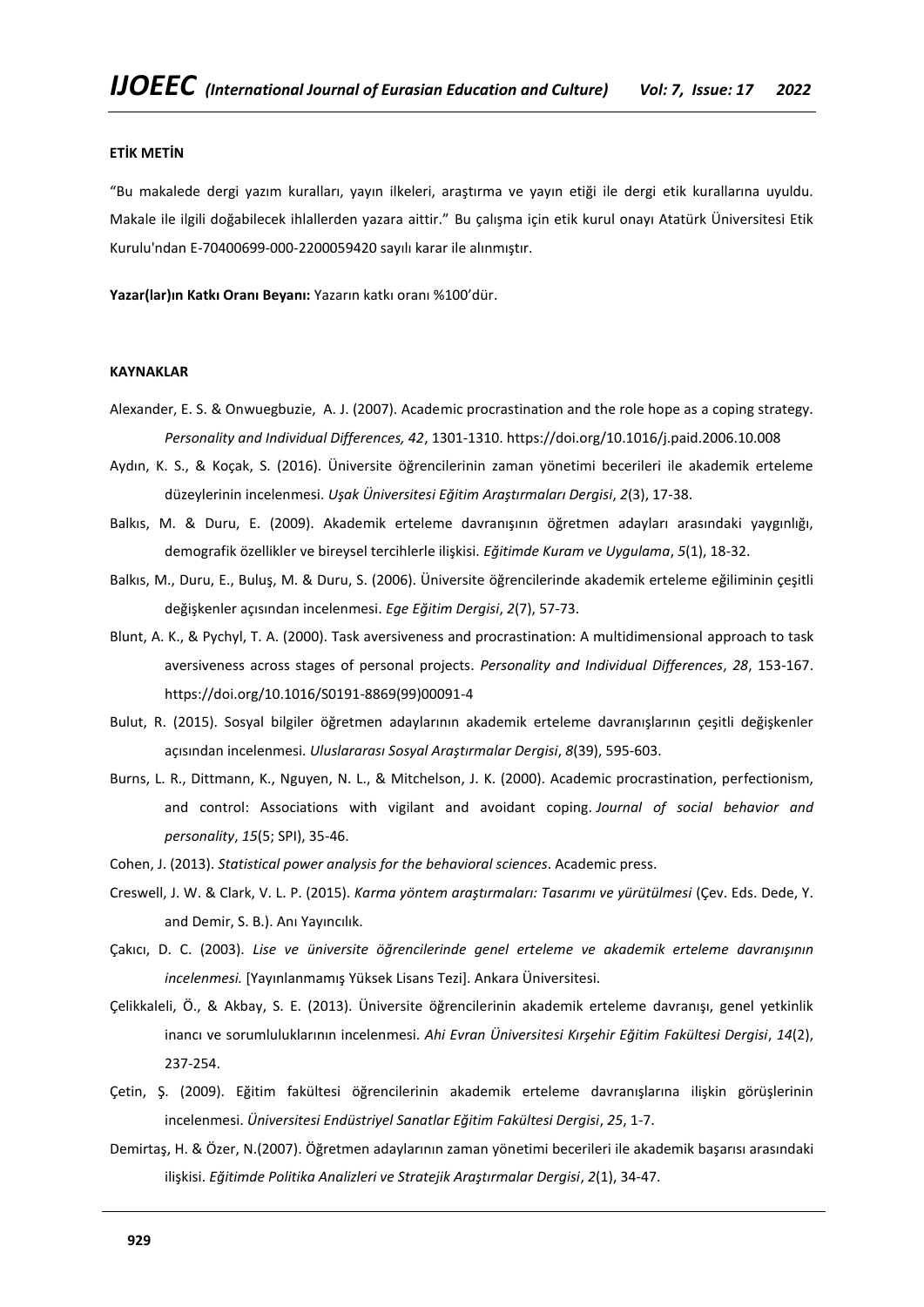- Deniz, M. E., Traş, Z. & Aydoğan, D. (2009). Akademik erteleme ve denetim odağının duygusal zekâ açısından incelenmesi. *Kuram ve Uygulamada Eğitim Bilimleri*, *9*(2), 623- 632.
- Dewitte, S. & Schouwenburg, H. C. (2002). Procrastination, temptations, and incentives: the struggle between the present and the future in procrastinators and the punctual. *European Journal of Personality*, *16*, 469-489[. https://doi.org/10.1002/per.461](https://doi.org/10.1002/per.461)
- Ellis, A. & Knaus, W. J. (1977). *Overcoming procrastination*. A Signet Book.
- Ferrari, J. R. & Scher, S. J. (2000). Toward an understanding of academic and nonacademic tasks procrastinated by students: The use of daily logs. *Psychology in the Schools*, *37*(4), 359-366. [https://doi.org/10.1002/1520-6807\(200007\)37:4<367::AID-PITS7>3.0.CO;2-Y](https://doi.org/10.1002/1520-6807(200007)37:4%3C367::AID-PITS7%3E3.0.CO;2-Y)
- Ferrari, J. R., & Patel, T. (2004). Social comparisons by procrastinators: Rating peers with similar or dissimilar delay tendencies. *Personality and Individual Differences*, *37*, 1493-1501. <https://doi.org/10.1016/j.paid.2004.02.006>
- Ferrari, J. R., Johnson, J. L. & McCown, W. G. (1995). *Procrastination and task avoidance: Theory research, and treatment*. Plenum Press.
- Frost, R. O., Marten, P., Lahart, C. & Rosenblate, R. (1990). The dimensions of perfectionism. *Cognitive Therapy and Research*, *14*(5), 449-468.<https://doi.org/10.1007/BF01172967>
- Greene, J. C. (2007). *Mixed methods in social inquiry*. John Wiley & Sons.
- Hannok, W. (2011). *Procrastination and motivation beliefs of adolescents: A cross cultural study*. The Degree of Doctor. Faculty of [Graduate Studies and Research,](https://era.library.ualberta.ca/communities/db9a4e71-f809-4385-a274-048f28eb6814) University of Alberta. <https://doi.org/10.7939/R31Q59>
- Hess, B., Sherman, M. F., & Goodman, M. (2000). Eveningness predicts academic procrastination: The mediating role of neuroticism. *Journal of Social Behavior and Personality*, *15*(5), 61-74
- Jackson, C. (2002). "Laddishness" as a self-worth protection strategy*. Gender and Education*, *14*, 37-51. <https://doi.org/10.1080/09540250120098870>
- Johnson, J. L., & Bloom, A. M. (1995). An analysis of the contribution of the five factors of personality to variance in academic procrastination. *Personality and Individual Differences*, *18*(1), 127-133. [https://doi.org/10.1016/0191-8869\(94\)00109-6](https://doi.org/10.1016/0191-8869(94)00109-6)
- Kağan, M. (2009). Determining the variables which explain the behavior of academic procrastination in university students. *Ankara University Journal of Faculty of Educational Science*, *42*(2), 113-128. [https://doi.org/10.1501/Egifak\\_0000001179](https://doi.org/10.1501/Egifak_0000001179)
- Kağan, M. (2010). *Akılcı duygusal davranışsal yaklaşıma dayalı akademik erteleme davranışını önleme programının etkililiğinin değerlendirilmesi.* [Doktora tezi], Ankara Üniversitesi.
- Kandemir, M. (2014). A model explaining academic procrastination. *Behavior Pegem Journal of Education & Instruction*, *4*(3), 51-72. DOI: 10.14527/pegegog.2014.016
- Kandemir, M., Palancı, M., İlhan, T., & Avcı, M. (2017). Causes of Academic Procrastination of Students Who Made Class Repetition. *Erzincan University Journal of Education Faculty*, *19*(2), 285-302. 10.17556/erziefd.334989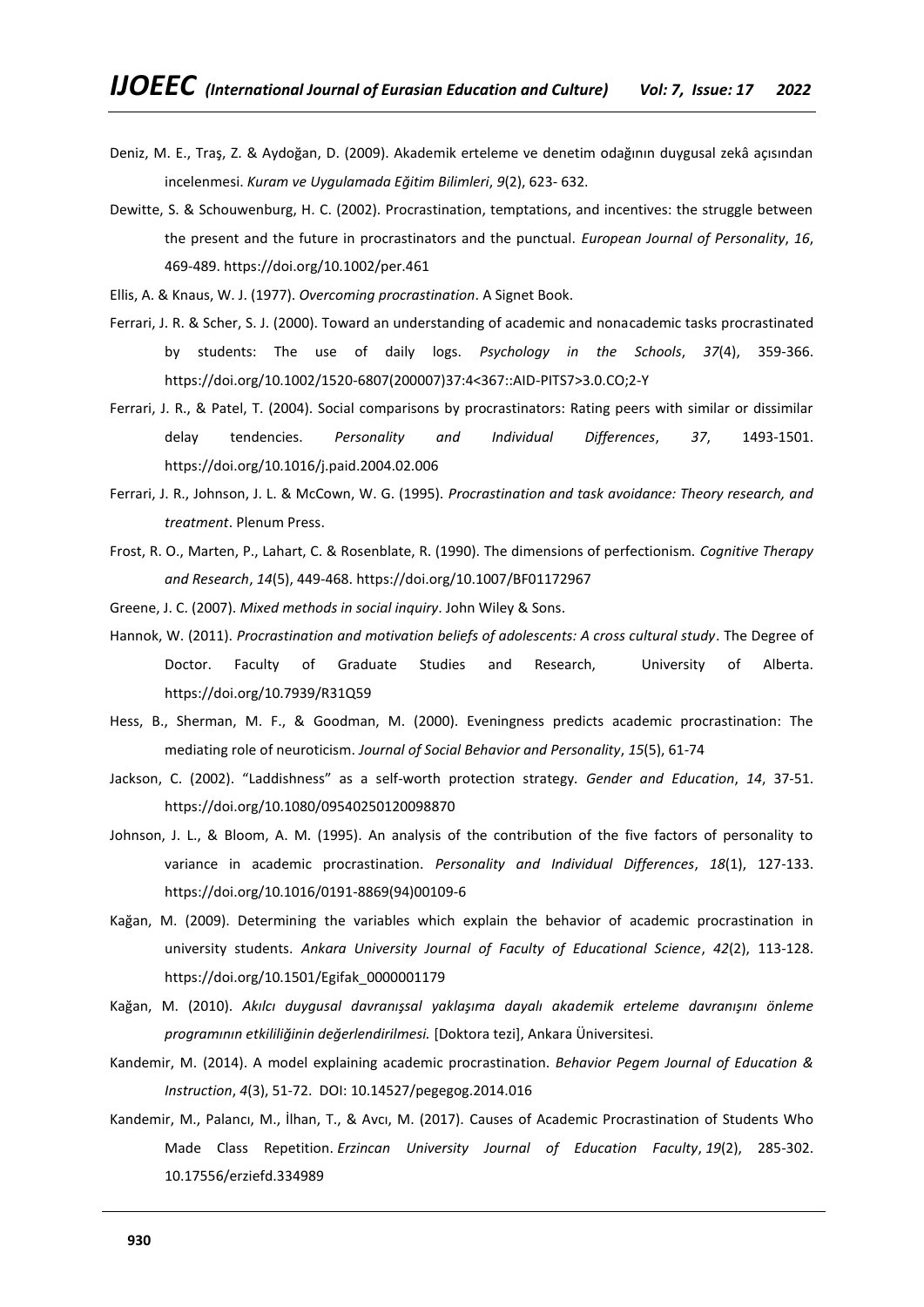Kaplan, A., Gheen, M., & Midgley, C. (2002). Classroom goal structure and student disruptive behavior. *British Journal of Educational Psychology, 72*, 191–211[. https://doi.org/10.1348/000709902158847](https://doi.org/10.1348/000709902158847)

Karasar, N. (2012). *Bilimsel araştırma yöntemi*. Nobel Yayıncılık.

- Lamba, G. (1999). *Effect of gender-role and self-efficacy on academic procrastination in college students* (Order No. 1396698). Available from ProQuest Dissertations & Theses Global. (193991997). Retrieved from [https://www.proquest.com/dissertations-theses/effect-gender-role-self-efficacy-on](https://www.proquest.com/dissertations-theses/effect-gender-role-self-efficacy-on-academic/docview/193991997/se-2?accountid=11054)[academic/docview/193991997/se-2?accountid=11054](https://www.proquest.com/dissertations-theses/effect-gender-role-self-efficacy-on-academic/docview/193991997/se-2?accountid=11054)
- Lekich, N. (2006). *The relationship between academic motivation, self-esteem, and academic procrastination in college students* (Order No. 1437751). Available from ProQuest Dissertations & Theses Global. (304911847). Retrieved from [https://www.proquest.com/dissertations-theses/relationship-between](https://www.proquest.com/dissertations-theses/relationship-between-academic-motivation-self/docview/304911847/se-2?accountid=11054)[academic-motivation-self/docview/304911847/se-2?accountid=11054](https://www.proquest.com/dissertations-theses/relationship-between-academic-motivation-self/docview/304911847/se-2?accountid=11054)
- McCrae, R. R., & Costa, P. T., Jr. (1999). *A five-factor theory of personality*. In L. A. Pervin & O. P. John (Eds.), Handbook of personality (2nd ed., 139-153). Guilford.
- Neuman, W. L. (2000). *Social research methods: Qualitative and qauntitative approaches* (3rd ed.). Allyn&Bacon.
- Onwuegbuzie, A. J. (2004). Academic procrastination and statistics anxiety. *Assessment & Evaluation in Higher Education*, *29*(1), 3-19[. https://doi.org/10.1080/0260293042000160384](https://doi.org/10.1080/0260293042000160384)
- Özer, A., & Altun, E. (2011). Üniversite öğrencilerinin akademik erteleme nedenleri. *Mehmet Akif Ersoy Üniversitesi Eğitim Fakültesi Dergisi*, *1*(21), 45-72.
- Rothblum, E. D., Solomon, L. J. & Murakami, J. (1986). Affective, cognitive, and behavioral differences between high and low procrastinators. *Journal of Counseling Psychology*, *33*, 387-394. [https://doi.org/10.1037/0022-0167.33.4.387](https://psycnet.apa.org/doi/10.1037/0022-0167.33.4.387)
- Saddler, C. D., & Sacks, L. (1993). Multidimensional perfectionism and academic procrastination: Relationship with depression in university students*. Psychological Reports, 73,* 863-871. [https://doi.org/10.1177/00332941930733pt123](https://doi.org/10.1177%2F00332941930733pt123)
- Sarıoğlu A. (2011).*Öğretmen Adaylarının akademik erteleme eğilimi ile mükemmeliyetçilik düzeyleri arasındaki ilişkinin incelenmesi.* [Yüksek Lisans Tezi]. İstanbul Üniversitesi.
- Senécal, C., Julien, E., & Guay, F. (2003). Role conflict and academic procrastination: A self-determination perspective. *European journal of social psychology*, *33*(1), 135-145. DOI: 10.1002/ejsp.144
- Senécal, C., Koestner, R., & Vallerand, R. J. (1995). Self-regulation and academic procrastination. *The Journal of Social Psychology, 135*(5), 607-619.<https://doi.org/10.1080/00224545.1995.9712234>
- Sirois, F. M. & Tosti, N. (2012). Lost in the moment? An investigation of procrastination, mindfulness, and wellbeing. *Journal of Rational-Emotive & Cognitive-Behavior Therapy*, *30*, 237– 248.
- Smith, B. D. (1988). *Multivariate systems theory and research,* (editor. j. R. Nesselroade, & R. Cattell: Plenum Press.
- Solomon, L. J. & Rothblum, E. D. (1984). Academic procrastination: Frequency and cognitive-behavioral correlates. *Journal of Counseling Psychology, 31*, 503-509.